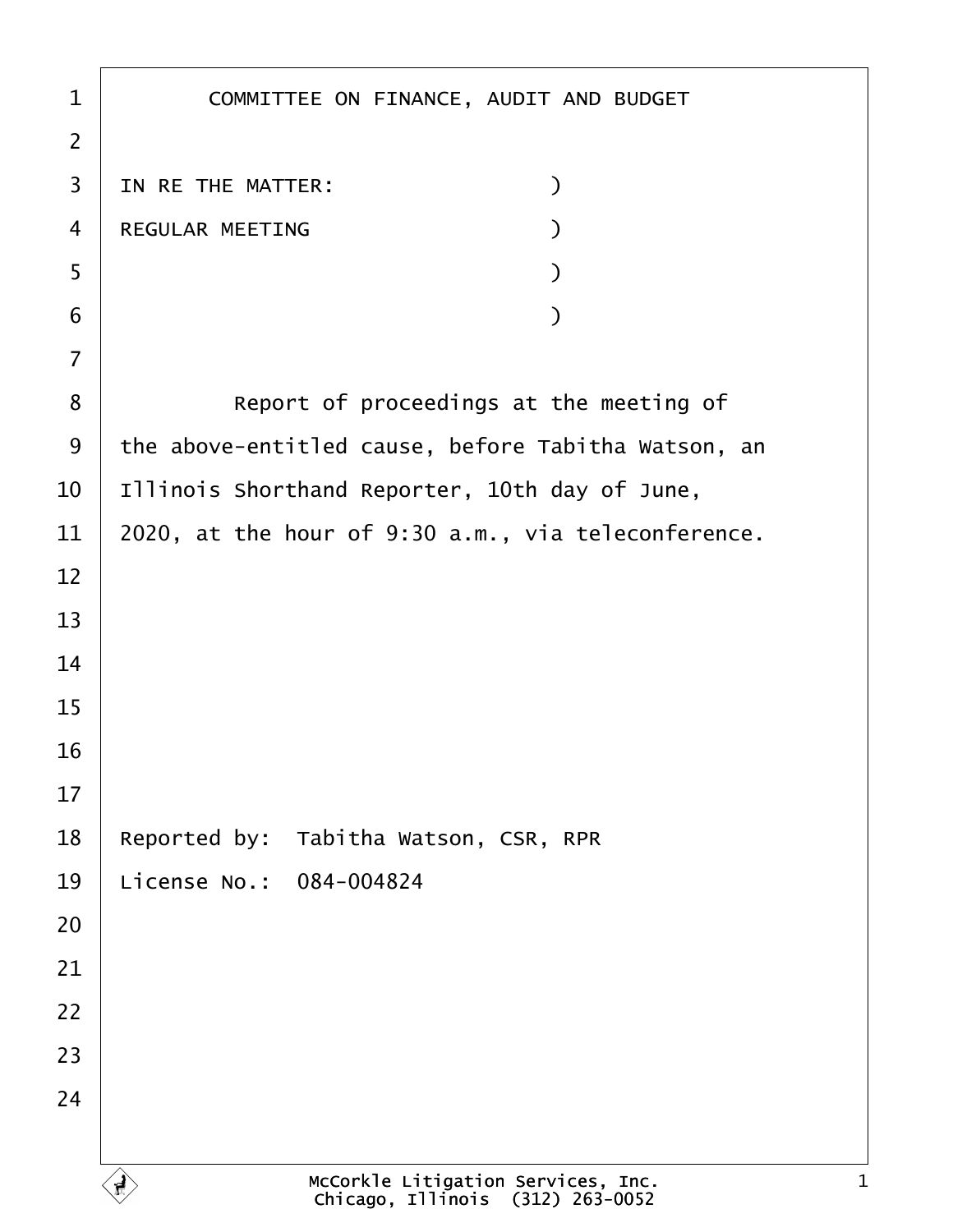| $\mathbf 1$    | <b>COMMITTEE MEMBERS PRESENT:</b>    |
|----------------|--------------------------------------|
| $\overline{2}$ | MR. ALEJANDO SILVA, Chairperson      |
| 3              | <b>MS. ARABEL ALVA ROSALES</b>       |
| 4              | <b>MS. GLORIA CHEVERE</b>            |
| 5              | <b>MR. KEVIN IRVINE</b>              |
| 6              | <b>MR. BERNARD JAKES</b>             |
| $\overline{7}$ | <b>MR. JOHNNY MILLER</b>             |
| 8              | <b>MR. TERRY PETERSON</b>            |
| 9              |                                      |
| 10             |                                      |
| 11             | <b>ALSO PRESENT:</b>                 |
| 12             | MR. DORVAL R. CARTER, JR., President |
| 13             | MR. GREGORY LONGHINI, Secretary      |
| 14             | MS. KAREN SEIMETZ, General Counsel   |
| 15             | <b>MR. JEREMY FINE</b>               |
| 16             | <b>MS. STINA FISH</b>                |
| 17             | <b>MR. BILL MOONEY</b>               |
| 18             | <b>MR. JUAN PABLO PRIETO</b>         |
| 19             | <b>MS. MARIA BALITA</b>              |
| 20             | <b>MS. CHRISTINE TORRES</b>          |
| 21             |                                      |
| 22             |                                      |
| 23             |                                      |
| 24             |                                      |
|                |                                      |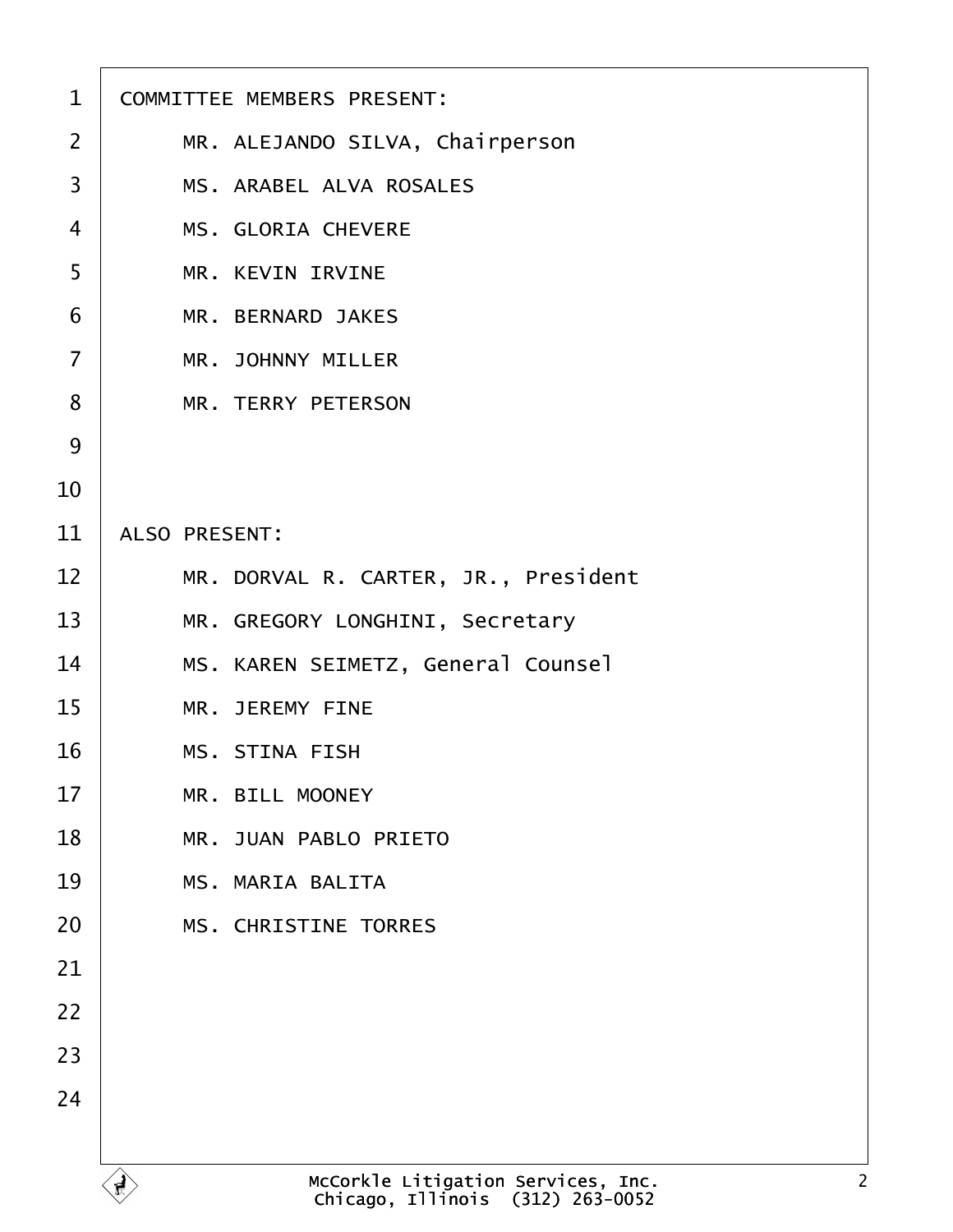<span id="page-2-0"></span>

| 1  | MR. LONGHINI: Good morning. This is Gregory         |
|----|-----------------------------------------------------|
| 2  | Llonghini, Secretary to the Chicago Transit Board.  |
| 3  | On June 5th, 2020, the CTA Board office issued a    |
| 4  | notice of change format for the meeting of the      |
| 5  | Committee on Finance, Audit, and Budget and for the |
| 6  | Chicago Transit Board meeting scheduled for         |
| 7  | June 10, 2020 due to the COVID-19 pandemic.         |
| 8  | Governor JB Pritzker's executive order              |
| 9  | prohibiting public gatherings in excess of ten      |
| 10 | Individuals means that Chicago Transit Authority    |
| 11 | public meetings occurring today will take place     |
| 12 | only electronically.                                |
| 13 | Governor JB Pritzker's executive order              |
| 14 | 2020-07 was extended by his executive order 2020-37 |
| 15 | as well as Illinois Attorney General guidance on    |
| 16 | public bodies on the Open Meetings Act and the      |
| 17 | Freedom of Information Act during the COVID-19      |
| 18 | pandemic allow for public bodies to hold public     |
| 19 | meetings electronically to prevent the transmission |
| 20 | of COVID-19.                                        |
| 21 | In compliance with the Open Meetings Act,           |
| 22 | let the record show that both General Counsel Karen |
| 23 | Seimetz and Board Secretary Gregory Longhini are    |
| 24 | in -- physically in the building of the CTA         |
|    |                                                     |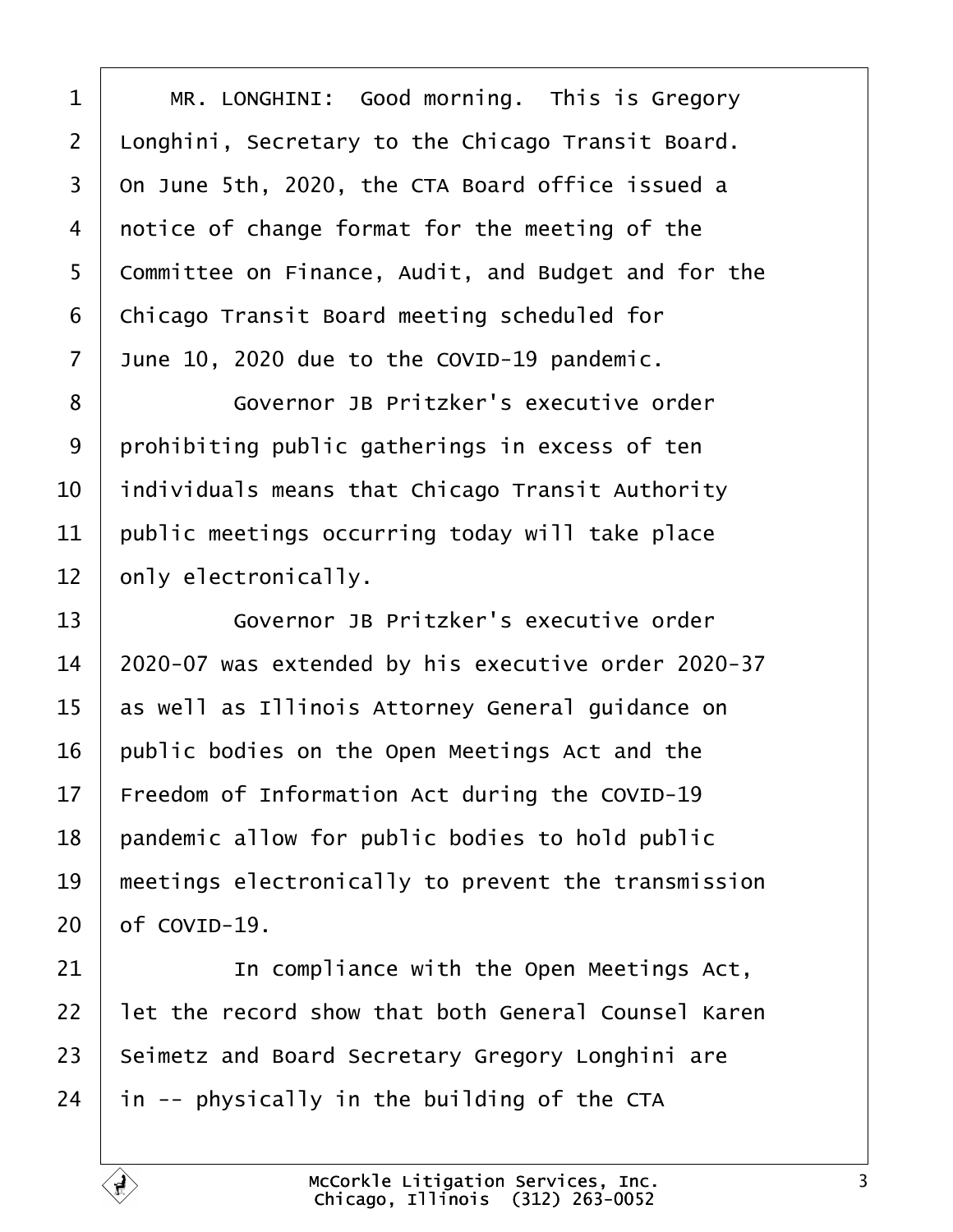<span id="page-3-0"></span>

| 1              | headquarters at 567 West Lake Street in Chicago.    |
|----------------|-----------------------------------------------------|
| $\overline{2}$ | Chairman Silva, you may begin the meeting           |
| 3              | and proceed to agenda item number one.              |
| 4              | CHAIRPERSON SILVA: Good morning. I would like       |
| 5              | to call to order the June 10th, 2020 meeting of the |
| 6              | Committee on Finance, Audit & Budget.               |
| $\overline{7}$ | Will the secretary call the role?                   |
| 8              | MR. LONGHINI: Yes.                                  |
| 9              | Director Chevere?                                   |
| 10             | <b>DIRECTOR CHEVERE: Present.</b>                   |
| 11             | MR. LONGHINI: Director Jakes?                       |
| 12             | <b>DIRECTOR JAKES: Here.</b>                        |
| 13             | MR. LONGHINI: Director Miller?                      |
| 14             | <b>DIRECTOR MILLER: Here.</b>                       |
| 15             | MR. LONGHINI: Director Irvine?                      |
| 16             | <b>DIRECTOR IRVINE: Here.</b>                       |
| 17             | MR. LONGHINI: Director Alva Rosales?                |
| 18             | DIRECTOR ALVA ROSALES: Here.                        |
| 19             | MR. LONGHINI: Director Peterson?                    |
| 20             | <b>DIRECTOR PETERSON: Present.</b>                  |
| 21             | MR. LONGHINI: Chairman Silva?                       |
| 22             | <b>CHAIRPERSON SILVA: Here.</b>                     |
| 23             | MR. LONGHINI: We have a quorum, sir, with all       |
| 24             | members of the Committee present. You may proceed   |
|                |                                                     |

Г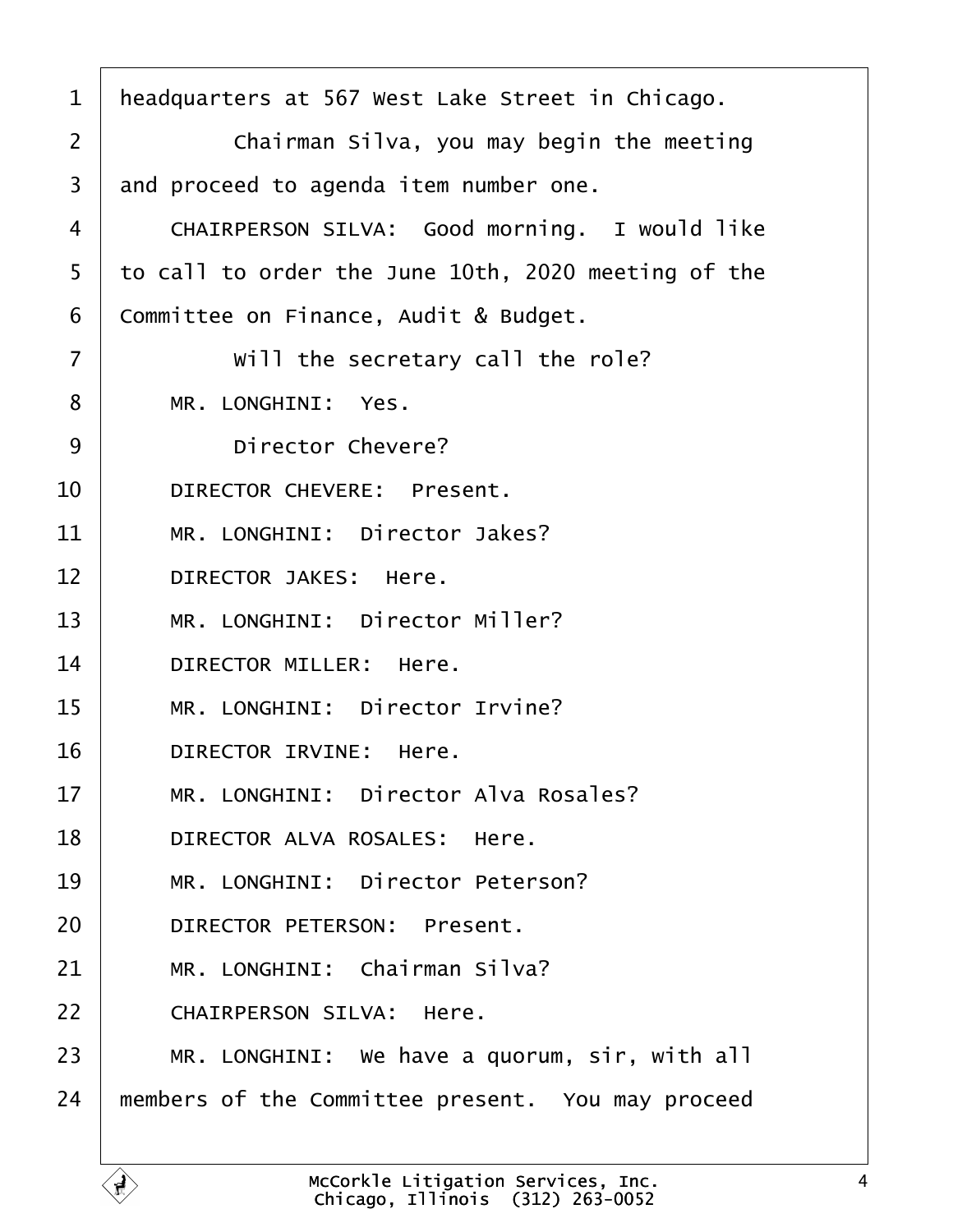<span id="page-4-0"></span>

| 1              | to agenda item number -- oh, excuse me.                  |
|----------------|----------------------------------------------------------|
| 2              | Let the record also show that General                    |
| 3              | <b>Counsel Karen Seimetz and President Dorval Carter</b> |
| 4              | are participating in this meeting as well.               |
| 5              | Please proceed, Chairman.                                |
| 6              | <b>CHAIRPERSON SILVA: Our first order of business</b>    |
| $\overline{7}$ | is the approval of the committee minutes of May 13,      |
| 8              | 2020.                                                    |
| 9              | Will the secretary call the roll?                        |
| 10             | MR. LONGHINI: Yes.                                       |
| 11             | <b>Director Chevere?</b>                                 |
| 12             | DIRECTOR CHEVERE: Here -- yes. Yes.                      |
| 13             | MR. LONGHINI: Director Jakes?                            |
| 14             | <b>DIRECTOR JAKES: Yes.</b>                              |
| 15             | MR. LONGHINI: Director Miller?                           |
| 16             | <b>DIRECTOR MILLER: Yes.</b>                             |
| 17             | MR. LONGHINI: Director Irvine?                           |
| 18             | DIRECTOR IRVINE: Yes.                                    |
| 19             | MR. LONGHINI: Director Alva Rosales?                     |
| 20             | DIRECTOR ALVA ROSALES: Yes.                              |
| 21             | MR. LONGHINI: Director Peterson?                         |
| 22             | DIRECTOR PETERSON: Yes.                                  |
| 23             | MR. LONGHINI: Director Silva?                            |
| 24             | <b>CHAIRPERSON SILVA: Here.</b>                          |
|                |                                                          |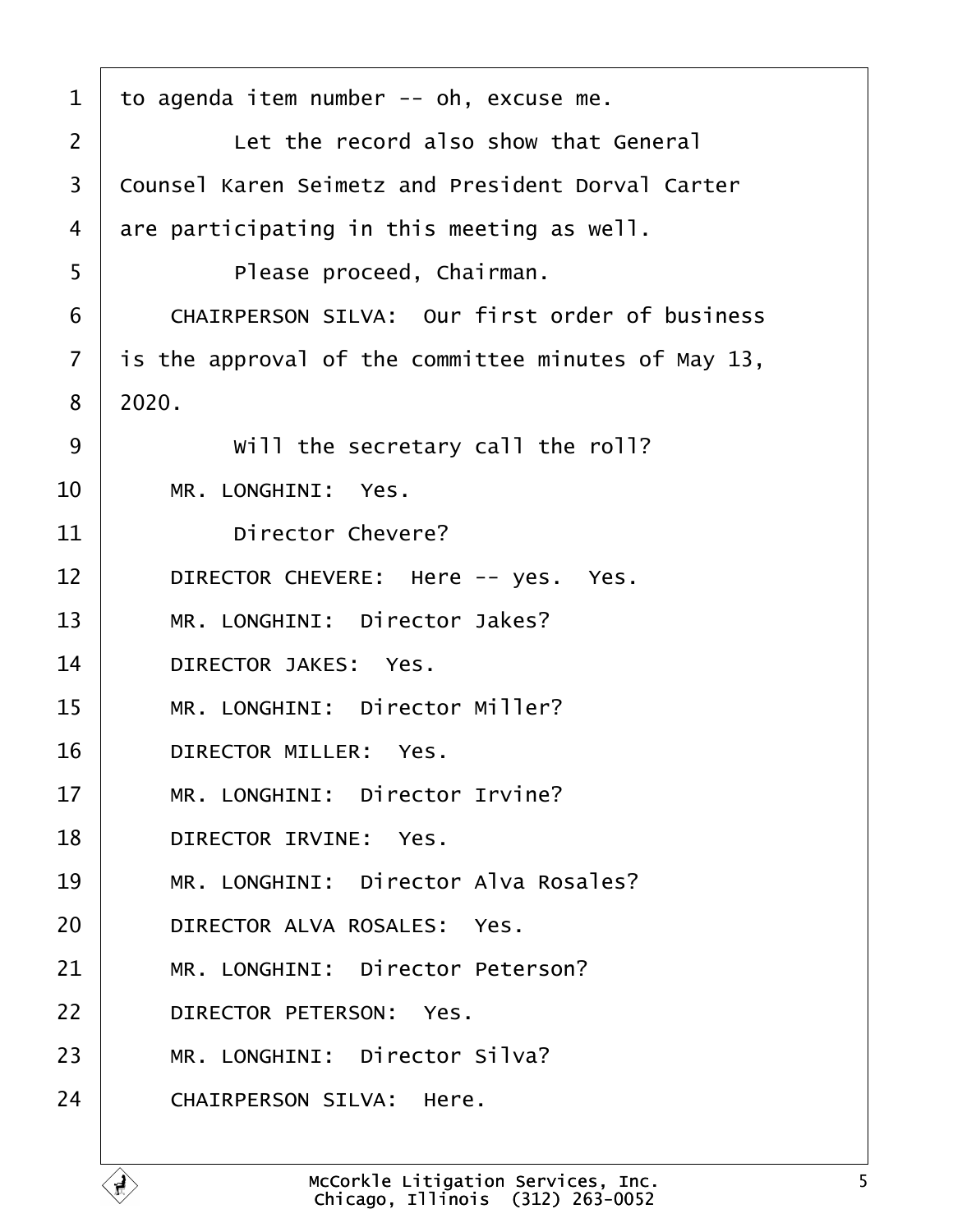<span id="page-5-0"></span>

| 1  | MR. LONGHINI: The minutes are approved with          |
|----|------------------------------------------------------|
| 2  | seven yes votes.                                     |
| 3  | Chairman, you may proceed to agenda item             |
| 4  | number three.                                        |
| 5  | <b>CHAIRPERSON SILVA: Our next order of business</b> |
| 6  | is the finance report. Jeremy Fine. Good morning.    |
| 7  | MR. FINE: Good morning, I'm -- thank you.            |
| 8  | Good morning I'm Jeremy Fine, your Chief             |
| 9  | Financial Officer and I'll be reporting on the       |
| 10 | April results.                                       |
| 11 | With regard to farebox totals, we see                |
| 12 | those down approximately \$25 million due to the     |
| 13 | full month of COVID-related ridership impact,        |
| 14 | including rear-door boarding that started on         |
| 15 | April 9th. Passes were also down approximately 14    |
| 16 | million.                                             |
| 17 | Overall, we saw farebox-related revenues             |
| 18 | down about 83 percent for the month. So that         |
| 19 | equates out to about \$39 million down in total      |
| 20 | farebox and pass revenues for the month of April.    |
| 21 | As you may recall, last month we saw farebox and     |
| 22 | pass totals down for about half of the month of 19   |
| 23 | million.                                             |
| 24 | Reduced fare reimbursement we see up                 |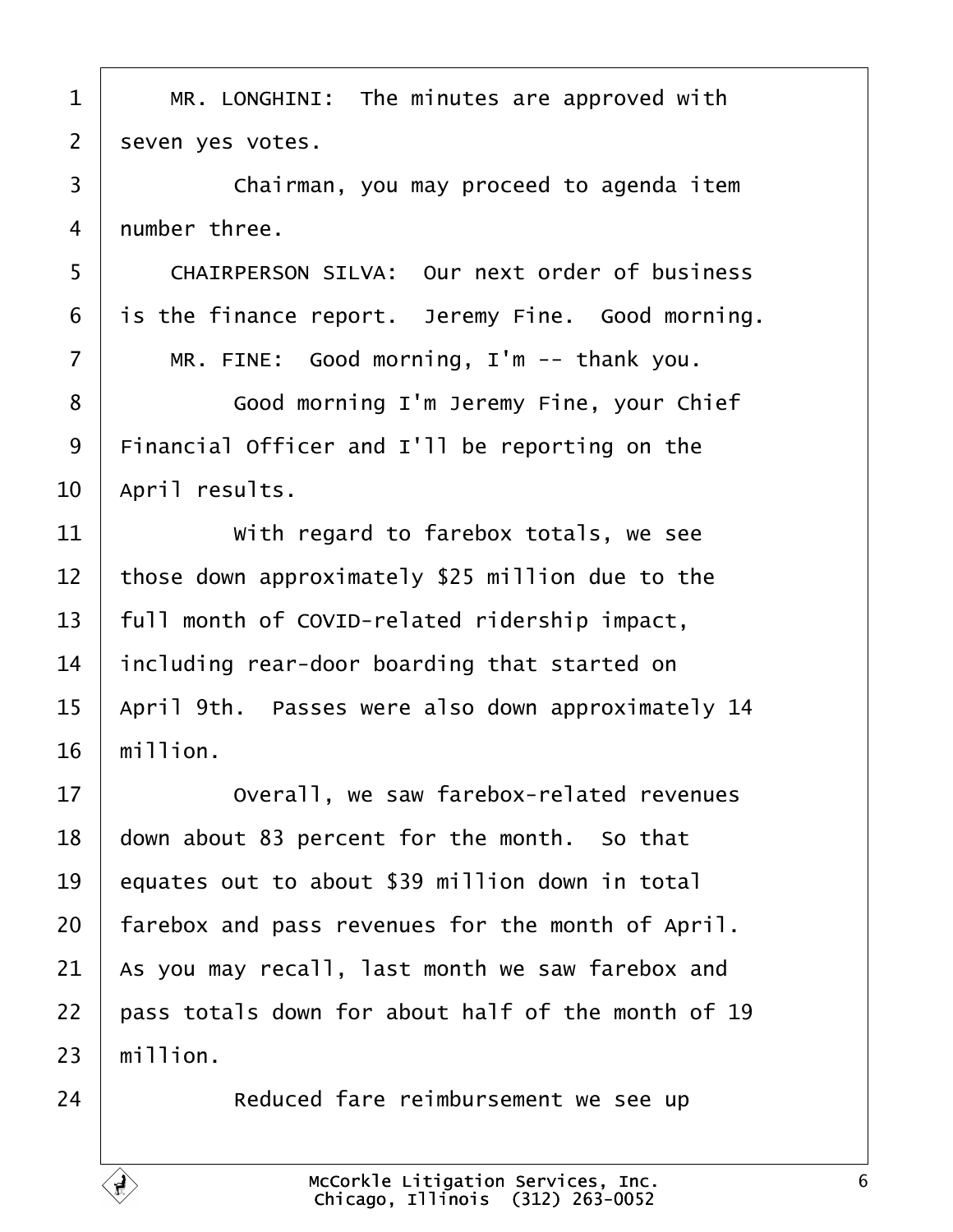<span id="page-6-0"></span>1 approximately \$200,000, which is due to timing. We 2 see non-farebox totals down approximately 4 million 3 and, again, as ridership drops, we see a reciprocal 4 *i*mpact on parking, concessions, and advertisement. 5 **8** So, overall, we see for the month of April ·6· ·we're down on revenues approximately \$43 million 7 and I'll talk about how the Federal CARES funding 8 helps us offset that shortfall. 9 **But the year-to-date numbers follow a** 10 similar form in that we see the trajectory on each 11  $\theta$  of the line items similar to what I just walked 12 through with a total revenue loss year-to-date of 13 about \$63 million. Again, driven primarily due to 14 the COVID outbreak and the impacts that we have 15 witnessed the second last of last month and the 16 entire month of April.  $17 \parallel$  We have done a great job with regard to 18 expenses with the help of the departments and being 19 able to control expenses. We see the labor line 20 for the month of April positive slightly to the 21 tune of about \$900,000. 22 • We were over budget on overtime by about a 23 million dollars, but we did benefit in a short-term 24 basis from some unfilled positions. So we saw a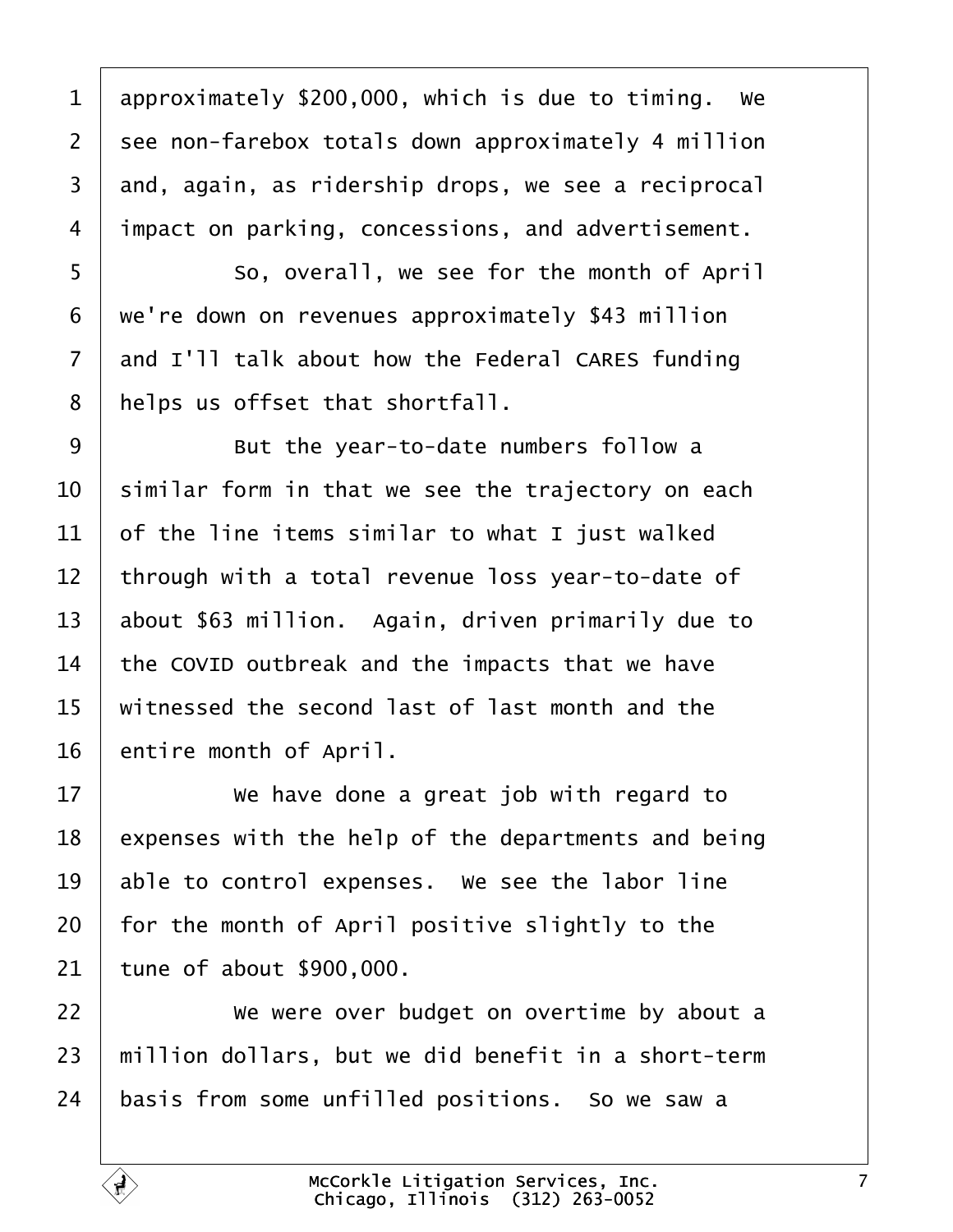<span id="page-7-0"></span>1 positive variance on a monthly basis on that line. 2 **With regard to materials, we were negative** 3 by about a hundred thousand dollars. Cleaning 4 dosts for the month with regard to COVID were about 5 \$350,000 and that obviously drove us into the 6 negative on a budgetary basis for the month of 7 April. 8 **With regard to fuel, we see a positive** 9 variance, you know, on that line of about \$800,000 10  $\,$  as is the same with power, where we saw a \$700,000 11 positive variance. Again, as we talked about last 12 month, we saw, you know, when there's not as much 13 traffic on the roads or wait time, you know, we 14 have a positive variance that accrues on those two 15 lines. IND was essentially flat for the month. 16 Security services, again, relatively flat for the 17 month. 18 **I** In other expenses, we saw a positive 19 variance of about two and a half million dollars, 20 which was due to timing of some invoices. So 21 byerall, you know, we have been able to hold our 22 bwn, if not accrue a little bit of positive benefit 23 to the tune of about \$5 million for the month of 24 April. Obviously that wasn't enough to offset the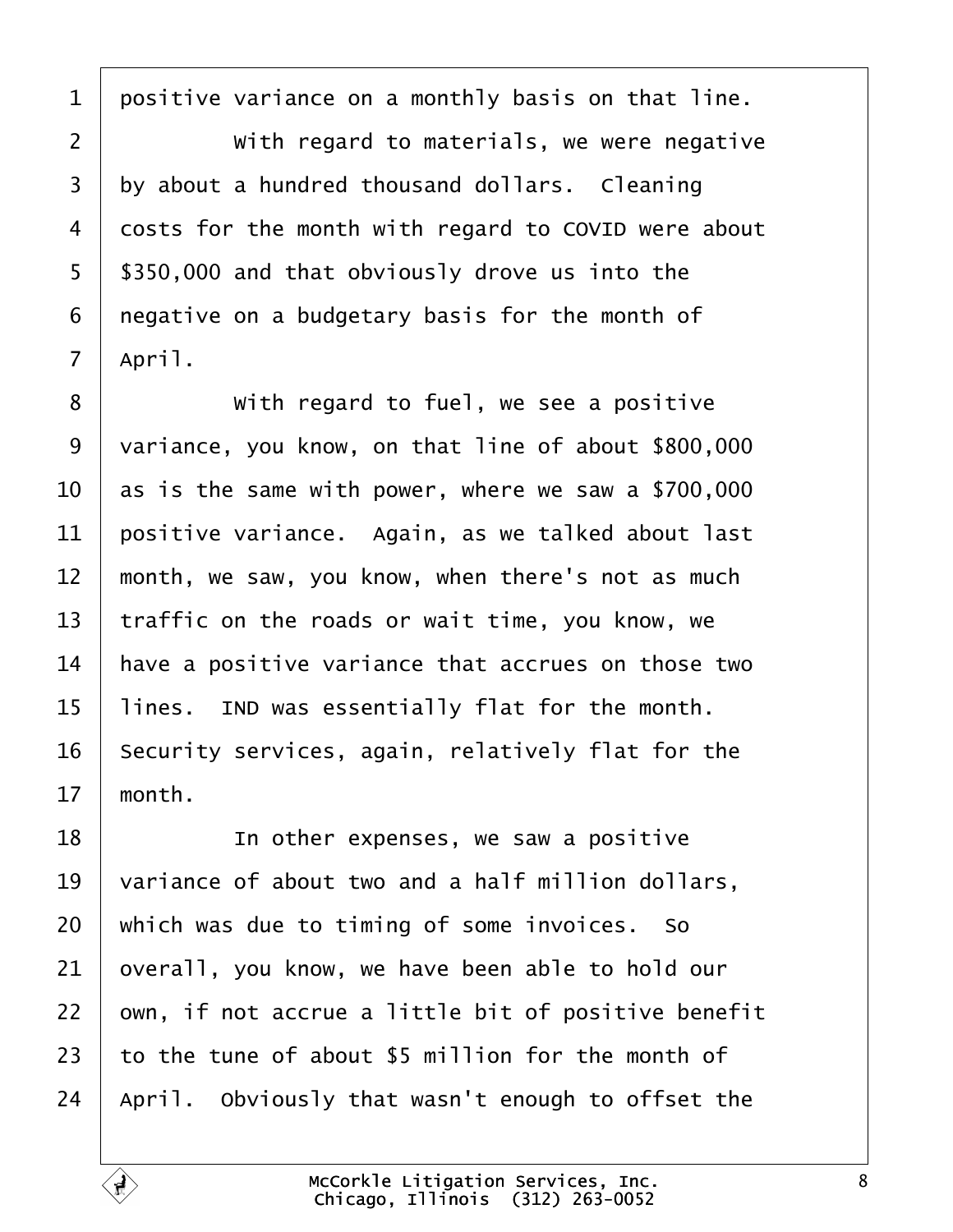<span id="page-8-0"></span>1 shortfalls that we experienced on revenues, but, 2 again, the Federal CARES funding that we receive 3 in -- which we received our first increment last 4 Monday, we are able to staunch the bleeding in the 5 short-term with those very critical Federal funding 6 strips. 7 **Net revenues for the month are down, as I** 8 mentioned, \$39 million. On a year-to-date, net ·9· ·revenues are down about \$59 million. 10 • We see public funding, you know, down on a 11 monthly basis a little less than \$6 million and a 12  $\sqrt{2}$  vear-to-date basis, \$15 million driven primarily 13 due to the real estate transfer tax, which equates 14 but to about \$10 million of that shortfall. 15 | Again, we're starting to see hopefully 16 some green shoots in the larger economy with regard 17 to retail sales, you know, some residential sales 18 humbers nationally that are coming out. 19 **So.** again, hopefully we see a rebound 20 here, which will help us, you know, not only in the 21 **bublic funding numbers, but will have a reciprocal** 22 effect on the farebox numbers at some point.  $23$   $\parallel$  With regard to energy, we have, again, 24 locked in what we need for fuel and electricity and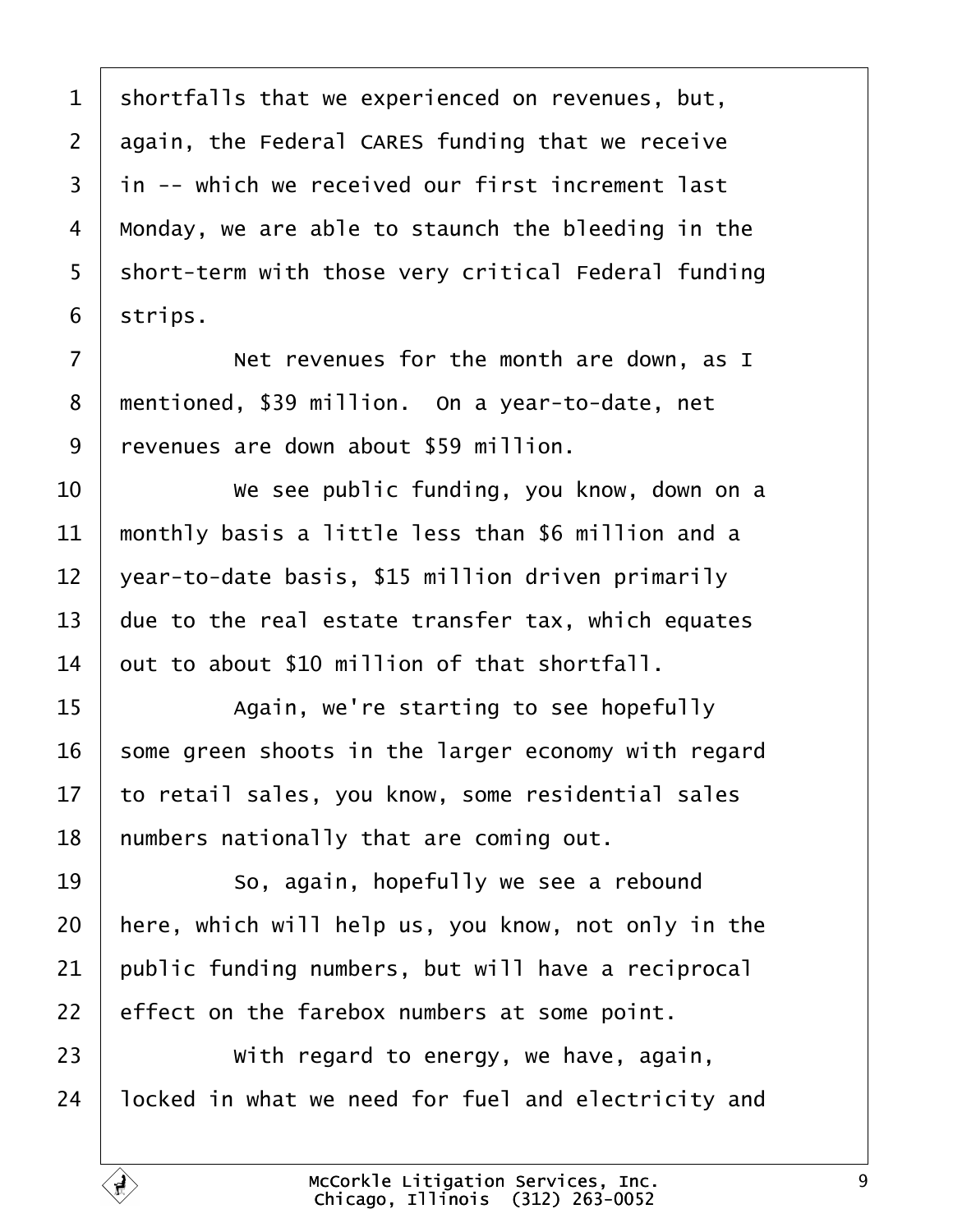<span id="page-9-0"></span>

| 1              | natural gas in the short term. We have been able    |
|----------------|-----------------------------------------------------|
| $\overline{2}$ | to, again, make selective purchases with regard to  |
| 3              | fuel, you know, when rates were exceptionally low   |
| 4              | for 2022 needs. So again, we'll look for            |
| 5              | additional opportunities to lock in additional      |
| 6              | funding for those future fuel needs in particular   |
| 7              | in 2022 and beyond as those avail themselves.       |
| 8              | The final thing that I'd like to mention,           |
| 9              | just a brief update with regard to the State        |
| 10             | budget. The State budget was passed by the          |
| 11             | legislators at the end of May. They are obviously   |
| 12             | having to bridge some of their budgetary gap with   |
| 13             | the use of the Federal Reserve Municipal Liquidity  |
| 14             | Program that was set up under the CARES Act. The    |
| 15             | cuts that have historically since about 2015 been   |
| 16             | enacted upon some of the funding strips that the    |
| 17             | CTA receives for PTF, public transportation funds,  |
| 18             | reduced fare reimbursement, and sales tax remain in |
| 19             | effect, you know, as we go into the State's fiscal  |
| 20             | year 2021.                                          |
| 21             | There's no other cuts at this time that             |
| 22             | have been laid out, but, again, if there's any      |
| 23             | changes to that, we'll, you know, brief the Board   |
| 24             | at that point.                                      |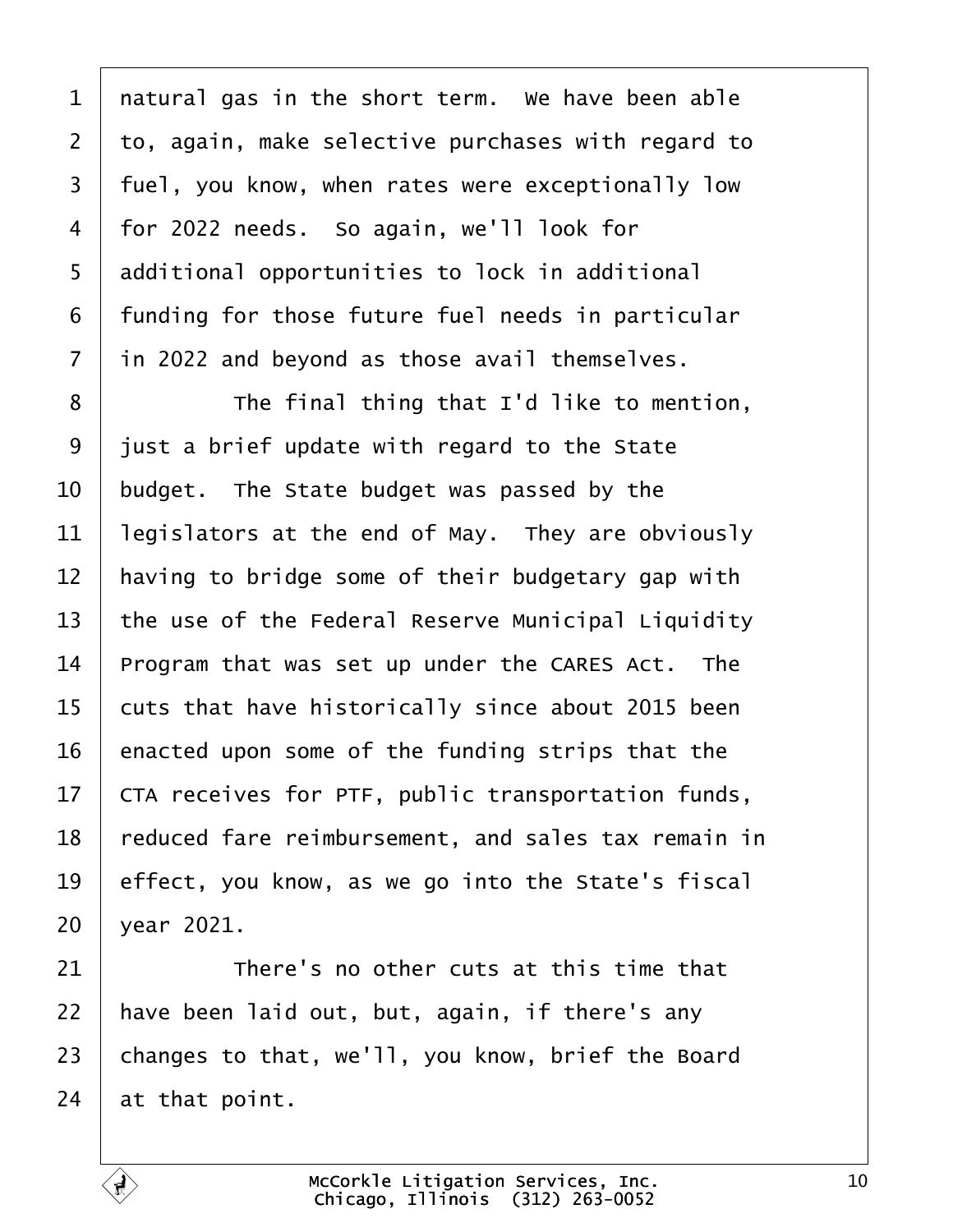<span id="page-10-0"></span>

| 1              | That concludes my prepared remarks for the         |
|----------------|----------------------------------------------------|
| $\overline{2}$ | FAB presentation for the month of April.           |
| 3              | MR. LONGHINI: Thank you very much, Jeremy.         |
| 4              | Chairman Silva, do you have any questions          |
| 5              | for Jeremy?                                        |
| 6              | CHAIRPERSON SILVA: Yes. How much of the            |
| 7              | Federal money did you use?                         |
| 8              | MR. FINE: So for the CARES funding that we         |
| 9              | received that I referenced Monday passed was for   |
| 10             | the shortfall of system-generated revenues for the |
| 11             | month of March. So that was a \$19 million         |
| 12             | shortfall that we discussed at the last board      |
| 13             | meeting.                                           |
| 14             | We received those funds last Monday. We            |
| 15             | have subsequently made another request for the     |
| 16             | shortfalls and system-generated revenues for the   |
| 17             | 39 million that we've talked about today. So we    |
| 18             | should be receiving that shortly. And then, again, |
| 19             | we'll make additional requests for public funding  |
| 20             | shortfalls and other system-generated revenue      |
| 21             | shortfalls as we move forward.                     |
| 22             | So, again, we've received approximately            |
| 23             | 19 million to date. Again, we were one of the      |
| 24             | first to request those draws. So we're very        |
|                |                                                    |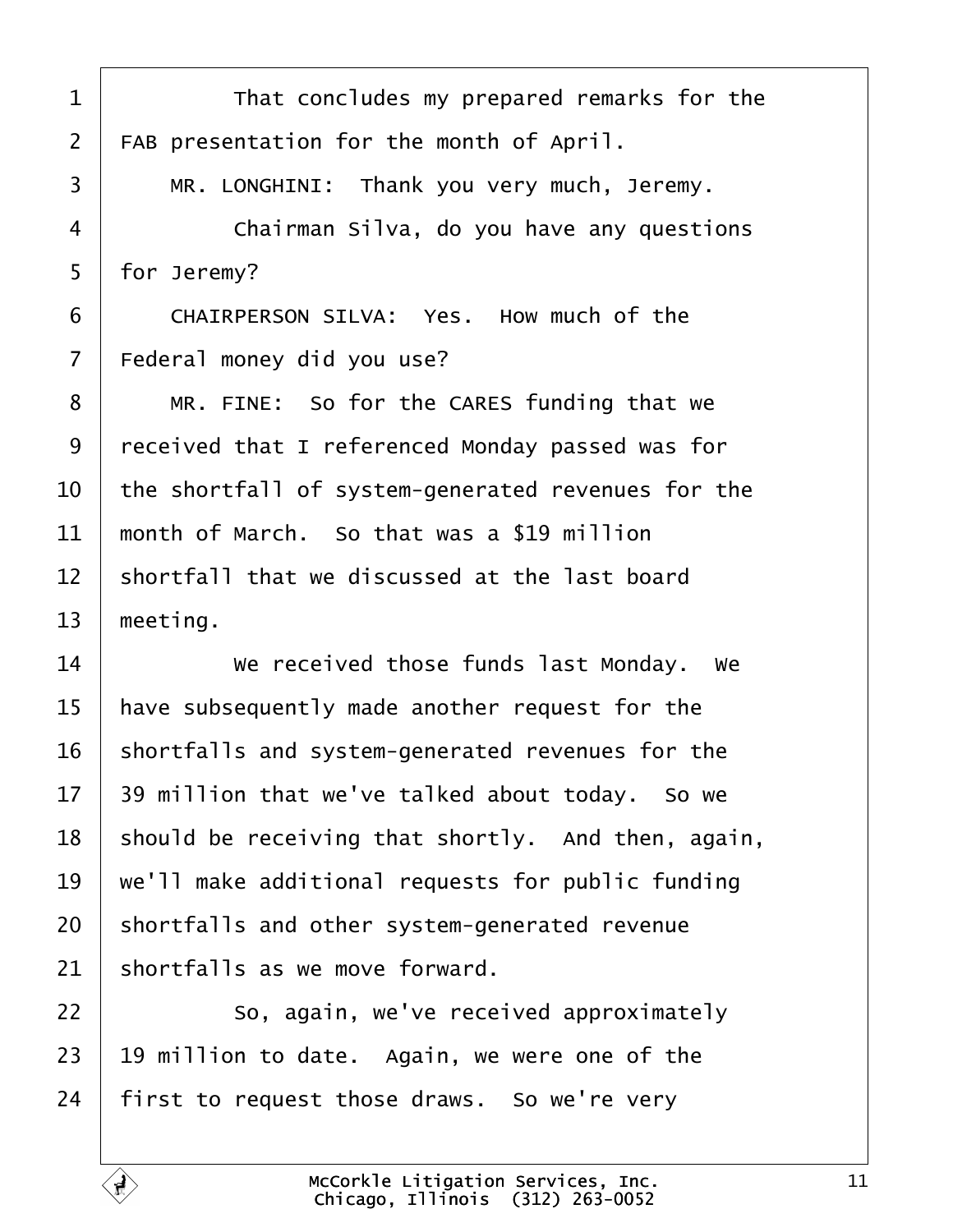- <span id="page-11-0"></span>1 excited, again, with the opportunity to have that
- 2  $\pi$  new funding strip, albeit it is a  $-$  it's a
- 3 discreet pot of money. So it's very critical for
- 4 us to continue to control our expenses so that we
- 5 dan make those dollars stretch as far as we can.
- ·6· ·You know, because we don't know what's going to
- 7 happen with COVID as the fall and winter, you know,
- 8 flu season starts back up.
- 9 **8** So, again, it's really critical for us to
- 10 stretch those dollars as far as possible. But we
- 11 are excited to be one of the first transit agencies
- 12 in the country to actually do a draw on that new
- 13 **CARES** program.
- 14 | CHAIRPERSON SILVA: How much did you receive
- 15 from the State?
- 16  $\parallel$  MR. FINE: With regard to the most recent strip
- 17 that we've received from the State, we continue to
- 18 receive pieces of all of our anticipated revenues.
- 19 You know, we receive sales tax and PTF at a regular
- 20 cadence, monthly. You know, we receive the
- 21 reduced-fare reimbursement funding. We received
- 22 that a little earlier than typical this year. We
- 23 received it not only a little bit earlier, but in a
- 24 little bit larger dollar denomination.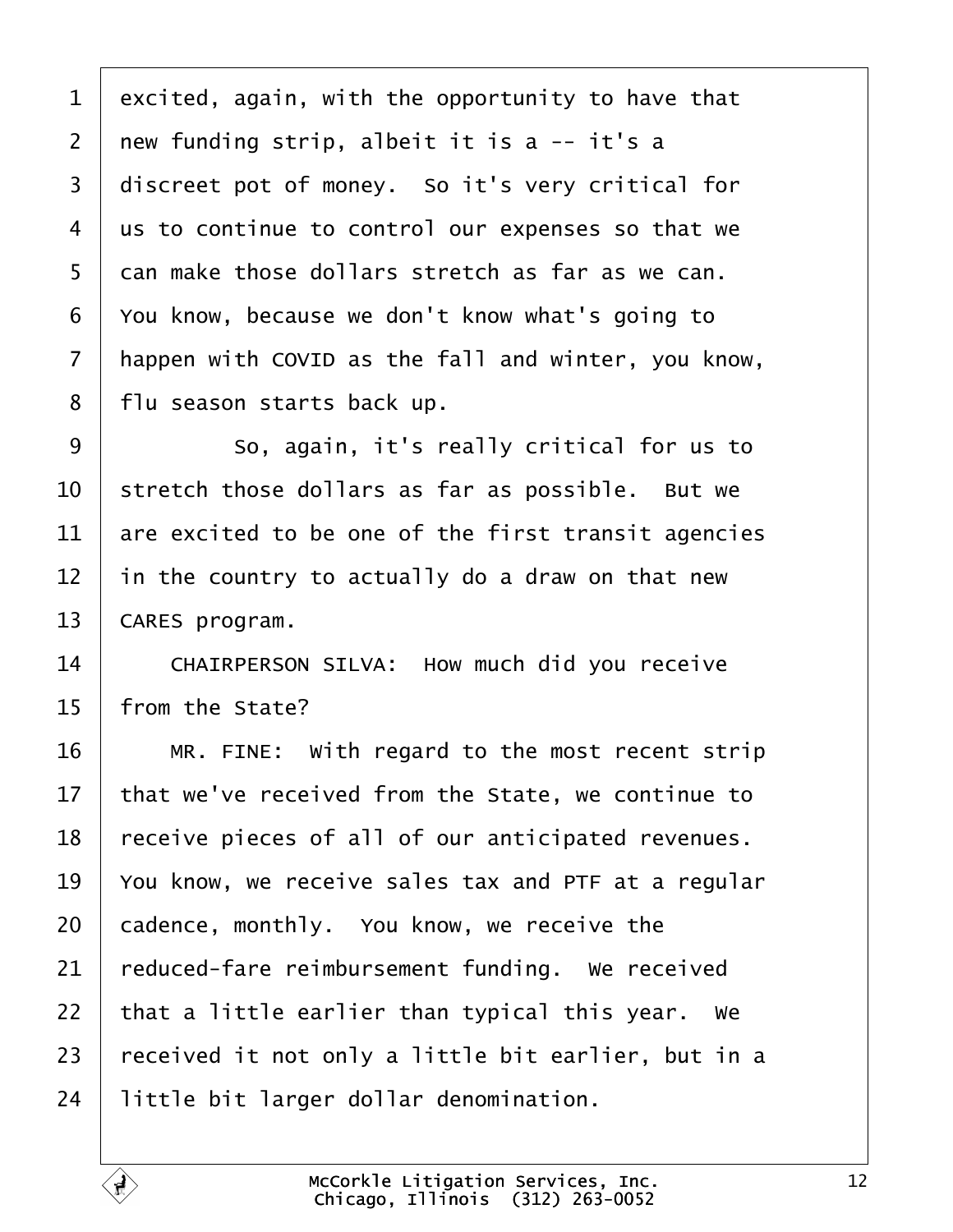<span id="page-12-0"></span>

| 1              | We usually receive about half of the                |
|----------------|-----------------------------------------------------|
| $\overline{2}$ | \$14 million by, you know, June, July. We actually  |
| 3              | received it a few weeks early and we received 12    |
| 4              | million of the 14 million.                          |
| 5              | So, again, hopefully we receive the                 |
| 6              | remaining two as they do the true-up in late        |
| 7              | summer, early fall and, you know, we will, again,   |
| 8              | keep a tight eye towards, you know, the monthly     |
| 9              | remittances that we receive through the State for   |
| 10             | the RTA from sales tax and the like.                |
| 11             | CHAIRPERSON SILVA: Thank you.                       |
| 12             | MR. LONGHINI: Director Peterson, do you have        |
| 13             | any questions?                                      |
| 14             | DIRECTOR PETERSON: Yeah, Greg. So one               |
| 15             | question and a statement and I'll start with        |
| 16             | statement first.                                    |
| 17             | Jeremy, I'm sure you and your team have             |
| 18             | started to already do this, but I just wanted to,   |
| 19             | you know, kind of put it out there. You know,       |
| 20             | we're about five months out probably before we have |
| 21             | to come up with a budget for FY21. And so I would   |
| 22             | hope that in your modelling, you know, it wouldn't  |
| 23             | be a wild assumption to assume that the State       |
| 24             | finances probably won't get back to where they need |
|                |                                                     |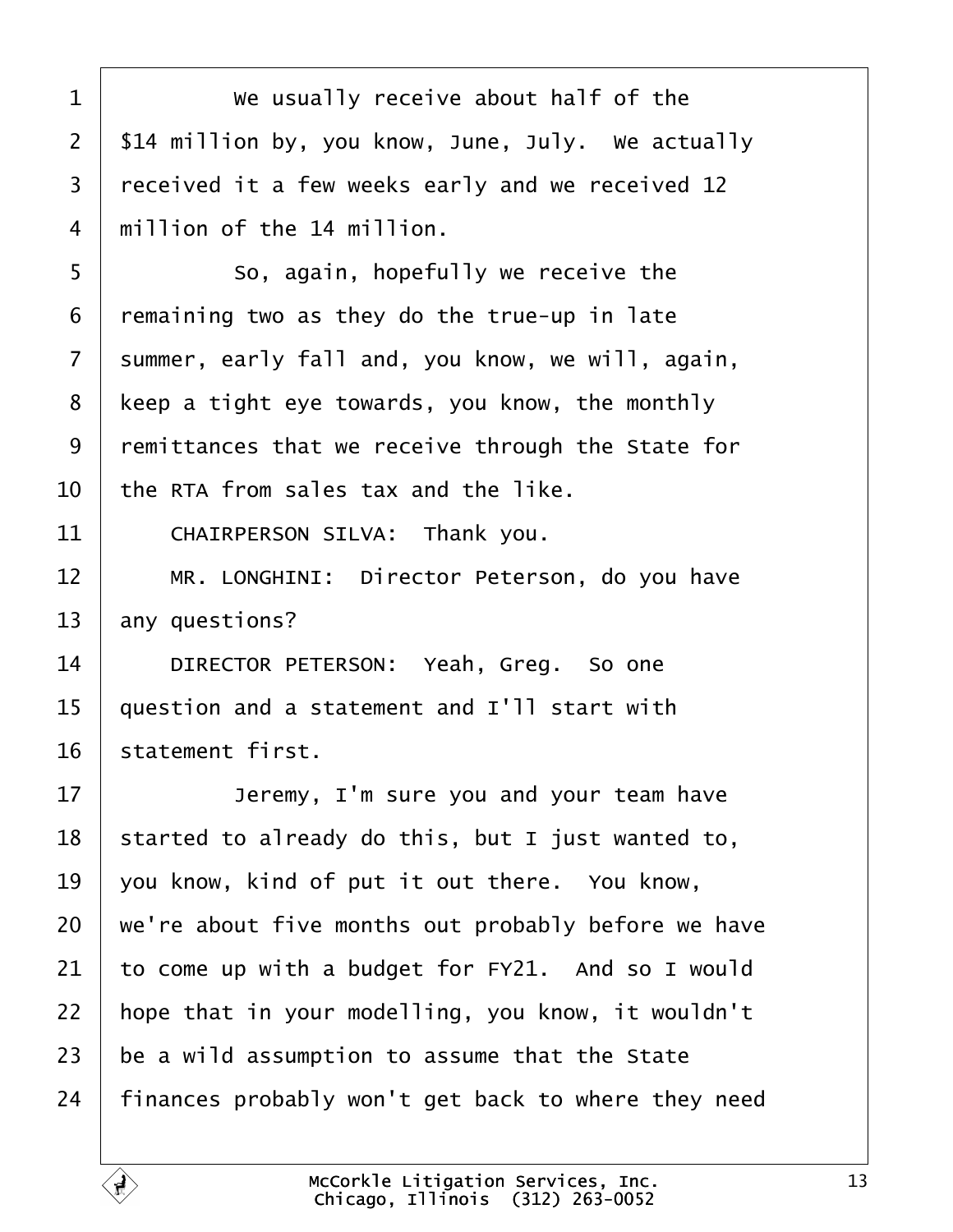<span id="page-13-0"></span>·1· ·to be in 2021.

2 | I know we continue to talk with 3 legislators in Springfield and the Governor's 4 diffice about the need to continue to fund CTA and 5 mass transit, but I'm just looking at a summary of 6 the cuts that remained in place for 2021, which 7 will not only affect us the rest of this calendar 8 year, but the first six months of FY2021. 9 **So I would just suggest when you're doing** 10 vour modelling that you, you know, assume that 11 these cuts are going to remain in place even going 12 through 2021 from the State. If we're going to 13 have a rebound of this, a resurgence of COVID-19 in 14 the fall, again, I just don't see the State 15 finances improving in 2021. 16 **So that was my statement regarding budget** 17 blans for next year. Like I said, I'm assuming 18 that as you're doing your modelling, being that 19 we're only five to six months out before we've got 20 a budget, you've already taken it into 21 consideration, but I just want to put it on record 22  $\cdot$  that I think it's important to do.  $23$   $\parallel$  The question that I've got, when you go 24 by out to the commodities that we purchase, I notice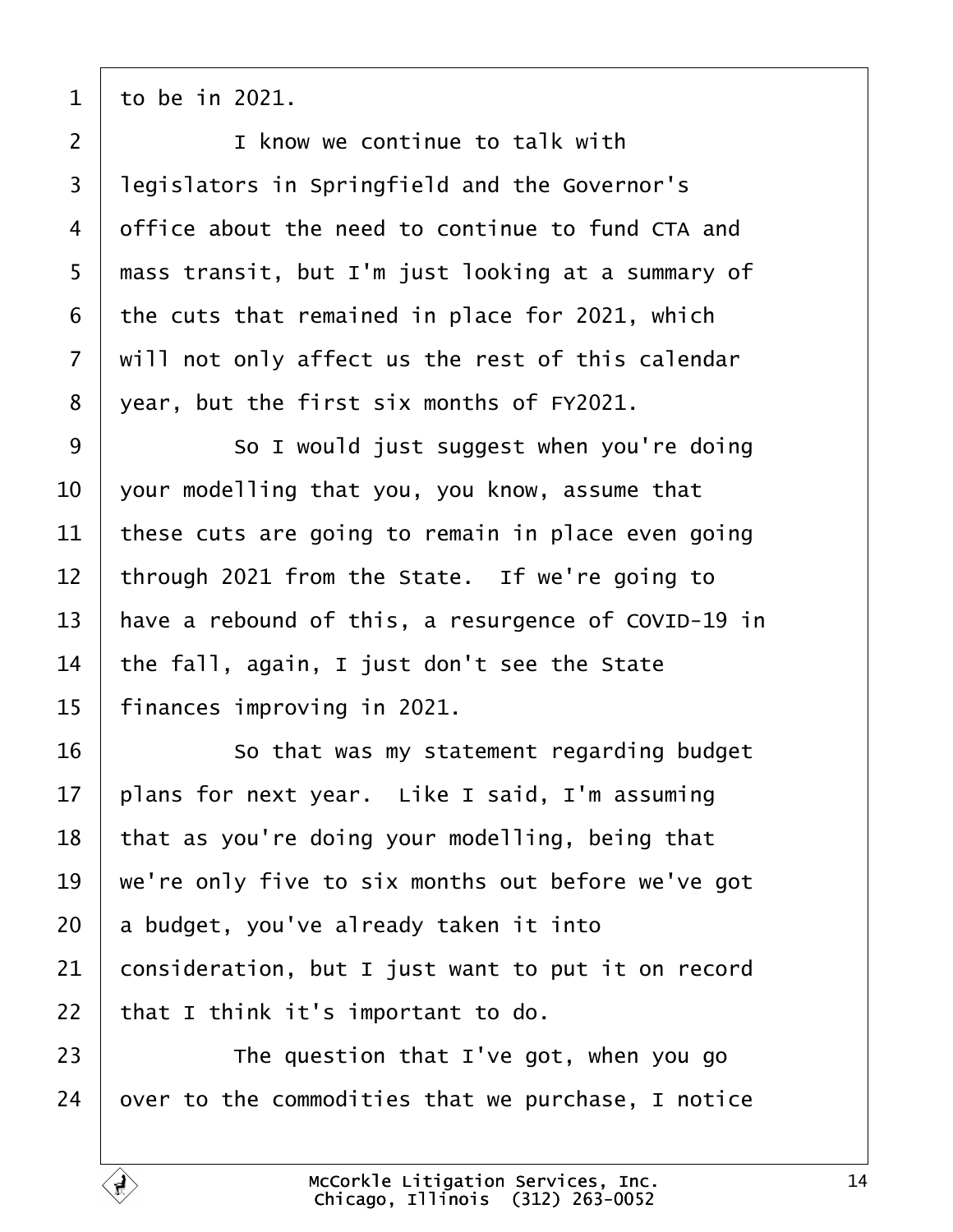<span id="page-14-0"></span>

| 1               | that when it comes to fuel, we go to 2022; power,   |
|-----------------|-----------------------------------------------------|
| $\overline{2}$  | we go through 2024; and then on natural gas, we go  |
| 3               | through 2022. I might have asked this question in   |
| 4               | the past. I just forgot the answer. How is it       |
| 5               | that we can go out longer for core and power than   |
| 6               | we can for fuel or natural gas?                     |
| $\overline{7}$  | MR. FINE: Yeah. That's a great question. It         |
| 8               | has to do with how those markets actually work and, |
| 9               | also, with regard to delivery.                      |
| 10              | So the markets are kind of set up a little          |
| 11              | differently where you can actually, you know, go    |
| 12 <sub>2</sub> | out further on power, but you can't go out as far   |
| 13              | on fuel and natural gas. Some of that has to do     |
| 14              | with the actual, you know, taking of receipt of     |
| 15              | delivery of fuel where we put it in our fuel tanks. |
| 16              | You know, and unlike that on the power side, where  |
| 17              | it's just kind of on the grid, you know, it kind of |
| 18              | avails itself for kind of longer term, you know,    |
| 19              | purchases like that.                                |
| 20              | So some of it has to do with just, like,            |
| 21              | the way the market works historically and some of   |
| 22              | it has to do with the way you actually take         |
| 23              | delivery and not going too far out over your skis   |
| 24              | with regard to, you know, actually having to take   |
|                 |                                                     |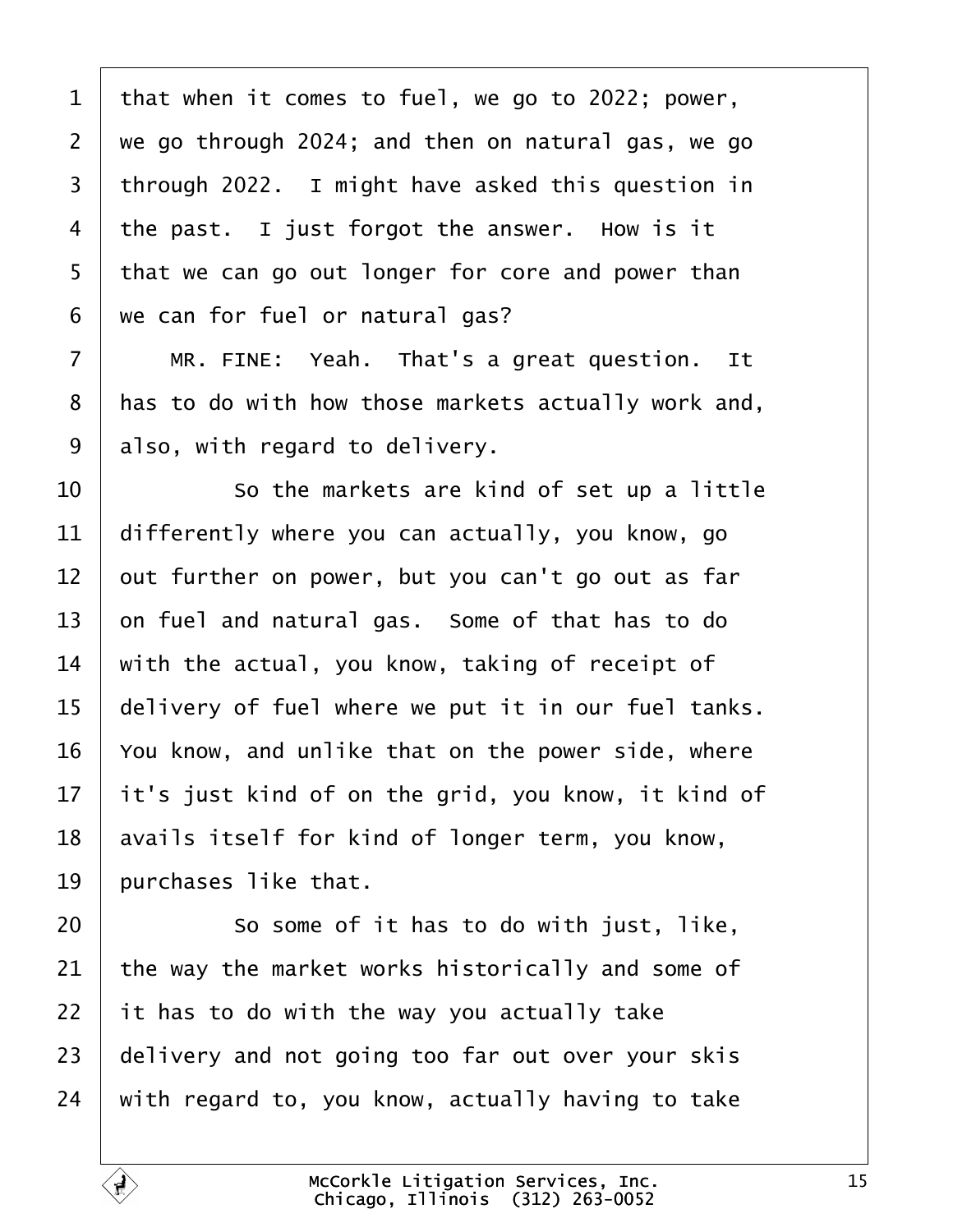<span id="page-15-0"></span>1 physical delivery of some of those commodities. 2 | DIRECTOR PETERSON: Okay. Thank you. 3 | MR. LONGHINI: Director Alva Rosales, do you 4 have any questions? 5 | DIRECTOR ALVA ROSALES: No, I don't. 6 | MR. LONGHINI: Director Chevere?  $7$  | DIRECTOR CHEVERE: No questions. 8 | MR. LONGHINI: Director Jakes? 9 | DIRECTOR JAKES: I do have a question. Jeremy, 10 vou said there was no further conversation as it 11  $\frac{1}{1}$  relates to cuts. Does that mean there's no 12 conversation as it relates to furloughing 13 employees? 14  $\parallel$  MR. FINE: With regard to the cuts that I was 15 referencing, that was at the State level with 16 regards to the public funding that we receive and, 17 again, there has not been any further kind of 18 **elimination with regard to that.** 19 | PRESIDENT CARTER: Director Jakes, this is 20 Dorval Carter. No. We have not had any 21 conversations about employee cuts or furloughs at 22 this point. 23 | DIRECTOR JAKES: Thank you. 24 | DIRECTOR PETERSON: Greg?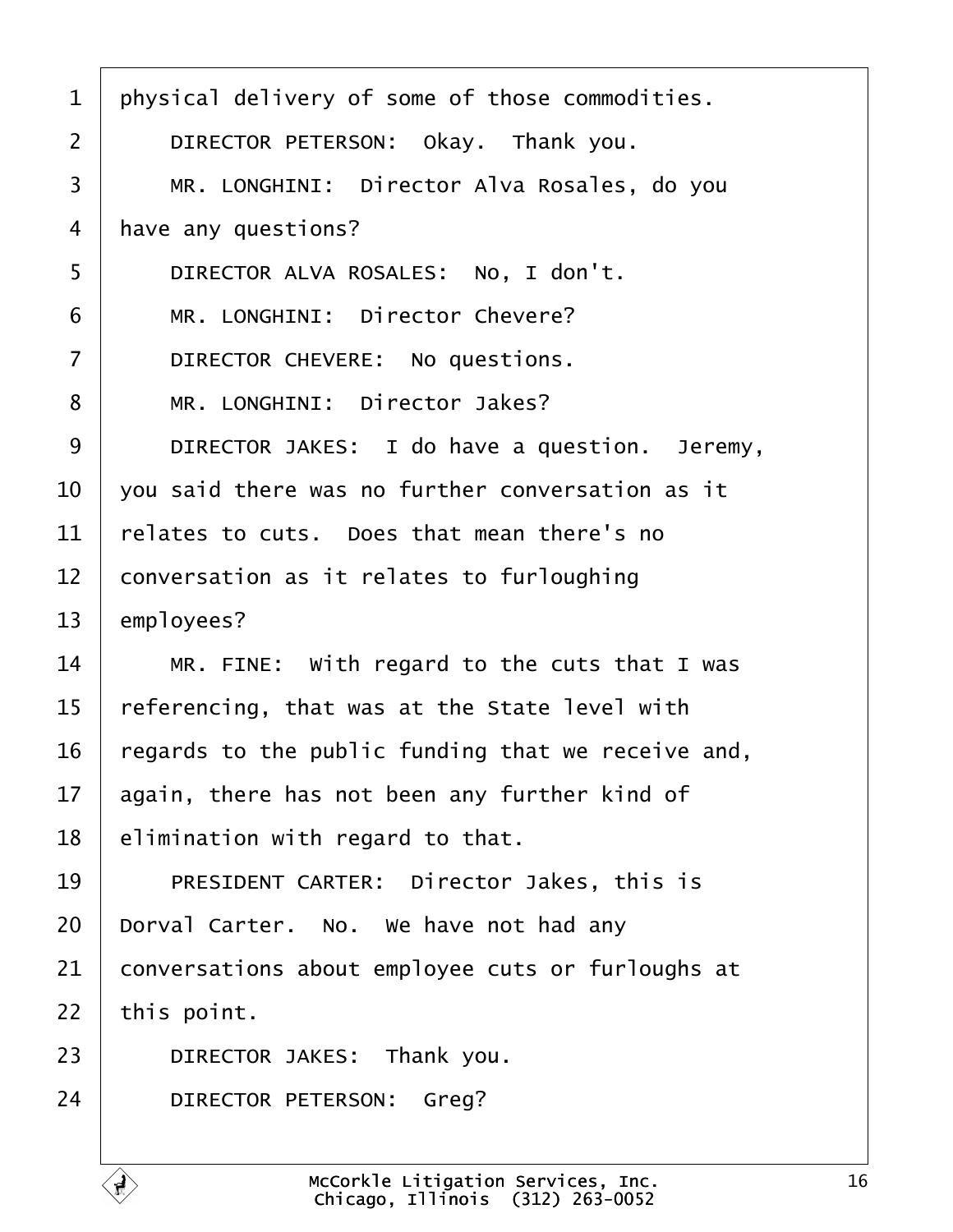<span id="page-16-0"></span>

| 1              | MR. LONGHINI: Yes.                                  |
|----------------|-----------------------------------------------------|
| $\overline{2}$ | DIRECTOR PETERSON: Yeah. This is Terry. I           |
| 3              | just found another question I had written on a      |
| 4              | sticker that I wanted to ask Jeremy that might have |
| 5              | been shared with the Board during the briefing with |
| 6              | them. I just wanted to be sure.                     |
| $\overline{7}$ | I know early on when we knew we were going          |
| 8              | to get some of the CARES Act funding, we also       |
| 9              | reached out to the FTA to talk about some           |
| 10             | flexibility in terms of how those funds can be      |
| 11             | used. I know with the City and the State, in order  |
| 12             | to use those funds, they have to be COVID related.  |
| 13             | But, Jeremy, I know early on, you were talking      |
| 14             | about not only revenue replacement, but also        |
| 15             | pension debt. I don't know if you shared it with    |
| 16             | the Board. Did we ever get a response from the FTA  |
| 17             | if some of those areas would fall up under use of   |
| 18             | the \$800-something million that we can get         |
| 19             | reimbursed for?                                     |
| 20             | MR. FINE: So we had very robust discussions         |
| 21             | with the FTA with regard to the allowable uses. We  |
| 22             | were, again, one of the first to actually draw on   |
| 23             | the program. So we were one of the first to         |
| 24             | actually start those discussions with the FTA and I |
|                |                                                     |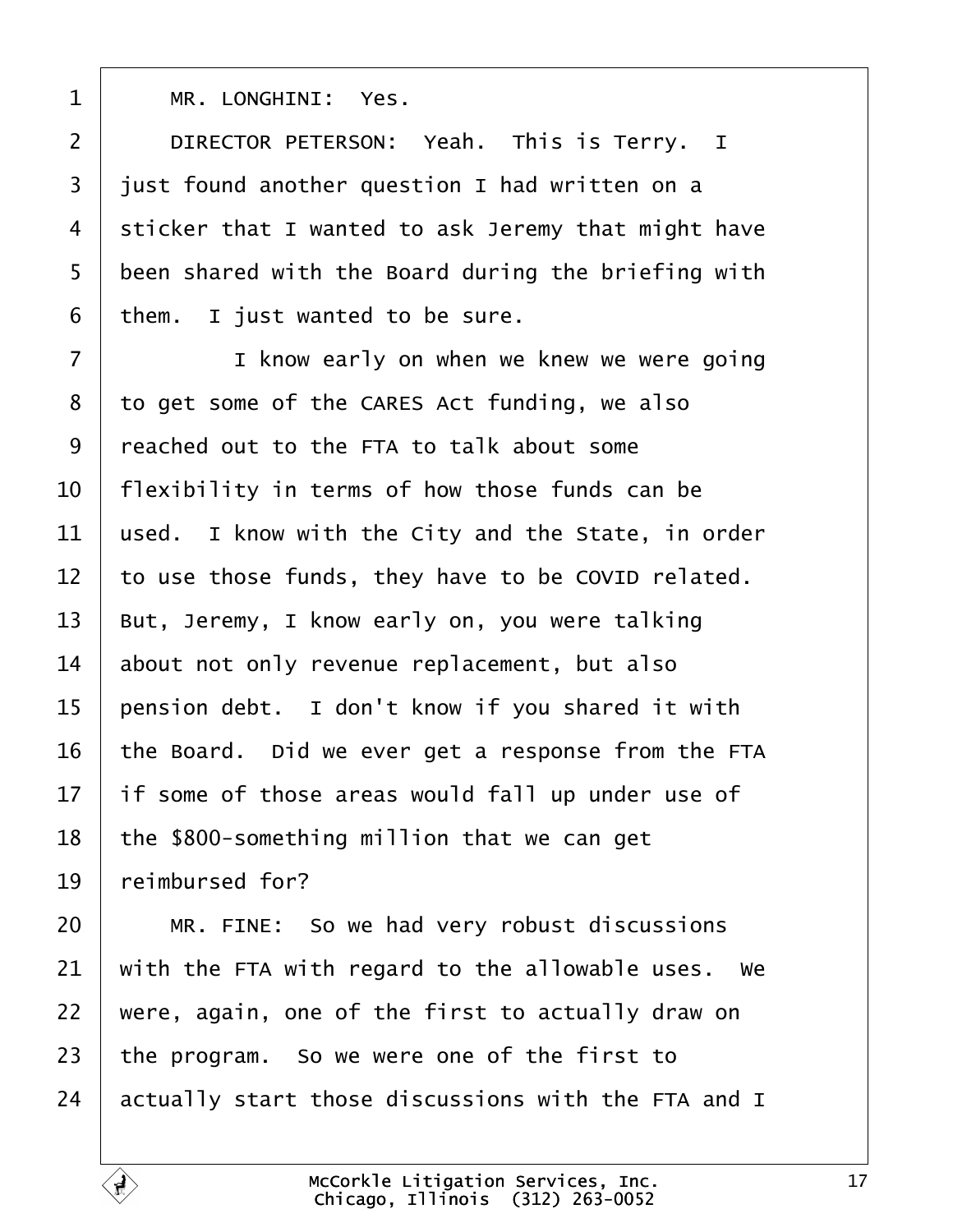<span id="page-17-0"></span>1 think that they're rolling out a lot of what our 2 discussions were to the rest of the industry. 3 **Fig.** You know, we are allowed to use that for 4 dilowable, you know, operating expenses. We do 5 have other funding though for -- you know, for 6 dertain costs that, you know, may be in certain 7 dategories. Again, we do receive, you know, a 8 dontinued strip of public funding from the State in 9 the form of sales taxes. The sales tax is 10 actually, you know, kind of the basis of most of 11  $\theta$  bur debt anyway. So, again, the debt is backed by 12 sales tax. We continue to receive sales tax and as 13 such, you know, the sales taxes are kind of going 14 unnaturally in the flow of funds for those related  $15$  costs. 16 **But, again, we have the -- we have some,** 17  $\sqrt{v}$  you know, flexibility here to continue to make, you 18 know, operating-related expenses, you know, 19 eligible for, you know, the Federal funding. So, 20 again, we have -- we have different pots of money 21 and we have enough in each of those pots to make 22 the allowable, you know, expense payments. 23 | DIRECTOR PETERSON: Okay. Thanks. 24 | MR. LONGHINI: Thank you.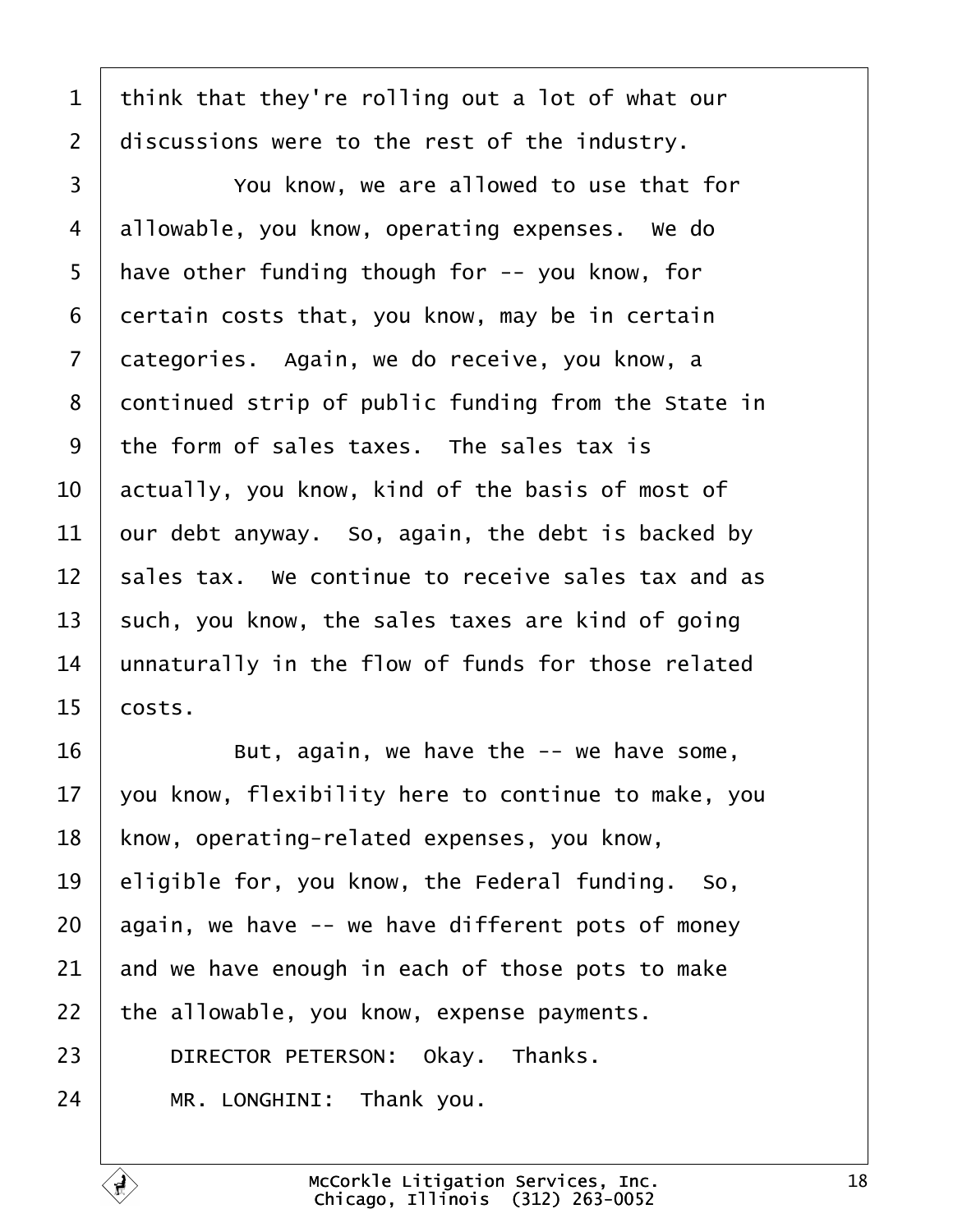<span id="page-18-0"></span>

| 1              | Director Miller, any questions?                      |
|----------------|------------------------------------------------------|
| $\overline{2}$ | DIRECTOR MILLER: No.                                 |
| 3              | MR. LONGHINI: Director Irvine, any questions?        |
| 4              | MR. IRVINE: No questions. Thanks.                    |
| 5              | MR. LONGHINI: Thank you.                             |
| 6              | Chairman Silva, since there are no further           |
| $\overline{7}$ | questions regarding the finance report, you may      |
| 8              | proceed to agenda item number four.                  |
| 9              | <b>CHAIRPERSON SILVA: Our next order of business</b> |
| 10             | is the independent auditors' presentation of fiscal  |
| 11             | vear 2019.                                           |
| 12             | MR. FINE: Thank you. This is Jeremy Fine,            |
| 13             | Chief Financial Officer, and I'm joined today by     |
| 14             | Christine Torres, who is a partner at Crowe and      |
| 15             | Maria Balita, who is a partner at Adelfia.           |
| 16             | Again, you know, we are greatly                      |
| 17             | appreciative of the hard work not only of our        |
| 18             | putside auditors, but the internal accounting team,  |
| 19             | particularly in a COVID environment of having to     |
| 20             | take the audit essentially, you know, remote and I   |
| 21             | think it's a testament to the fact that, you know,   |
| 22             | bur team and the outside auditors had a good         |
| 23             | process to be able to continue that critical annual  |
| 24             | review, you know, on a remote basis.                 |
|                |                                                      |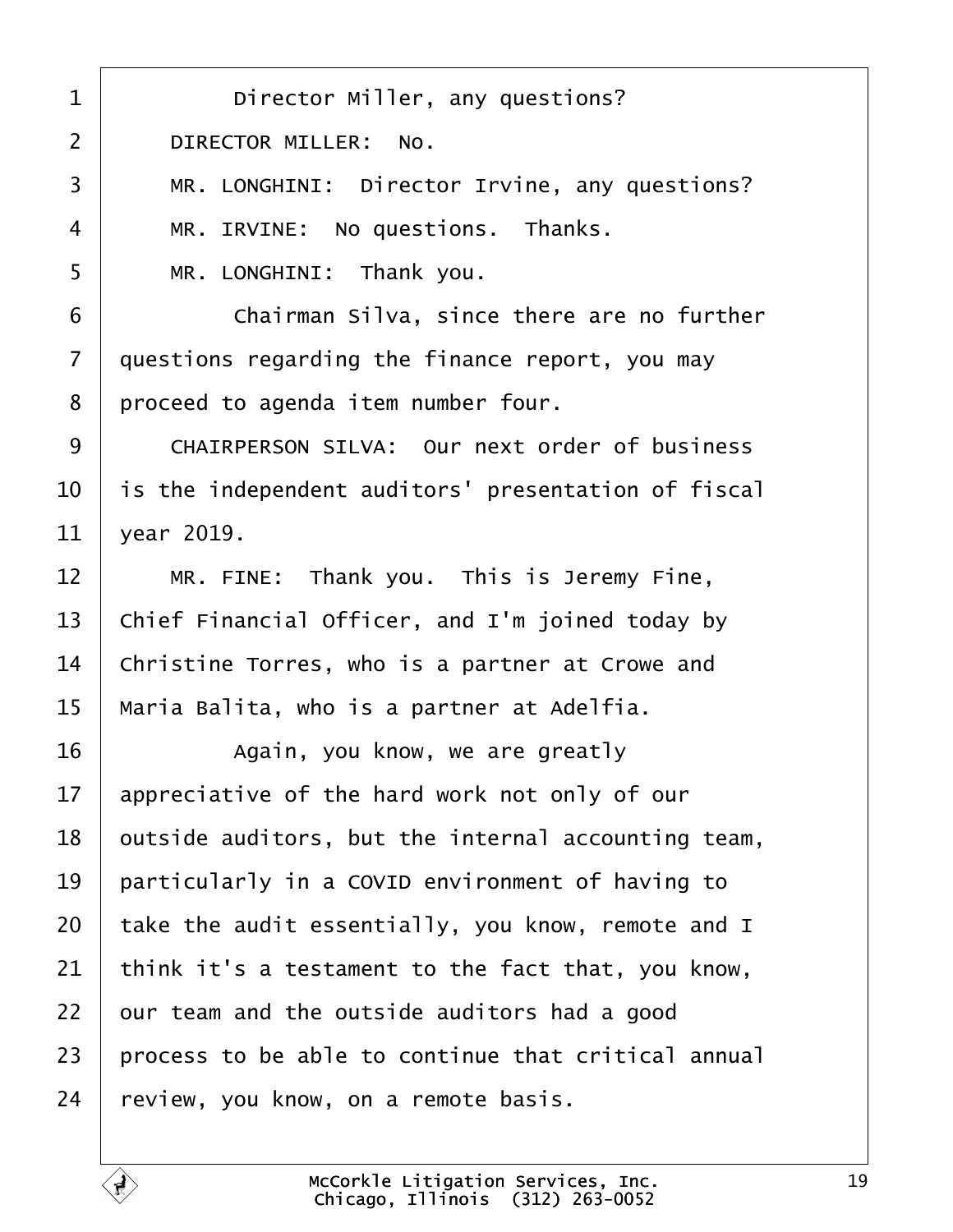<span id="page-19-0"></span>

| 1              | So, again, great job. We appreciate Crowe           |
|----------------|-----------------------------------------------------|
| 2              | and Adelfia's involvement here. I'll turn it over   |
| 3              | to Christine for the annual review.                 |
| 4              | MS. TORRES: Thank you. Good morning. I am           |
| 5              | Christine Torres, partner with Crowe and here with  |
| 6              | Maria Balita, partner from Adelfia, who was our DBE |
| $\overline{7}$ | subcontractor on this engagement.                   |
| 8              | We have completed our audit of the                  |
| 9              | December 31st, 2019 financial statements. We were   |
| 10             | engaged to audit the financial statements to        |
| 11             | determine that they are reasonably stated and all   |
| 12             | material is correct, as well as to audit the        |
| 13             | Federal grant funds in accordance with the          |
| 14             | guidelines set forth by the Federal Government for  |
| 15             | compliance with both the laws and regulations as    |
| 16             | they're outlined.                                   |
| 17             | In regards to the financial statement               |
| 18             | audit, it has been completed and the auditors'      |
| 19             | opinion was issued. The auditors' opinion was       |
| 20             | unmodified or a clean audit opinion, which          |
| 21             | basically means that the amounts presented in the   |
| 22             | financial statements and the notes to the financial |
| 23             | statements are reasonably stated in all material    |
| 24             | respects.                                           |

 $\sqrt{ }$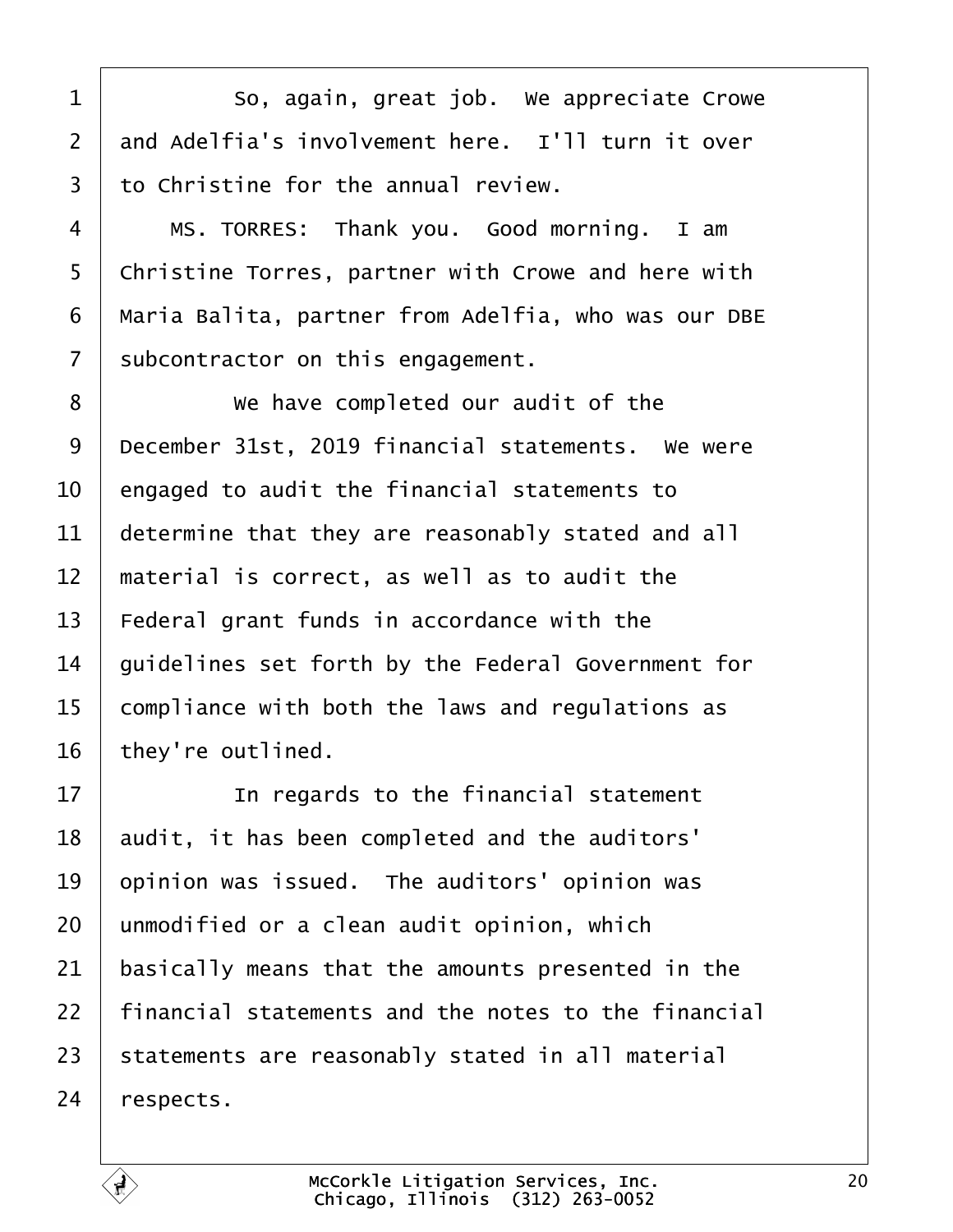<span id="page-20-0"></span>1 | As required by government auditing 2 standards, we also looked at the internal controls 3 that are in place over financial reporting to 4 determine if there are any items that are required 5 to be identified under these standards. We do not 6 Have any findings to report under our government 7 auditing standards testing. 8 **With that, I'm going to ask Maria to go** 9 ahead and provide our update on the Federal audit. 10 | MS. BALITA: Thank you, Christine. Good 11 morning. I am Maria Balita. I am a partner with 12 Adelfia and I am representing the DBE subcontractor 13 bn the audit. 14 **I** am happy to report that Crowe was able 15 to issue an unmodified opinion in compliance with 16 the Federal program for the year ending December 17 31st, 2019. CTA receives a number of Federal grant 18 programs, however, based on Federal guidelines, our 19 testing was focused on two major programs this  $20$  vear. 21 **Those programs are the Federal Transit** 22 Cluster and the Rail and Transit Security Grant. 23 Due to the size of these grants, we had 24 98.7 coverage -- percent coverage. 9.7 million of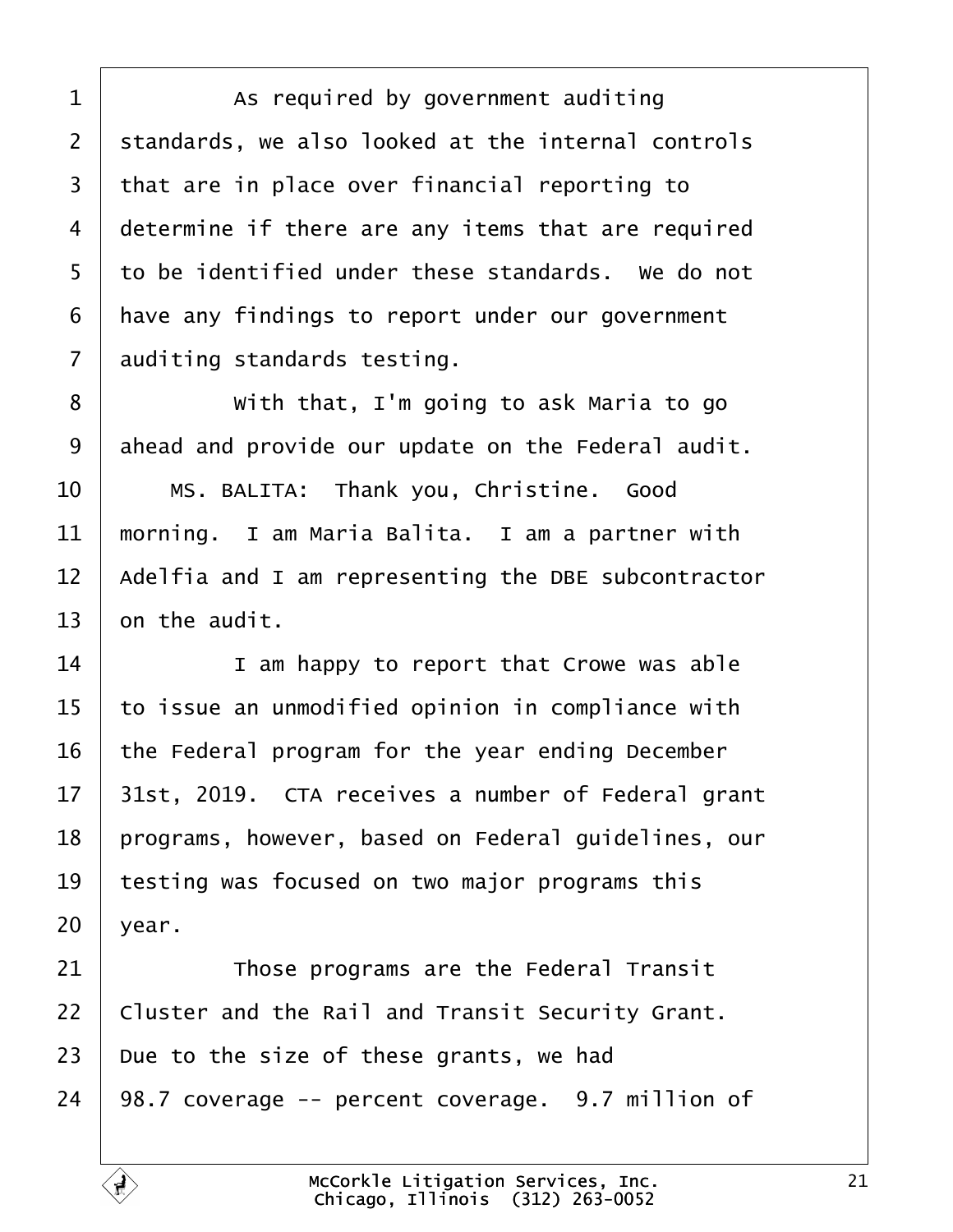<span id="page-21-0"></span>

| 1  | which representing the Transit Security Grant. The |
|----|----------------------------------------------------|
| 2  | 431.6 million representing the Federal Transit     |
| 3  | Cluster. Out of the total 447 million of the       |
| 4  | Federal funds spent, these two are the largest     |
| 5  | Federal programs the CTA expends from.             |
| 6  | As part of this process, we also evaluated         |
| 7  | the internal controls over compliance with those   |
| 8  | programs. Based on this testing, I am pleased to   |
| 9  | report that we did not have any findings.          |
| 10 | Christine.                                         |
| 11 | MS. TORRES: Thanks, Maria.                         |
| 12 | That is a quick summary of our audit               |
| 13 | procedures for both the financial and Federal      |
| 14 | audit.                                             |
| 15 | We would also like to thank the entire             |
| 16 | finance department for working with us in a        |
| 17 | professional manner and providing us with the      |
| 18 | information required to timely issue the audit     |
| 19 | opinions.                                          |
| 20 | As Jeremy mentioned, this was a very               |
| 21 | unique year with difficult circumstances and       |
| 22 | everyone worked very hard to try to provide all of |
| 23 | the information remotely so that we could meet all |
| 24 | of the required deadlines as we have in the past   |
|    |                                                    |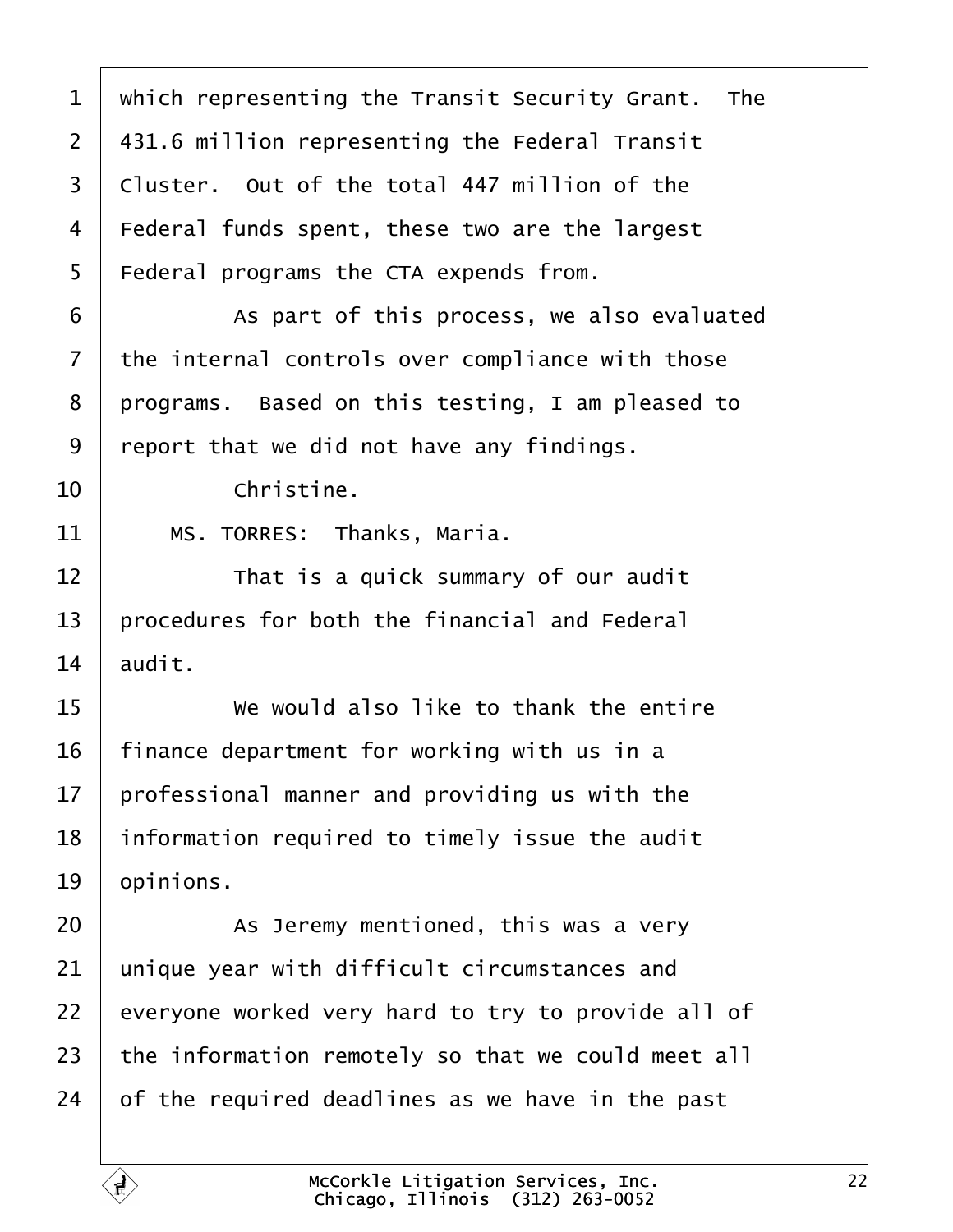- <span id="page-22-0"></span>1 and we do appreciate all the efforts that that
- 2 tbok.
- 3 At this point, if there are any questions, 4 I would be more than happy to answer those. 5 | MR. LONGHINI: Thank you. Chairman Silva, do
- 6 you have any questions?
- 7 | CHAIRPERSON SILVA: No, I don't. No.
- 8 | MR. LONGHINI: Director Peterson, do you have
- 9 any questions?
- 10 | DIRECTOR PETERSON: No question. Just a
- 11 statement. I just want to thank Jeremy and his
- 12 entire team for working with Crowe to get our audit
- 13 done in such a timely manner. I know it was tough
- 14 trying to do all of this by Zoom and not being in
- 15 person. So I just wanted to applaud the staff and
- 16 the efforts in terms of making sure that we were
- 17 able to get our audit done on time this year.
- 18  $\overline{\ }$  Thank you.
- 19 | MR. LONGHINI: Director Alva Rosales?
- 20 | DIRECTOR ALVA ROSALES: No questions. I just
- $21 + I$  want to reiterate, I know I said that in the
- 22 briefing yesterday, but thank you to the whole
- 23 team. This was a tough time and you got us through
- 24  $\,$  it in an exemplary way. So thank you. Let them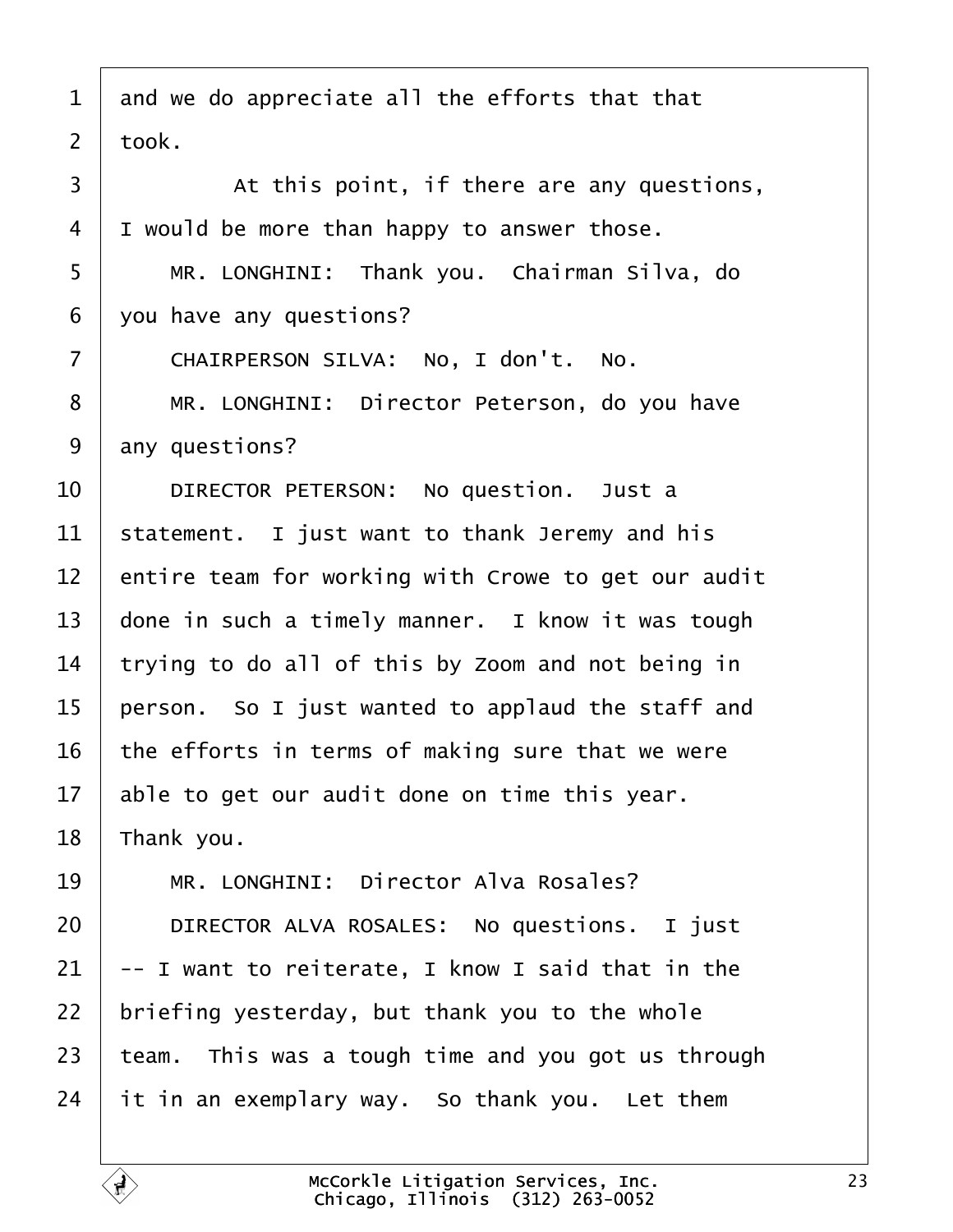<span id="page-23-0"></span>

|  |  |  | 1 know that, Jeremy. Thanks. |  |
|--|--|--|------------------------------|--|
|--|--|--|------------------------------|--|

- $2$  | MR. FINE: Thank you.
- 3 | MR. LONGHINI: Director Chevere, any questions?
- 4 | DIRECTOR CHEVERE: No questions.
- 5 | MR. LONGHINI: Director Jakes?
- 6 | DIRECTOR JAKES: No questions.
- 7 | MR. LONGHINI: Director Miller?
- 8 | DIRECTOR MILLER: No questions.
- 9 | MR. LONGHINI: Director Irvine?
- 10 | DIRECTOR IRVINE: No questions.
- 11 | MR. LONGHINI: Okay. Then I want to thank the
- 12 auditors for their presentation.
- 13 | And, Chairman Silva, we may proceed to
- 14 **agenda item number five.**
- 15 | CHAIRPERSON SILVA: Our next order of business
- 16 is the review of an ordinance authorizing a Locker
- 17 Location Pilot Agreement with the Amazon.com
- 18 Services, LLC to install, operate, and maintain
- 19 **package delivery lockers at designated rail**
- 20 stations.
- $21$  Jeremy?
- 22 | MR. FINE: Thank you. Again, I'm Jeremy Fine,
- 23  $\sqrt{2}$  vour Chief Financial Officer. I'm joined by Stina
- 24 Fish, who is manager of business development and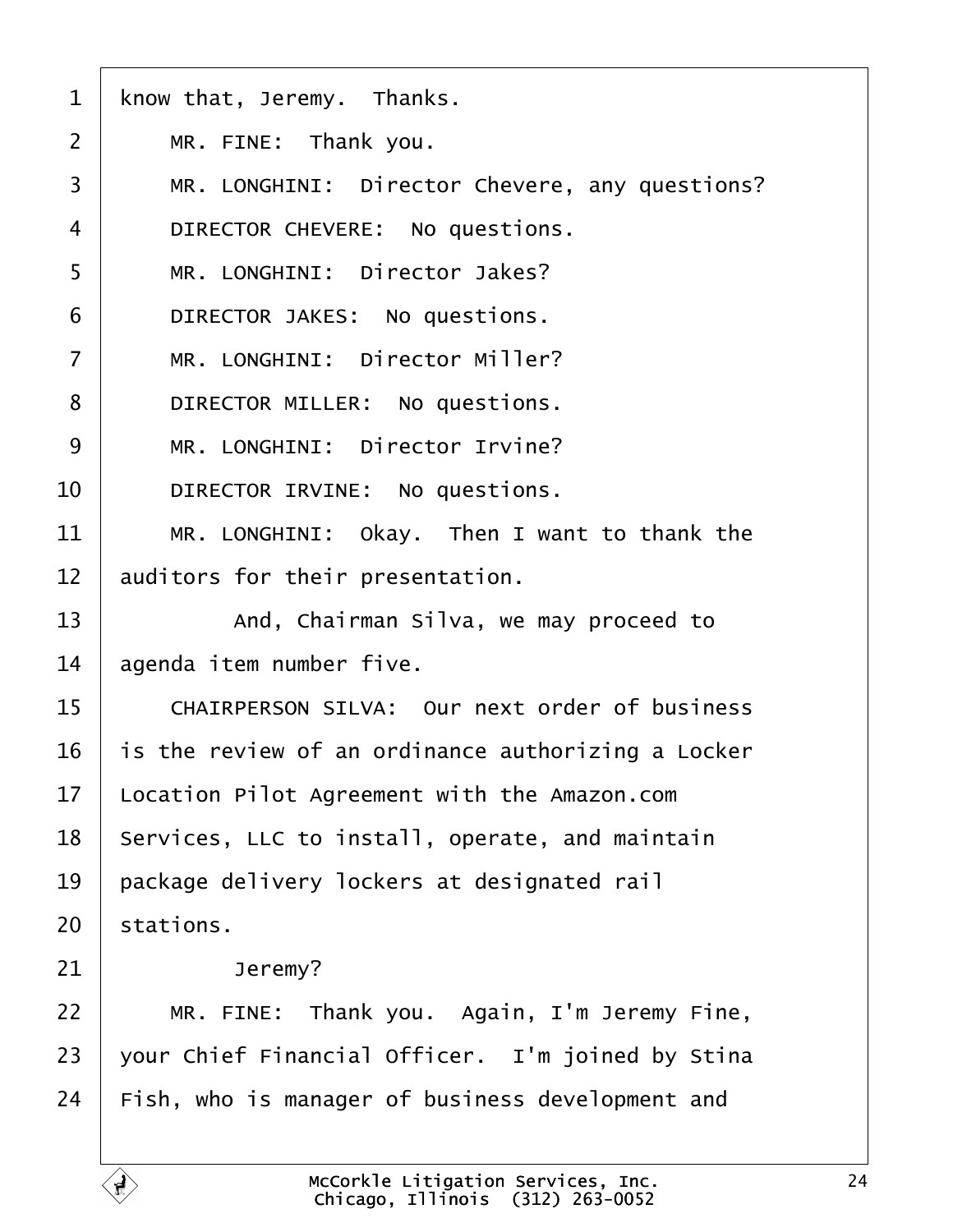<span id="page-24-0"></span>

| 1              | today I present for your consideration an agreement        |
|----------------|------------------------------------------------------------|
| $\overline{2}$ | with Amazon to pilot the use of delivery lockers at        |
| 3              | five CTA stations.                                         |
| 4              | This pilot is intended to test the                         |
| 5              | viability of delivery lockers in CTA stations and          |
| 6              | <b>CTA</b> has identified five locations for a pilot       |
| $\overline{7}$ | program including Thorndale Red on the north side,         |
| 8              | <b>Cumberland Blue on the northwest side, Cicero Green</b> |
| 9              | on the west side, Pulaski Orange on the southwest          |
| 10             | side, and 95th Street Red on the south side.               |
| 11             | The lockers are expected to provide an                     |
| 12             | amenity to CTA customers who will be able to               |
| 13             | conveniently pick up or return packages as part of         |
| 14             | their CTA trip.                                            |
| 15             | The term of the pilot is for one year.                     |
| 16             | During which time, Amazon will share information           |
| 17             | with CTA about usage patterns at the lockers and           |
| 18             | Amazon will be fully responsible for all costs             |
| 19             | related to the procurement, installation,                  |
| 20             | servicing, and operations of the lockers, including        |
| 21             | any necessary costs to run electricity to those            |
| 22             | locations.                                                 |
| 23             | Amazon will pay CTA a monthly fee of \$25                  |
| 24             | per machine per month to reimburse CTA for                 |
|                |                                                            |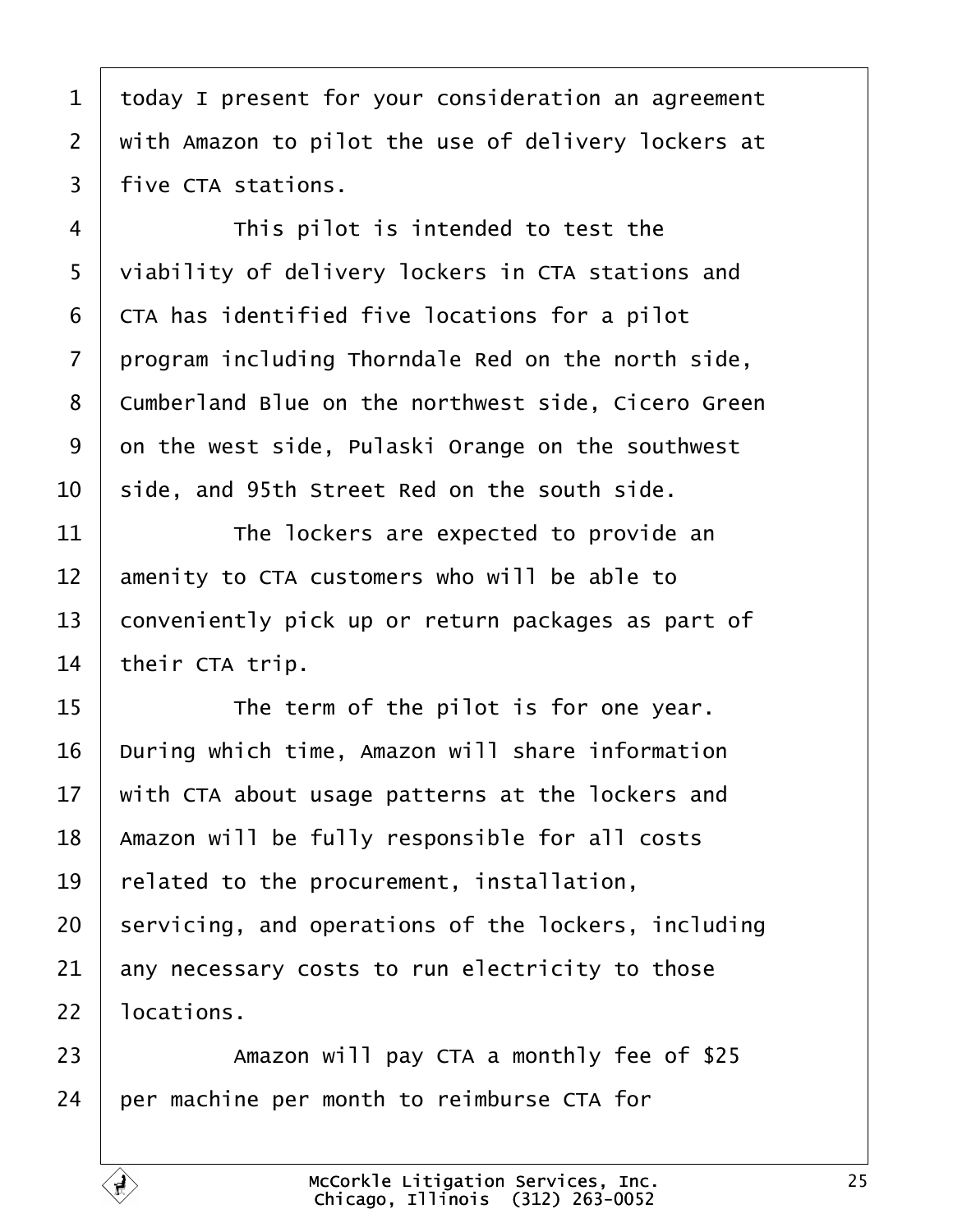- <span id="page-25-0"></span>1 deperating expenses including the cost of
- 2 electricity. Amazon will maintain insurance
- 3 doverage for installing and operating the lockers
- 4 on CTA property. The lockers also offer a range of
- 5 security and accessibility.
- 6 **b Over the course of the year's long --**
- 7 vear-long pilot, CTA and Amazon will monitor usage
- 8 of the lockers, ridership at the designated
- 9 stations, and customer feedback and CTA will
- 10 determine whether to pursue delivery lockers in CTA
- 11 stations on a wider, more long-term basis.
- 12 **Amazon provides delivery locker services**
- 13 at 3,000 locations across the United States and
- 14 more than 6,000 worldwide. We are pleased to be
- 15 able to test these as an amenity to CTA customers
- 16 and we appear to be the first U.S. transit agency
- 17 to provides these lockers.
- 18 **I** I'm happy to answer any questions that you
- 19 may have.
- 20 | MR. LONGHINI: Thank you, Jeremy.
- 21 **Chairman Silva, do you have any questions?**
- 22 | CHAIRPERSON SILVA: Yes. Are the lockers the
- 23 same size in every station?
- $24$  | MR. FINE: No. The lockers will be sized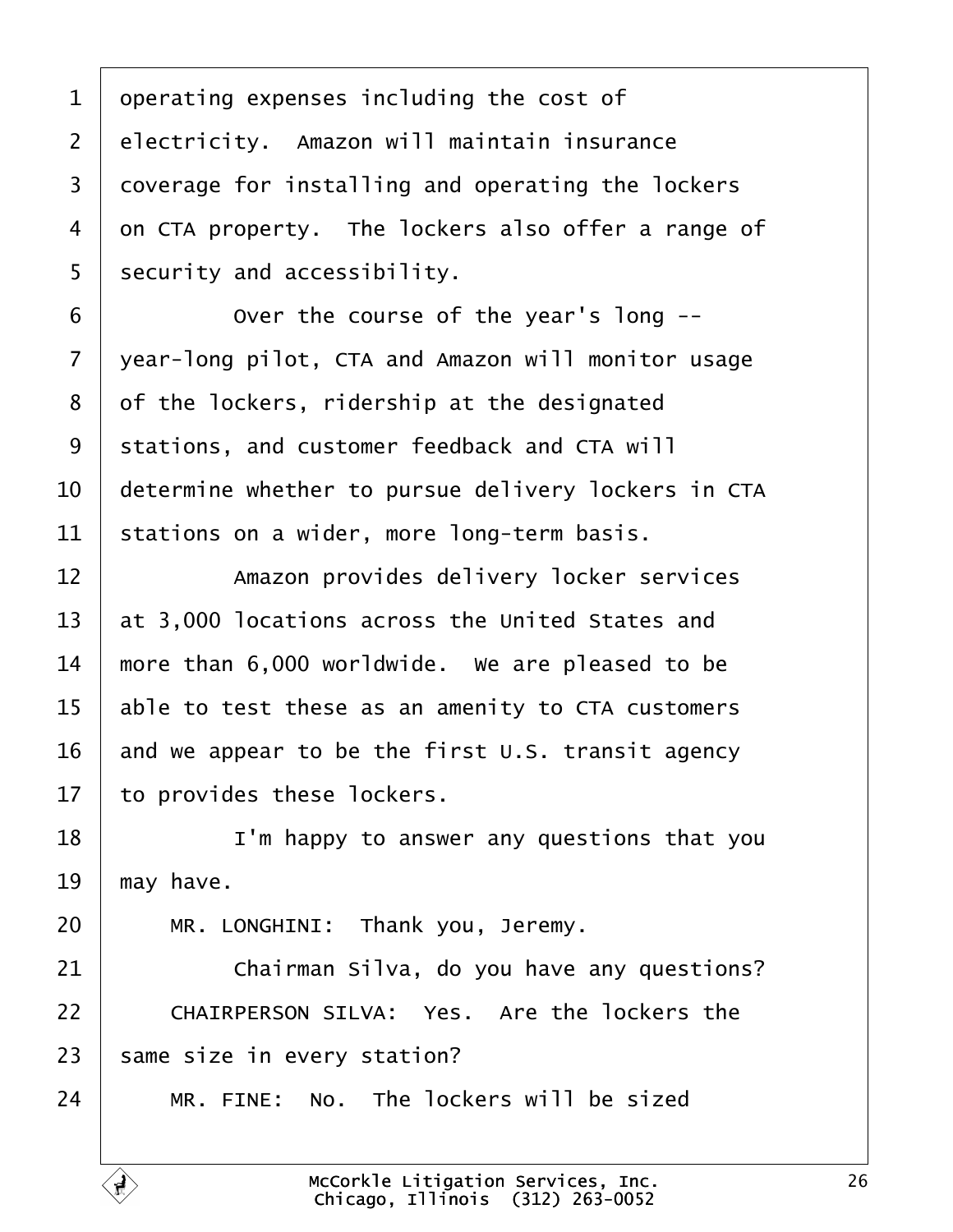<span id="page-26-0"></span>

| 1              | dependent upon the available footprint in the       |
|----------------|-----------------------------------------------------|
| 2              | stations at the stations that have been identified. |
| 3              | So they'll be different depending on the available  |
| 4              | space at those different stations.                  |
| 5              | <b>CHAIRPERSON SILVA: So all the liabilities</b>    |
| 6              | are -- I assume liabilities -- okay. We're not --   |
| $\overline{7}$ | MR. FINE: That's correct.                           |
| 8              | CHAIRPERSON SILVA: Not CTA at all?                  |
| 9              | MR. FINE: That's correct.                           |
| 10             | CHAIRPERSON SILVA: On the -- will Amazon have       |
| 11             | people in the lockers -- in the station, okay, all  |
| 12             | day?                                                |
| 13             | MR. FINE: They will be monitoring the lockers,      |
| 14             | you know, they'll be delivering packages, they'll   |
| 15             | be cleaning the lockers. And if there's some        |
| 16             | malfunction or something in a locker, you know,     |
| 17             | like somebody puts their -- you know, unwraps their |
| 18             | package, puts their packaging back in the locker,   |
| 19             | the lockers are sophisticated enough to identify    |
| 20             | that there's something in there, so they'll         |
| 21             | dispatch somebody to come clear that locker.        |
| 22             | But, again, there will be a lot of touch            |
| 23             | points with Amazon employees throughout the day     |
| 24             | just because of the -- you know, kind of the        |
|                |                                                     |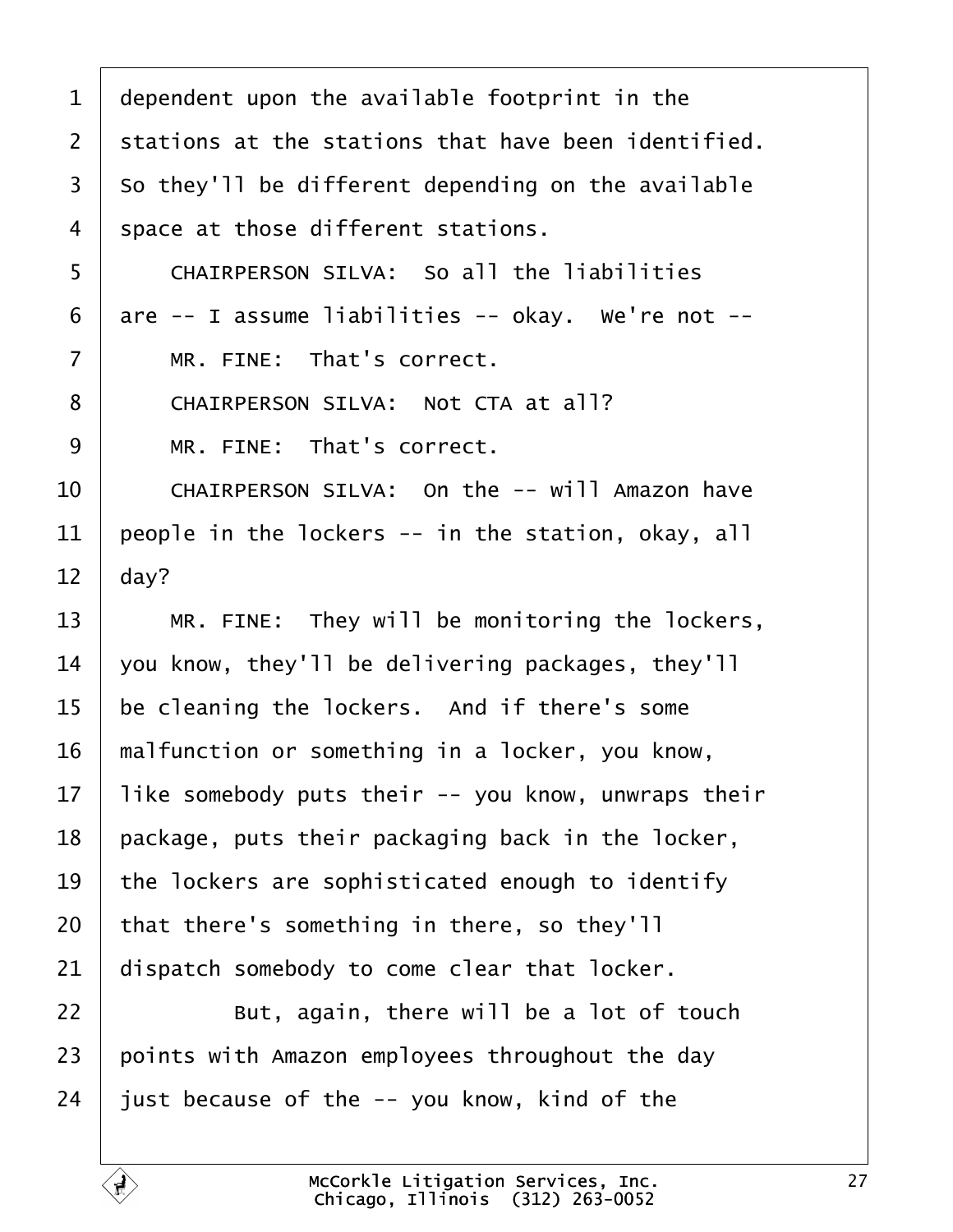<span id="page-27-0"></span>

|  | 1 deaning, delivery process, but also if there's any |  |  |  |  |  |
|--|------------------------------------------------------|--|--|--|--|--|
|--|------------------------------------------------------|--|--|--|--|--|

2  $\,$  kind of malfunction.

 $\overline{\phantom{a}}$ 

| 3  | There will not be somebody stationed at           |
|----|---------------------------------------------------|
| 4  | each station that will be an Amazon employee, but |
| 5  | they will be, again, in touch points with those   |
| 6  | Incker bays at each station on a regular basis.   |
| 7  | CHAIRPERSON SILVA: Good. Thank you.               |
| 8  | MR. LONGHINI: Director Peterson, do you have      |
| 9  | any questions?                                    |
| 10 | DIRECTOR PETERSON: I do not. Thanks, Greg.        |
| 11 | MR. LONGHINI: Director Alva Rosales?              |
| 12 | DIRECTOR ALVA ROSALES: No, I do not.              |
| 13 | MR. LONGHINI: Director Chevere?                   |
| 14 | DIRECTOR CHEVERE: No questions.                   |
| 15 | MR. LONGHINI: Director Jakes?                     |
| 16 | DIRECTOR JAKES: Question, Jeremy. So an agent     |
| 17 | will not have the key or have access to any of    |
| 18 | those boxes, right?                               |
| 19 | MR. FINE: So they'll have the ability to          |
| 20 | contact the Amazon folks, who can -- you know, if |
| 21 | there's some issue that needs to be addressed     |
| 22 | immediately, they can, you know, open those       |
| 23 | remotely if need be. But, again, Amazon has not   |
| 24 | seen that kind of need. And, again, they have a   |
|    |                                                   |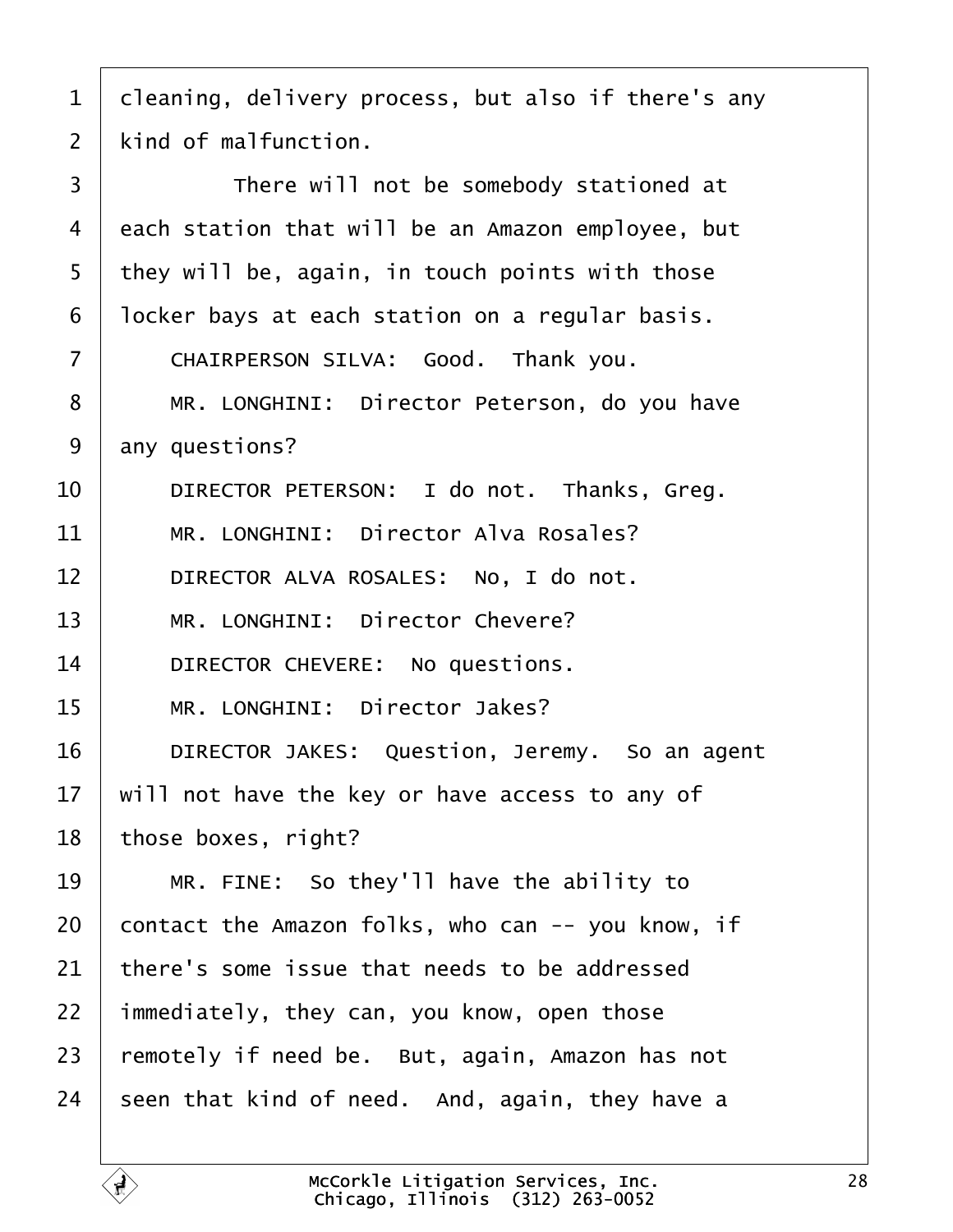<span id="page-28-0"></span>

| 1              | number of these worldwide. And not in the U.S.,     |
|----------------|-----------------------------------------------------|
| $\overline{2}$ | but worldwide, they are also in transit-related     |
| 3              | areas like in the French National Railway System    |
| 4              | and things like that.                               |
| 5              | So, again, they have not had to deal with,          |
| 6              | you know, any of those types of issues. But if      |
| $\overline{7}$ | need be, they can, you know, open those remotely    |
| 8              | and, again, they'll be dispatching people, their    |
| 9              | individuals directly as well.                       |
| 10             | DIRECTOR JAKES: Thank you.                          |
| 11             | MR. LONGHINI: Director Miller, any questions?       |
| 12             | DIRECTOR MILLER: Yes. Jeremy, you said that         |
| 13             | this is for a year-long project. Is this a pilot    |
| 14             | program and are you looking to do others?           |
| 15             | MR. FINE: Yeah, so this is for a pilot --           |
| 16             | one-year pilot. Again, we're really excited to      |
| 17             | bring this new customer amenity to CTA customers,   |
| 18             | which hopefully should make it easier for them to   |
| 19             | pick up and drop off packages, particularly during  |
| 20             | the upcoming holiday season.                        |
| 21             | So, you know, if this is received well by           |
| 22             | the customers, which we expect it will, we can roll |
| 23             | this out on a larger basis throughout the system.   |
| 24             | There are other entities and if the pilot does work |
|                |                                                     |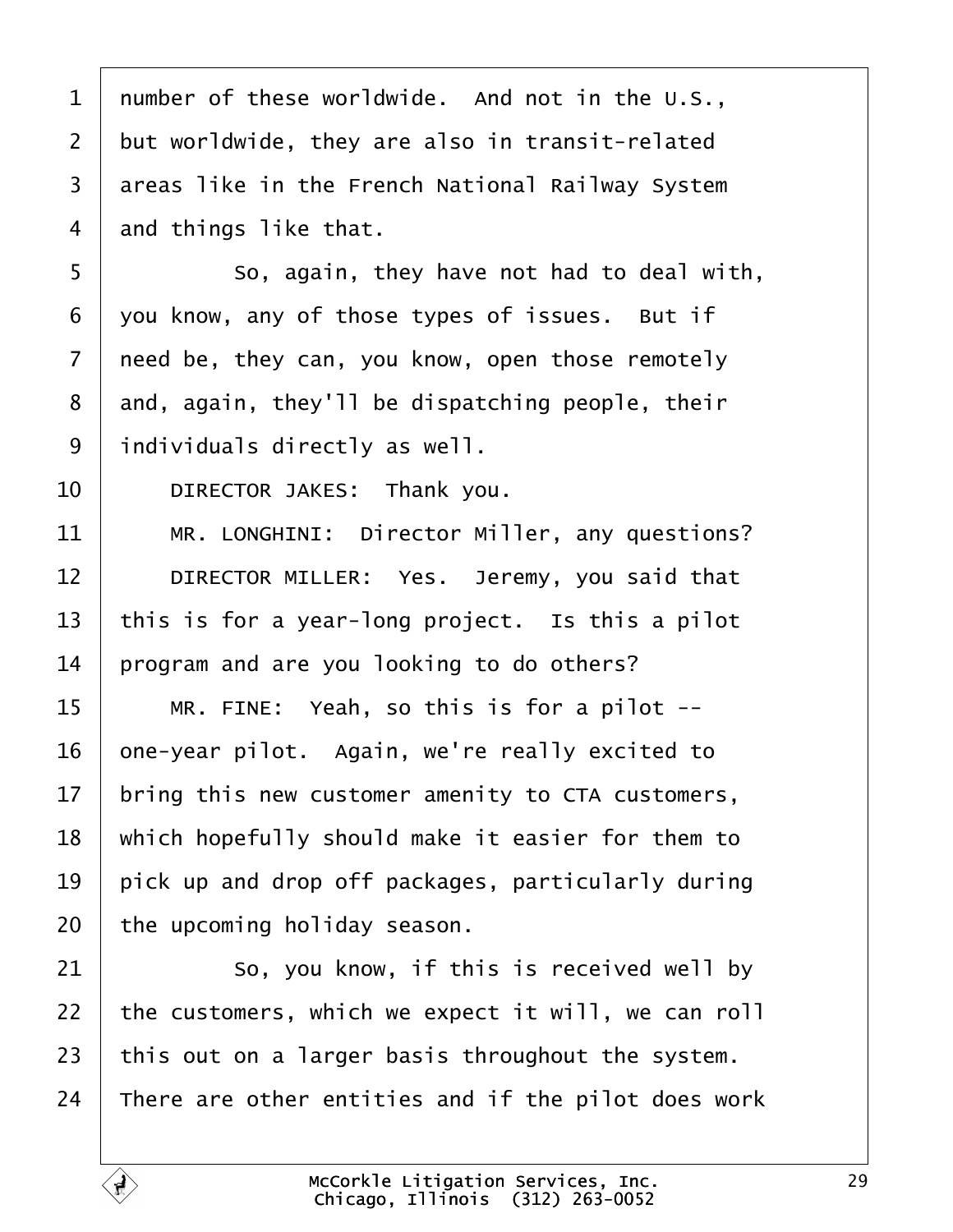<span id="page-29-0"></span>

| 1              | well, we'll be back out on the street to solicit   |
|----------------|----------------------------------------------------|
| $\overline{2}$ | bids from folks for, you know, for potential other |
| 3              | participants, you know, whether that be a FedEx,   |
| 4              | UPS type entity or Mailboxes, et cetera type       |
| 5              | entity. But, you know, with regard to the pilot,   |
| 6              | Amazon was the one that expressed interest in this |
| 7              | particular pilot. But, again, if this proves out   |
| 8              | well and this is a proof of concept, we may have   |
| 9              | other bidders in the future.                       |
| 10             | DIRECTOR MILLER: Okay. Thank you.                  |
| 11             | MR. LONGHINI: Director Irvine?                     |
| 12             | DIRECTOR IRVINE: No questions.                     |
| 13             | MR. LONGHINI: Since there are no further --        |
| 14             | there are no further questions, Chairman Silva, on |
| 15             | this item.                                         |
| 16             | CHAIRPERSON SILVA: Since there are no further      |
| 17             | questions, may I have leave to place this item on  |
| 18             | the omnibus for Board approval?                    |
| 19             | <b>DIRECTOR CHEVERE: This is Director Chevere.</b> |
| 20             | So moved.                                          |
| 21             | DIRECTOR ALVA ROSALES: I'll second it.             |
| 22             | MR. LONGHINI: By Director Alva Rosales. Thank      |
| 23             | you. Thank you.                                    |
| 24             | Chairman Silva, you may proceed to agenda          |
|                |                                                    |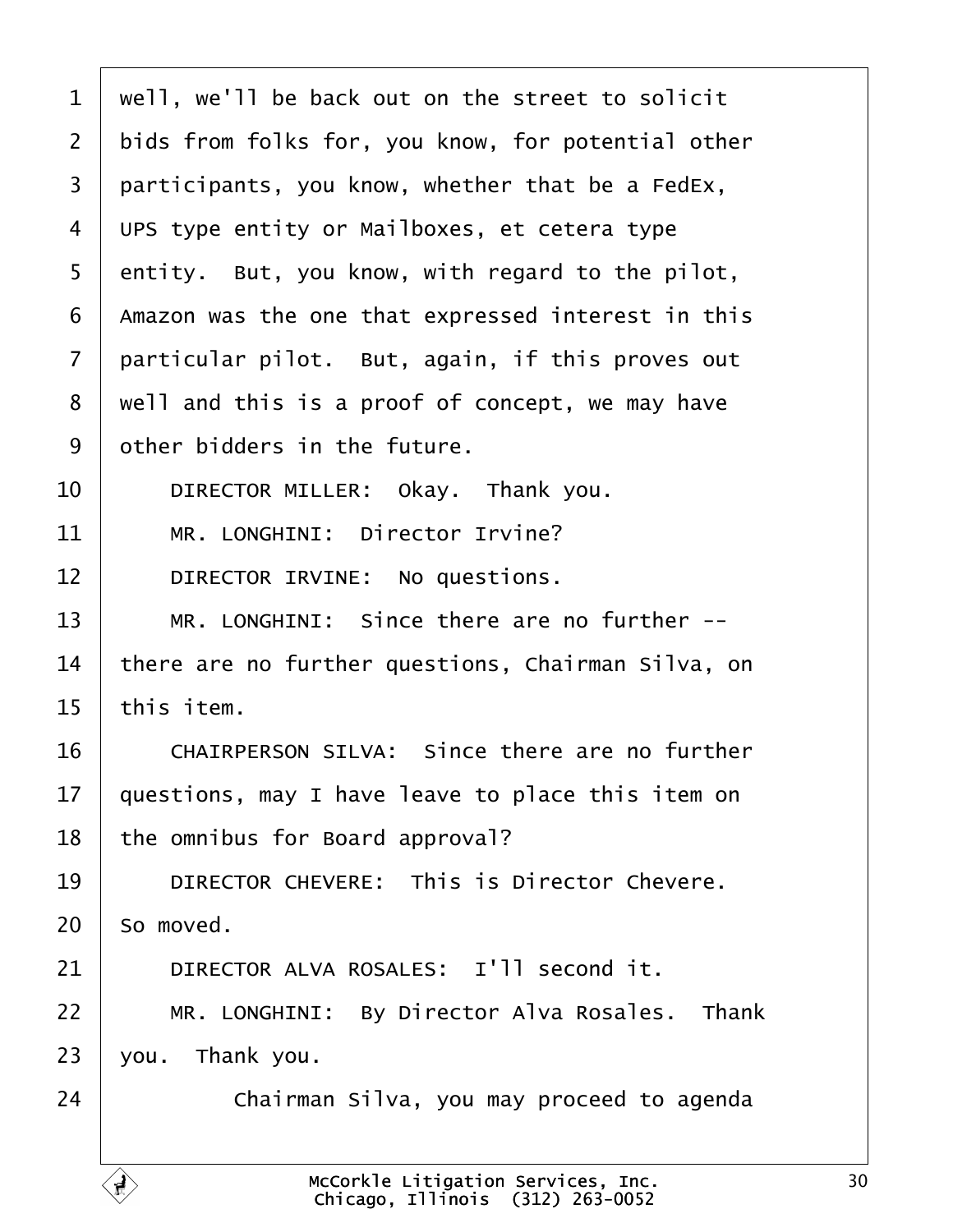<span id="page-30-0"></span>1 *i*tem number six.

- 2 CHAIRPERSON SILVA: Our next order of business
- 3 is the review of an ordinance authorizing a
- 4 do-promotional agreement with the City of Chicago
- 5 through its Department of Assets, Information, and
- 6 Services.
- 7 | Jeremy?
- 8 | MR. FINE: Thank you. This is Jeremy Fine,
- 9 your Chief Financial Officer. I'm joined by Stina
- 10 Fish, who is the manager of business development
- 11 and today I present for your consideration a
- 12 co-promotional trade agreement with the City of
- 13 Chicago's Department of Assets, Information, and
- 14 Services known as AIS.
- 15 **This department, which was previously**
- 16 known as the Department of Fleet and Facility
- 17 Management or 2FM, has been a co-promotional
- 18 partner of CTA since 2006. The total value of the
- 19 co-promotional trade is just under \$400,000 and the
- 20 CTA will provide AIS with interior car cards on bus
- 21 and rail and space on our digital advertising
- 22 screens up to this amount in value.
- 23 **Since this is unsold advertising space**
- 24 that CTA is providing and its printing costs are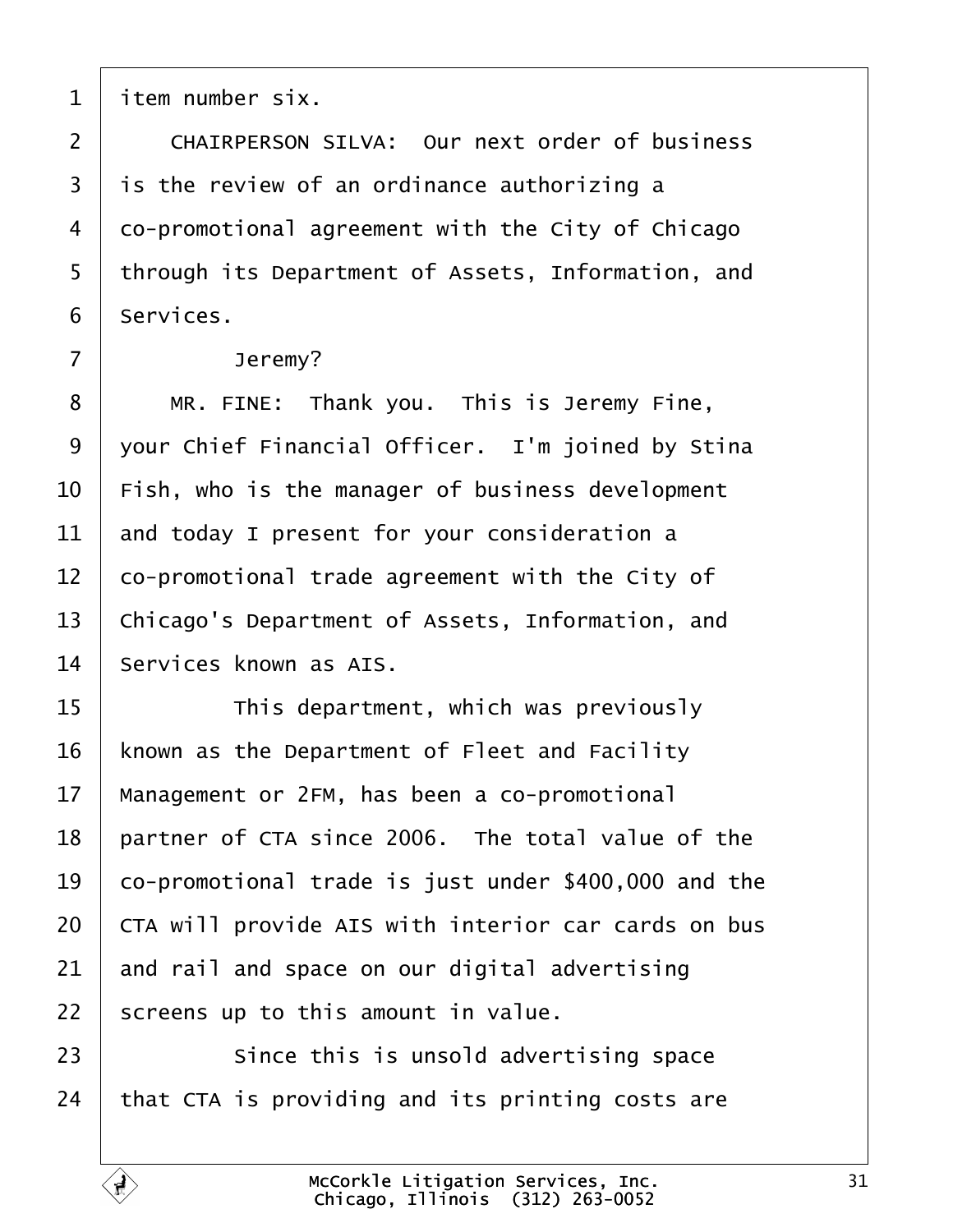<span id="page-31-0"></span>

| 1  | the responsibility of AIS, there is no cost to CTA  |
|----|-----------------------------------------------------|
| 2  | to enter into this co-promotional agreement.        |
| 3  | In return, AIS will provide CTA space on            |
| 4  | 250 JCDecaux bus shelters that are located          |
| 5  | throughout the city of Chicago, the total value of  |
| 6  | the co-promotional -- to the amount of the -- equal |
| 7  | to the co-promotional trade value.                  |
| 8  | This partnership gives CTA exposure to a            |
| 9  | larger audience of residents and visitors through   |
| 10 | advertising on the City's bus shelter. It also      |
| 11 | enables the City of Chicago to reach CTA customers  |
| 12 | with important messages related to City programs    |
| 13 | and events.                                         |
| 14 | I'm happy to answer questions that you may          |
| 15 | have.                                               |
| 16 | MR. LONGHINI: Thank you.                            |
| 17 | Chairman Silva, any questions?                      |
| 18 | CHAIRPERSON SILVA: No questions.                    |
| 19 | MR. LONGHINI: Director Peterson?                    |
| 20 | DIRECTOR PETERSON: No questions.                    |
| 21 | MR. LONGHINI: Director Alva Rosales?                |
| 22 | DIRECTOR ALVA ROSALES: No questions.                |
| 23 | MR. LONGHINI: Director Chevere?                     |
| 24 | DIRECTOR CHEVERE: No questions.                     |
|    |                                                     |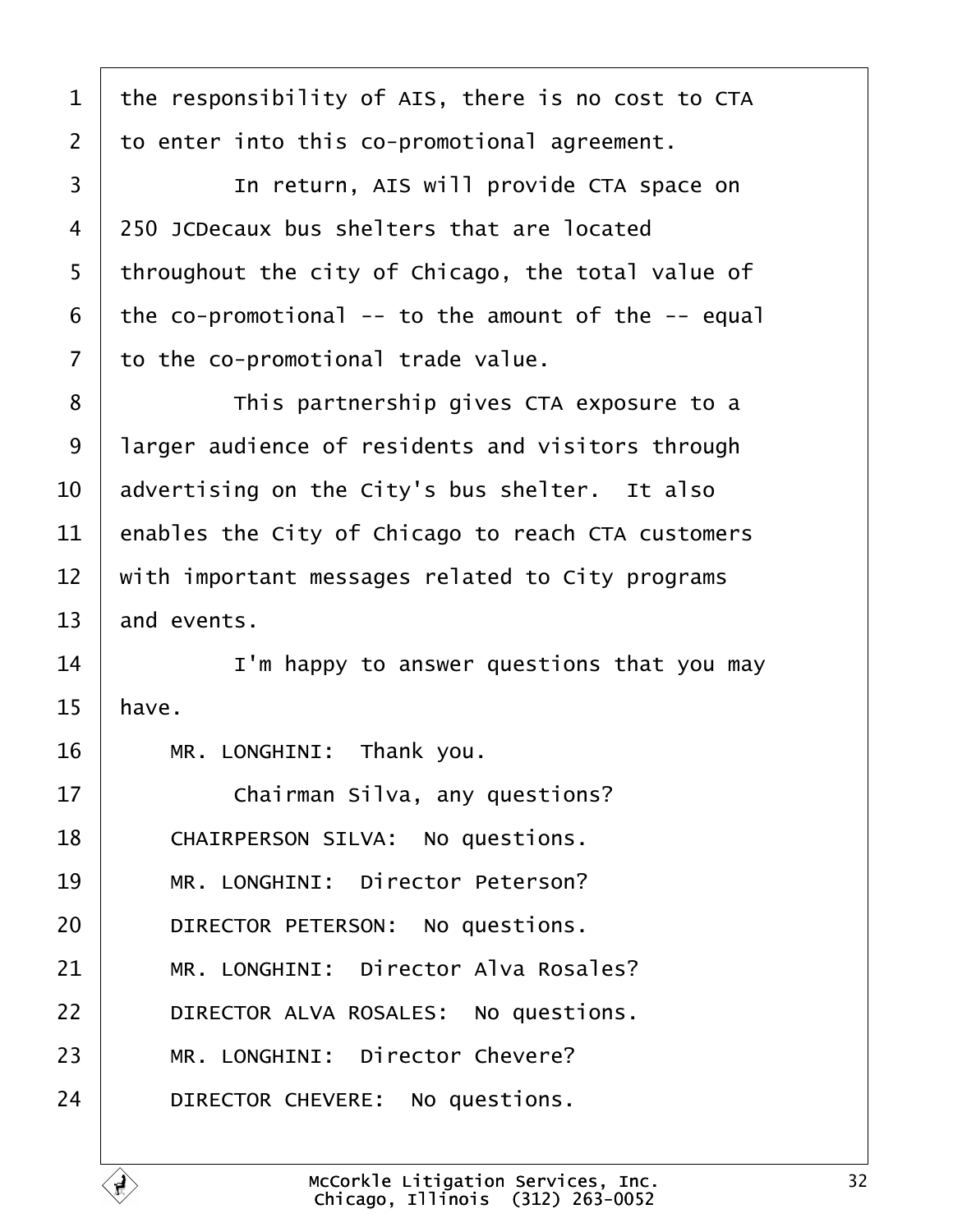<span id="page-32-0"></span>

| 1              | MR. LONGHINI: Director Jakes?                            |
|----------------|----------------------------------------------------------|
| $\overline{2}$ | DIRECTOR JAKES: No questions.                            |
| 3              | MR. LONGHINI: Director Miller?                           |
| 4              | DIRECTOR MILLER: No questions.                           |
| 5              | MR. LONGHINI: Director Irvine?                           |
| 6              | DIRECTOR IRVINE: No questions.                           |
| $\overline{7}$ | MR. LONGHINI: Director Silva, there are no               |
| 8              | further questions on this item.                          |
| 9              | CHAIRPERSON SILVA: Since there are no further            |
| 10             | questions, may I have leave to place this item on        |
| 11             | the omnibus for Board approval?                          |
| 12             | DIRECTOR CHEVERE: Director Chevere. So moved.            |
| 13             | DIRECTOR ALVA ROSALES: Alva Rosales. Second.             |
| 14             | MR. LONGHINI: Thank you.                                 |
| 15             | Before we proceed to the contracts, let                  |
| 16             | the record show that the proceedings have been           |
| 17             | joined by Ellen McCormack, Vice President of             |
| 18             | Purchasing and Supply Chain and Juan Pablo Prieto,       |
| 19             | Director of Diversity Programs and they both joined      |
| 20             | how.                                                     |
| 21             | Chairman Silva, we may now proceed to the                |
| 22             | contracts. Contract A1.                                  |
| 23             | <b>CHAIRPERSON SILVA: Our next order of business</b>     |
| 24             | <b>is Contract A1. A contract to furnish and deliver</b> |
|                |                                                          |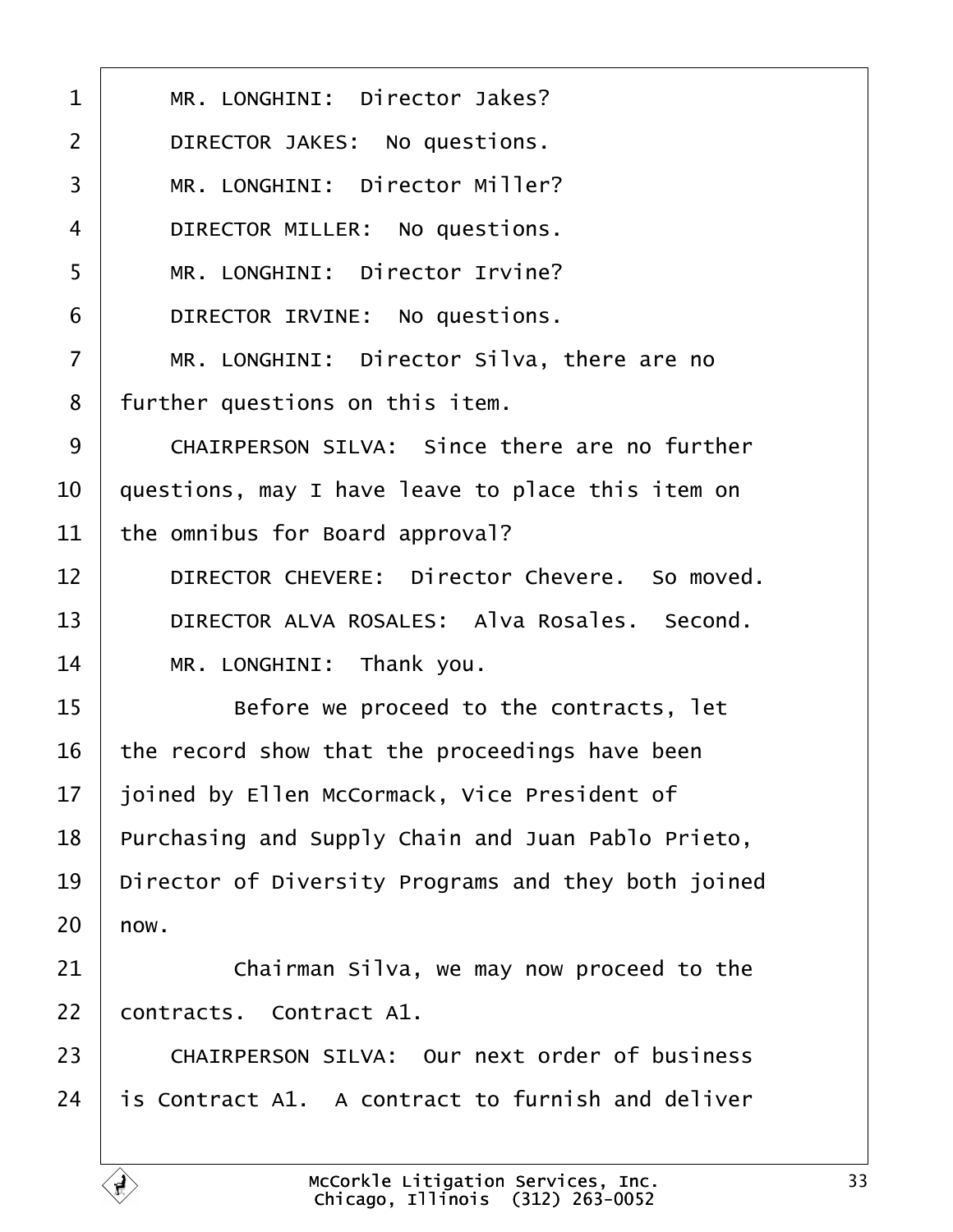<span id="page-33-0"></span>

|  | engine packages. |  |
|--|------------------|--|
|--|------------------|--|

- 2 | MR. LONGHINI: Chairman Silva, do you have any
- 3 duestions on this contract?
- 4 | CHAIRPERSON SILVA: No. Nothing.
- 5 | MR. LONGHINI: Director Peterson?
- 6 DIRECTOR PETERSON: No.
- 7 | MR. LONGHINI: Director Alva Rosales?
- 8 | DIRECTOR ALVA ROSALES: No.
- 9 | MR. LONGHINI: Director Chevere?
- 10 | DIRECTOR CHEVERE: No questions.
- 11 | MR. LONGHINI: Director Jakes?
- 12 | DIRECTOR JAKES: No questions.
- 13 | MR. LONGHINI: Director Miller?
- 14 | DIRECTOR MILLER: No questions.
- 15 | MR. LONGHINI: Director Irvine?
- 16 | DIRECTOR IRVINE: No questions.
- 17 | MR. LONGHINI: Since there are no further
- 18 guestions, Chairman Silva, we may proceed to
- 19 Contract B, as in boy, 1.
- 20 **CHAIRPERSON SILVA: Our next order of business**
- 21 **is Contract B1, to furnish labor, supervision,**
- 22 materials and power equipment.
- 23 | MR. LONGHINI: Chairman Silva, do you have any
- 24 *questions?*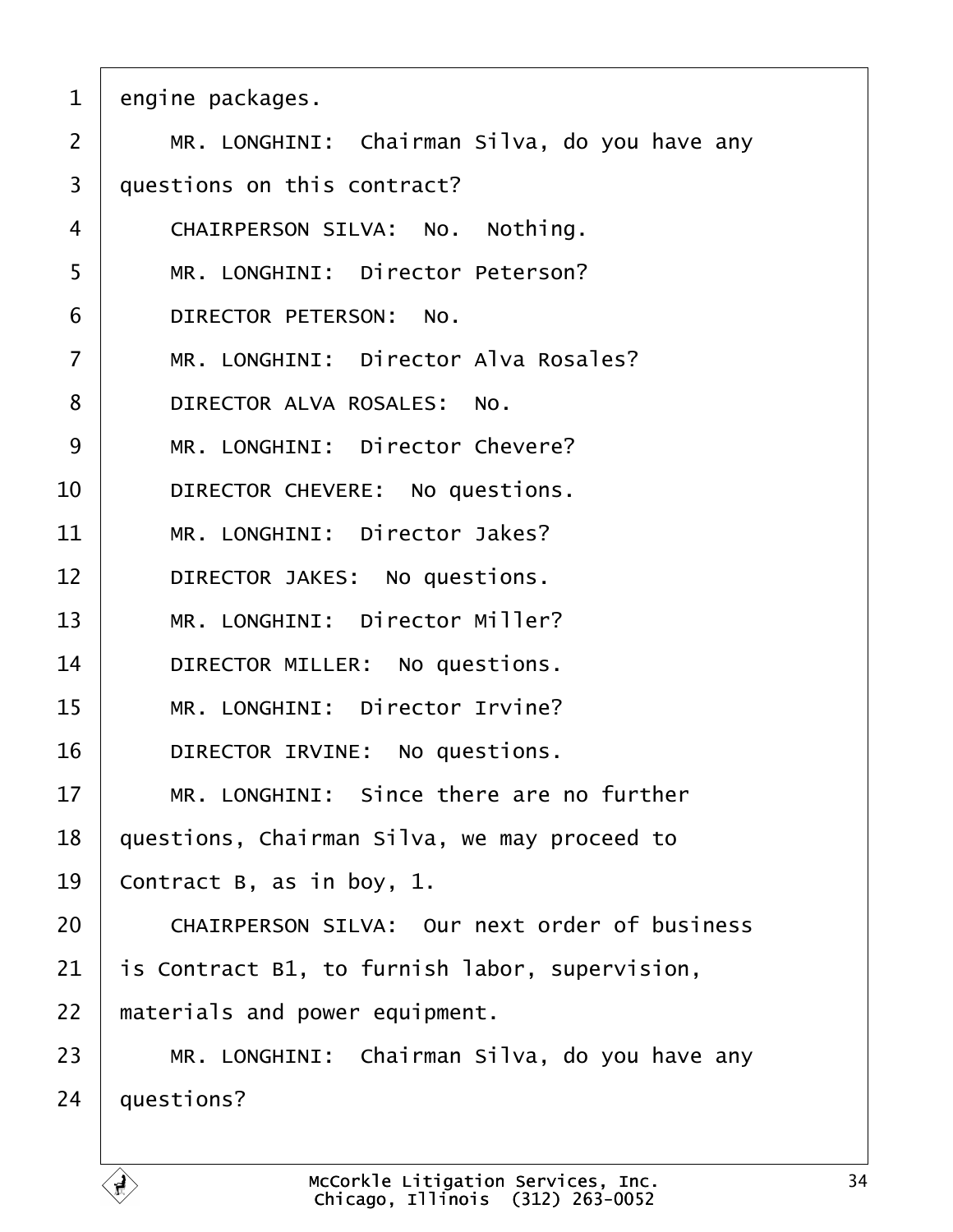<span id="page-34-0"></span>

| 1              | CHAIRPERSON SILVA: I don't.                          |
|----------------|------------------------------------------------------|
| 2              | MR. LONGHINI: Director Peterson?                     |
| 3              | DIRECTOR PETERSON: I do not.                         |
| 4              | MR. LONGHINI: Director Alva Rosales?                 |
| 5              | DIRECTOR ALVA ROSALES: I don't.                      |
| 6              | MR. LONGHINI: Director Chevere?                      |
| $\overline{7}$ | DIRECTOR CHEVERE: No questions.                      |
| 8              | MR. LONGHINI: Director Jakes?                        |
| 9              | DIRECTOR JAKES: No questions.                        |
| 10             | MR. LONGHINI: Director Miller?                       |
| 11             | <b>CHAIRPERSON MILLER: No questions.</b>             |
| 12             | MR. LONGHINI: Director Irvine?                       |
| 13             | DIRECTOR IRVINE: No questions.                       |
| 14             | MR. LONGHINI: Since there are no further             |
| 15             | questions, Chairman Silva, you may proceed to        |
| 16             | Contract B, as in boy, 2.                            |
| 17             | <b>CHAIRPERSON SILVA: Our next order of business</b> |
| 18             | is Contract B2, repair parts for escalators.         |
| 19             | MR. LONGHINI: Chairman Silva, do you have any        |
| 20             | questions?                                           |
| 21             | <b>CHAIRPERSON SILVA: No.</b>                        |
| 22             | MR. LONGHINI: Director Peterson?                     |
| 23             | DIRECTOR PETERSON: No.                               |
| 24             | MR. LONGHINI: Director Alva Rosales?                 |
|                |                                                      |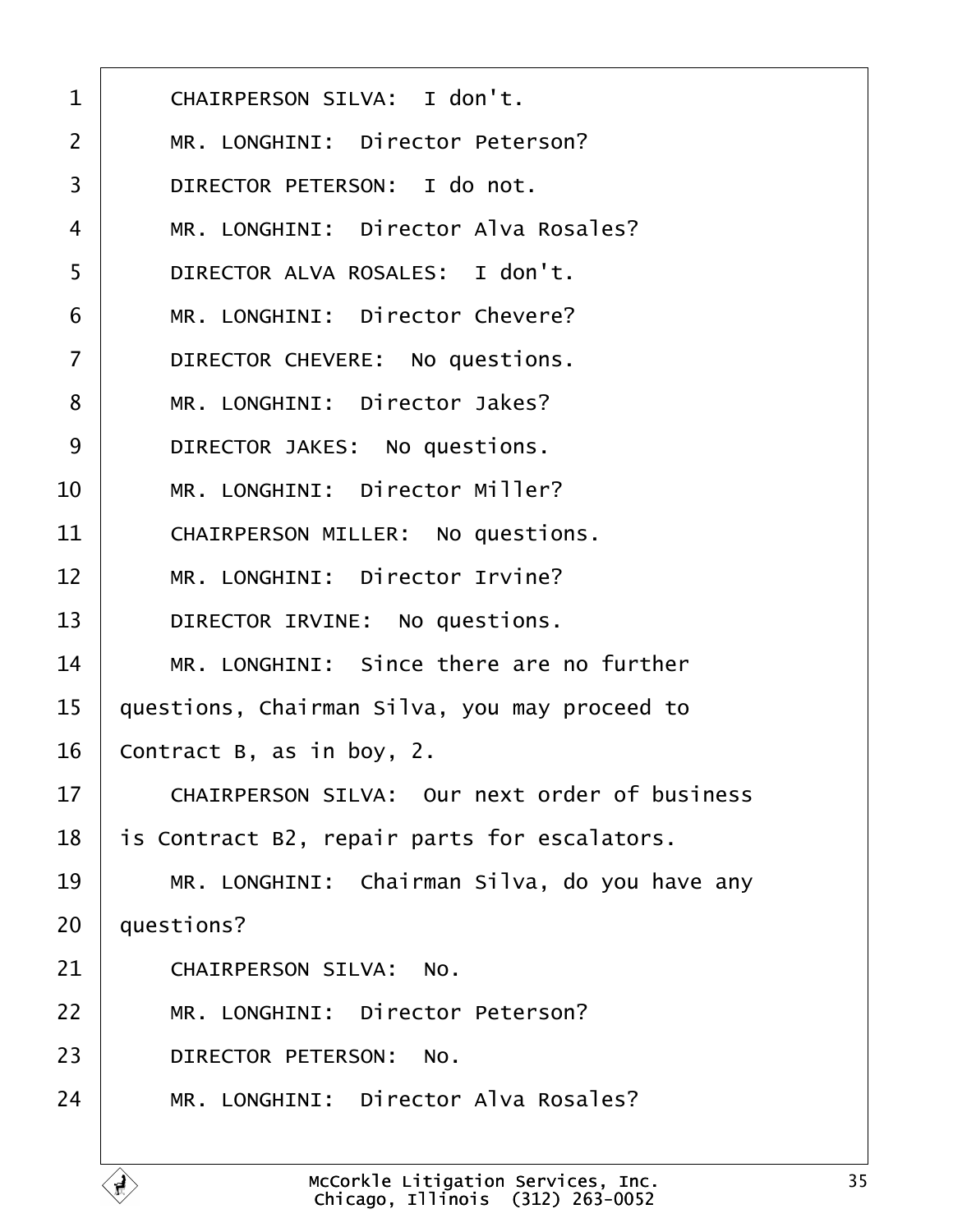<span id="page-35-0"></span>

| 1              | DIRECTOR ALVA ROSALES: No questions.               |
|----------------|----------------------------------------------------|
| $\overline{2}$ | MR. LONGHINI: Director Chevere?                    |
| 3              | DIRECTOR CHEVERE: No questions.                    |
| 4              | MR. LONGHINI: Director Jakes?                      |
| 5              | DIRECTOR JAKES: No questions.                      |
| 6              | MR. LONGHINI: Director Miller?                     |
| $\overline{7}$ | DIRECTOR MILLER: Yes. This is for Juan Pablo.      |
| 8              | Thank you all for being available in the midst of  |
| 9              | the pandemic to still have meetings, but I wanted  |
| 10             | to ask, how is this going as it relates to DBEs?   |
| 11             | Are we still able to meet our quota under the      |
| 12             | circumstances?                                     |
| 13             | MR. PRIETO: This is Juan Pablo Prieto,             |
| 14             | Director of the Diversity Programs. Yes, Reverend  |
| 15             | Miller, we are still able to set goals on our      |
| 16             | contracts and with the tools that we have, still   |
| 17             | able to communicate with the DBE firms to let them |
| 18             | know that there are contracting opportunities with |
| 19             | CTA.                                               |
| 20             | MR. LONGHINI: Does that answer your question,      |
| 21             | Director Miller?                                   |
| 22             | <b>DIRECTOR MILLER: Yes.</b>                       |
| 23             | MR. LONGHINI: Okay. Thank you.                     |
| 24             | <b>Director Irvine?</b>                            |
|                |                                                    |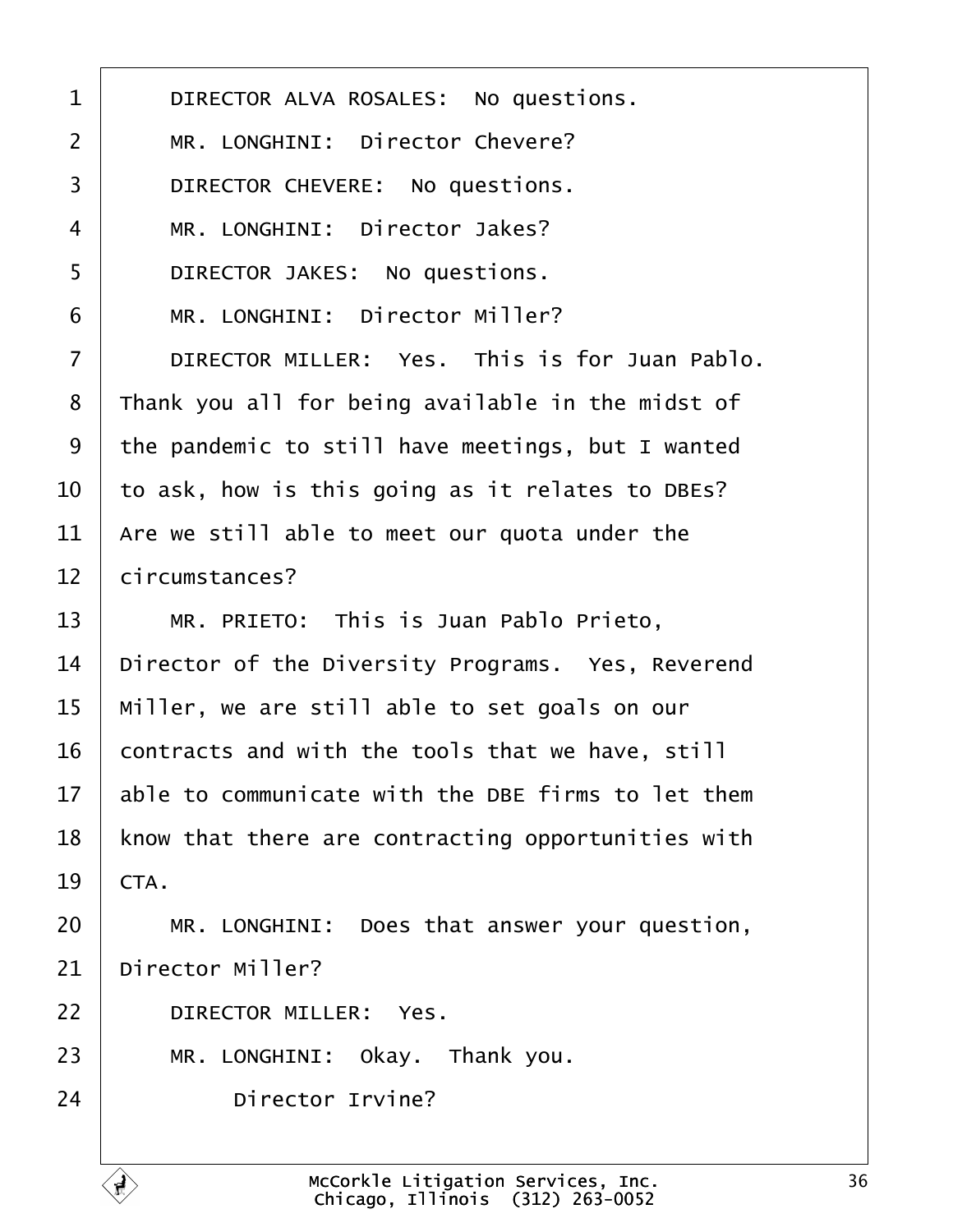<span id="page-36-0"></span>

| 1  | DIRECTOR IRVINE: No questions.                       |
|----|------------------------------------------------------|
| 2  | MR. LONGHINI: Thank you.                             |
| 3  | Since there are no further questions,                |
| 4  | Chairman Silva, on this item, you may proceed to     |
| 5  | Contract B, as in boy, 3.                            |
| 6  | <b>CHAIRPERSON SILVA: Our next order of business</b> |
| 7  | is Contract B3, a change order to a current          |
| 8  | inspection contract.                                 |
| 9  | MR. LONGHINI: Any questions, Director Silva?         |
| 10 | <b>CHAIRPERSON SILVA: No.</b>                        |
| 11 | MR. LONGHINI: Director Peterson?                     |
| 12 | DIRECTOR PETERSON: No. No questions.                 |
| 13 | MR. LONGHINI: None? Okay.                            |
| 14 | Director Alva Rosales?                               |
| 15 | DIRECTOR ALVA ROSALES: No questions.                 |
| 16 | MR. LONGHINI: Director Chevere?                      |
| 17 | DIRECTOR CHEVERE: No questions.                      |
| 18 | MR. LONGHINI: Director Jakes.                        |
| 19 | DIRECTOR JAKES: No questions.                        |
| 20 | MR. LONGHINI: Director Miller?                       |
| 21 | DIRECTOR MILLER: No questions.                       |
| 22 | MR. LONGHINI: Director Irvine?                       |
| 23 | DIRECTOR IRVINE: No questions.                       |
| 24 | MR. LONGHINI: Thank you. Since there are no          |
|    |                                                      |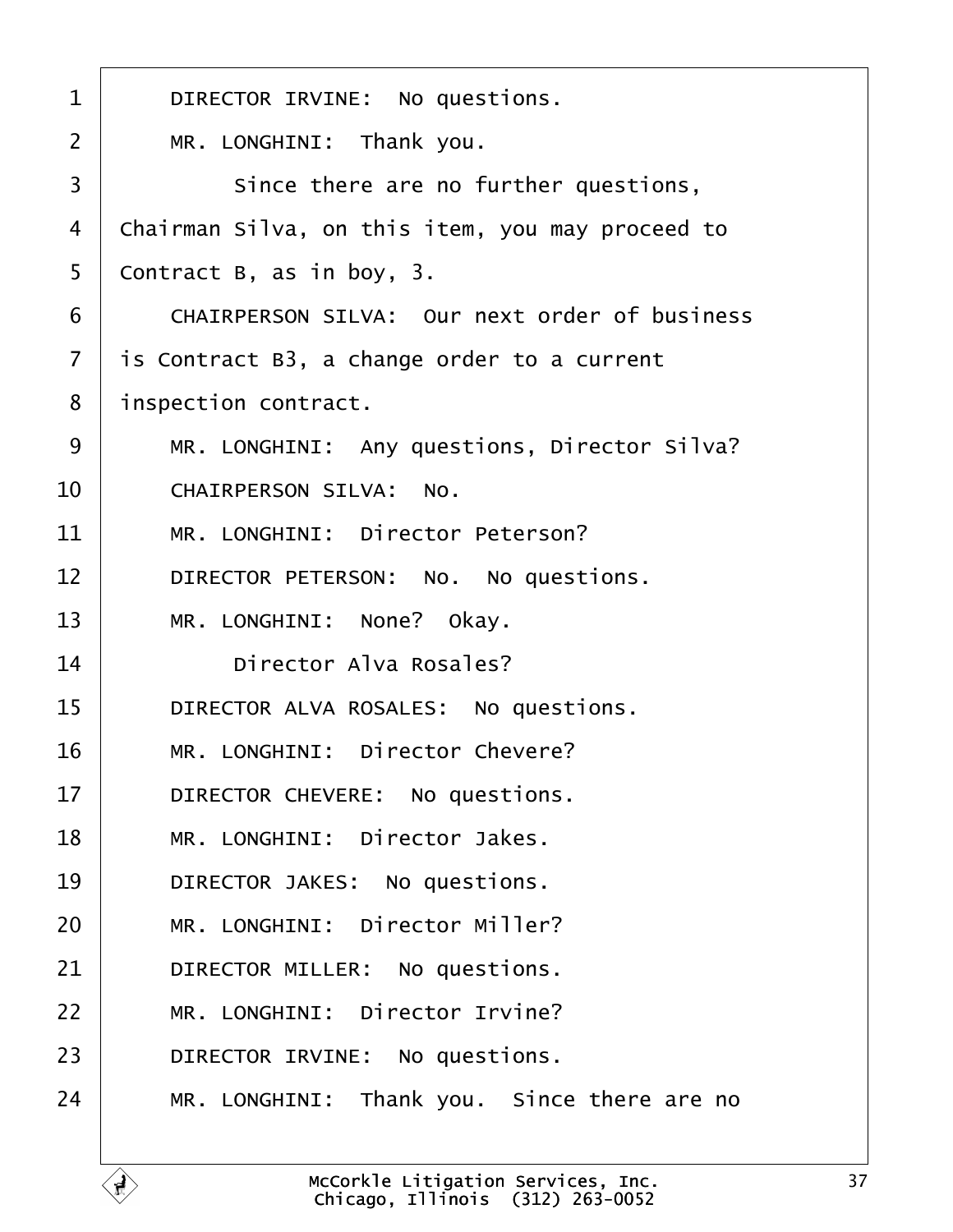- <span id="page-37-0"></span>1 further questions, we may proceed to Contract
- 2 Number B, as in boy,  $4.$
- 3 CHAIRPERSON SILVA: Our next order of business
- 4 is Contract B4, a request for proposal for document
- 5 management systems.
- $6 \mid$   $\mid$  don't have any questions.
- 7 | MR. LONGHINI: No questions -- Chairman Silva,
- 8 **ho questions?** Okay.
- 9 **Director Peterson?**
- 10 | DIRECTOR PETERSON: Yeah, I do have a question
- 11 because I see that the vendor did not meet the DBE
- 12 goals that were set out in the beginning and I'm
- 13 curious, Juan, what proof did they show us in terms
- 14 of organizations, women-owned businesses,
- 15 African-American-owned businesses, Hispanic-owned
- 16 businesses did they reach out to in terms of trying
- 17 to meet this goal? And since we're talking about
- 18 entering into a another long-term contract, saying
- 19 that they weren't able to meet it when it was there
- 20 in their stated goal, I'm just curious what proof
- 21 was shown that they  $-$  who they reached out to and
- 22  $\,$  I would say going forward with this contract, how
- 23 do we help them possibly connect with DB-owned
- 24 businesses who might be able to participate?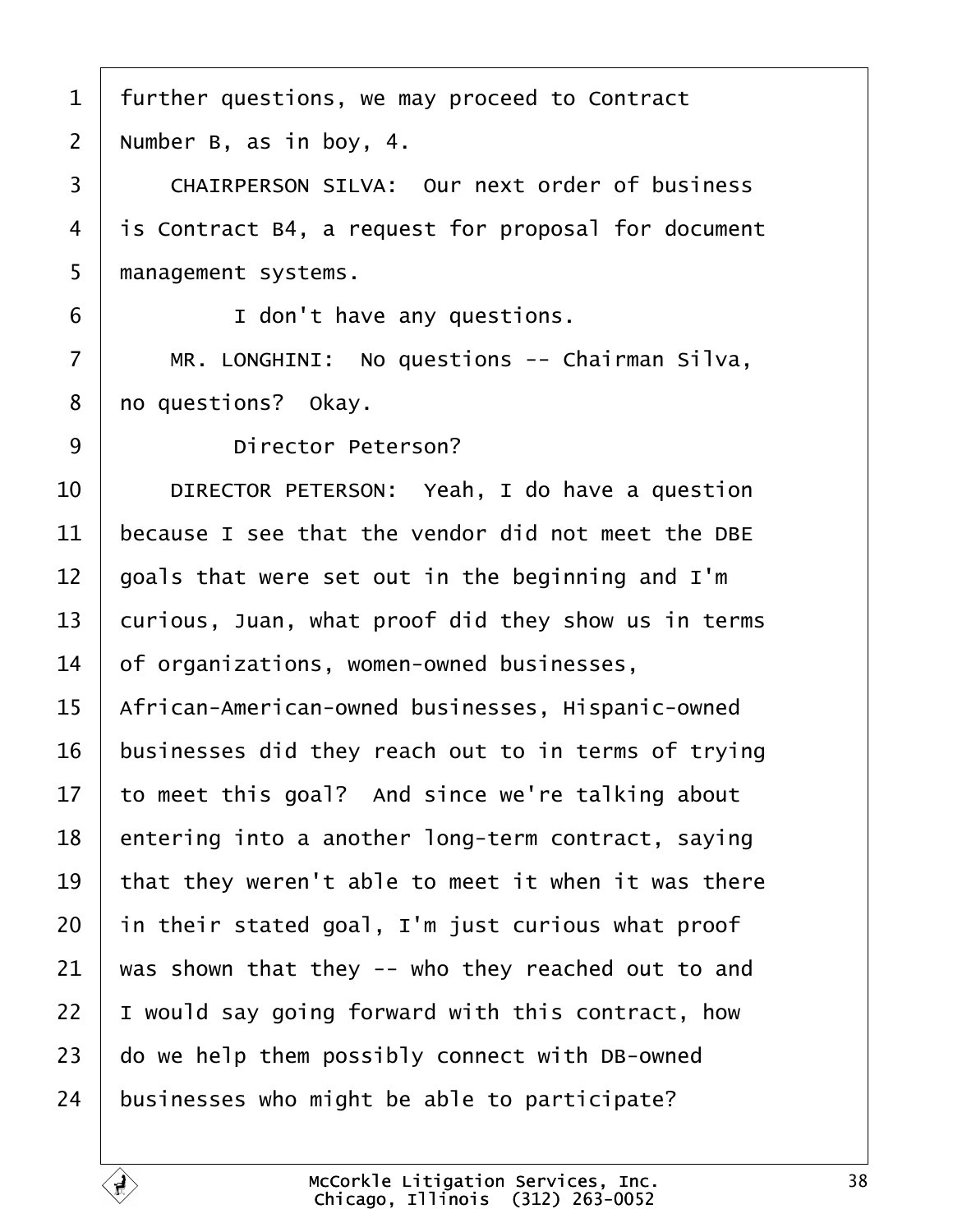<span id="page-38-0"></span>

| 1              | MR. PRIETO: Thank you, Mr. Chairman. This is        |
|----------------|-----------------------------------------------------|
| $\overline{2}$ | Juan Pablo Prieto again. So this contract, when we  |
| 3              | set the goal, we had -- you know, based on          |
| 4              | the concept we were given, we made some             |
| 5              | dalculations, but the contractor came back and said |
| 6              | that those roles that we had identified for DBE     |
| 7              | participation were all internal roles to their      |
| 8              | proprietary systems, so they couldn't subcontract   |
| 9              | that out.                                           |
| 10             | What they did do was they subcontracted             |
| 11             | but the training aspect of this. So there will be   |
| 12             | a DBE doing the training once the software is       |
| 13             | rolled out to CTA users. We checked with Pace and   |
| 14             | Metra, who also have a contract with this vendor,   |
| 15             | and they had the same opportunity for DBE           |
| 16             | participation through training.                     |
| 17             | During my conversations with the                    |
| 18             | contractor, they did express interest in having     |
| 19             | DBEs come in and learn about their proprietary      |
| 20             | software so that they can also become developers of |
| 21             | that software. Not specifically for this            |
| 22             | opportunity, but for future opportunities. So we    |
| 23             | will be working with the contractor to set up those |
| 24             | meet-and-greets.                                    |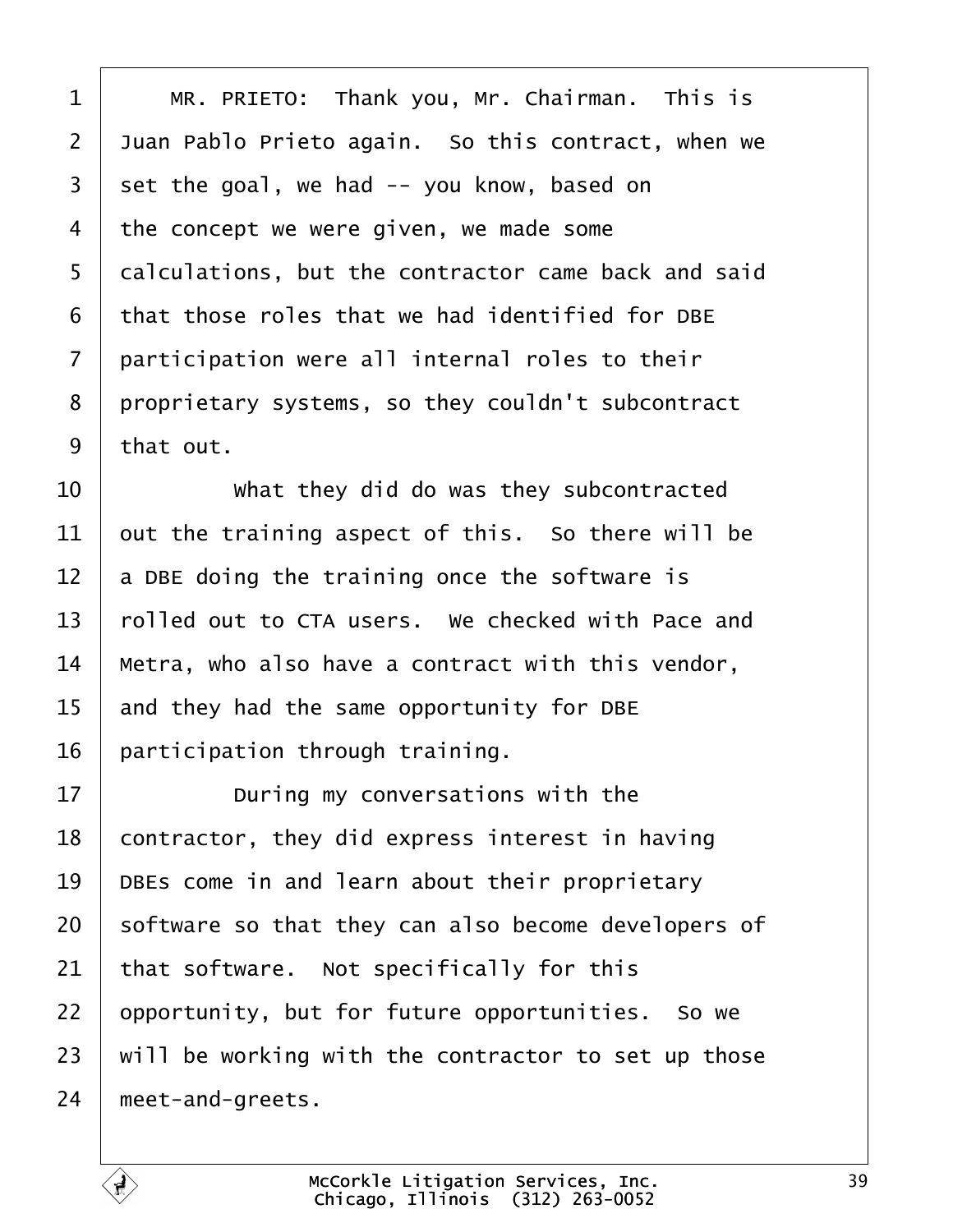<span id="page-39-0"></span>

| 1  | DIRECTOR PETERSON: Well, let me just -- I           |
|----|-----------------------------------------------------|
| 2  | think that's great, but in light of the fact that   |
| 3  | this is -- this contract, it looks to be up to five |
| 4  | years with three funded one-year options. So        |
| 5  | I'm -- you know, in five years, I'm trying to       |
| 6  | think -- they said not for this contract. Why not   |
| 7  | for this contract?                                  |
| 8  | MR. PRIETO: The majority of the work or the         |
| 9  | development is happening in the beginning of the    |
| 10 | contract. The rest of the contract -- and I'm not   |
| 11 | sure if Bill Mooney is there, he can speak more to  |
| 12 | that -- it's for the maintenance of the software.   |
| 13 | Again, the majority of the work of the development  |
| 14 | is at the beginning of the contract.                |
| 15 | DIRECTOR PETERSON: All right. Well, did they        |
| 16 | give you -- did they provide you anything in        |
| 17 | writing in terms of who they reached out to, who    |
| 18 | they networked with to try to meet their original   |
| 19 | DBE goal?                                           |
| 20 | MR. PRIETO: Again, they proposed the maximum        |
| 21 | DBE participation that they could with the          |
| 22 | training. Everything else is internal proprietary   |
| 23 | to their firm. So they will not subcontract that    |
| 24 | out because there are no other firms that are       |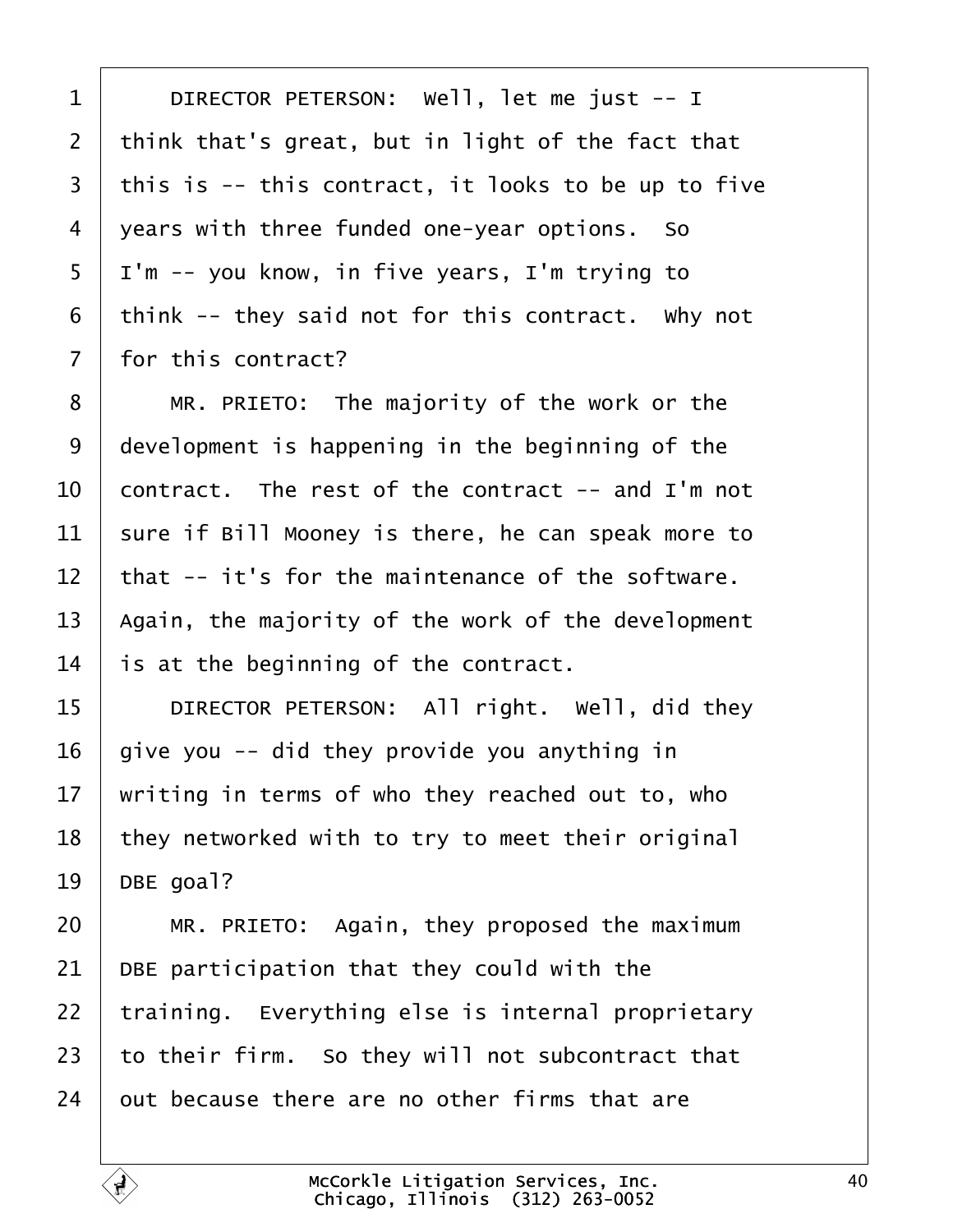<span id="page-40-0"></span>

| 1              | licensed and trained to develop their software,     |
|----------------|-----------------------------------------------------|
| 2              | which is why, you know, we suggested having a       |
| 3              | session with DBE firms who are interested in        |
| 4              | learning about that, so that in the future, there   |
| 5              | will be firms that are trained and licensed to      |
| 6              | develop that software.                              |
| $\overline{7}$ | DIRECTOR PETERSON: Here's what I would              |
| 8              | suggest. Trust, but verify. I would hope that IT    |
| 9              | department, our CIO -- I know Veronica was over     |
| 10             | that department in that point. Maybe we need to go  |
| 11             | out in the market and see. Like I said, trust, but  |
| 12             | verify. Let's see. I know Director Rosales is in    |
| 13             | the IT field. So I just wouldn't leave it up to     |
| 14             | them. Maybe there's some homework we need to do to  |
| 15             | verify what they're telling us is absolutely true.  |
| 16             | Because like I said, I just -- with so              |
| 17             | many technology companies around and doing so much, |
| 18             | just find it hard to believe. Like I said, I        |
| 19             | want to trust them, but I think we need to verify,  |
| 20             | maybe them working through our CIO and other        |
| 21             | contacts, try to see if we can help them along with |
| 22             | dentifying DBEs who might be able to do some of     |
| 23             | this work.                                          |
| 24             | MR. PRIETO: Yes, sir.                               |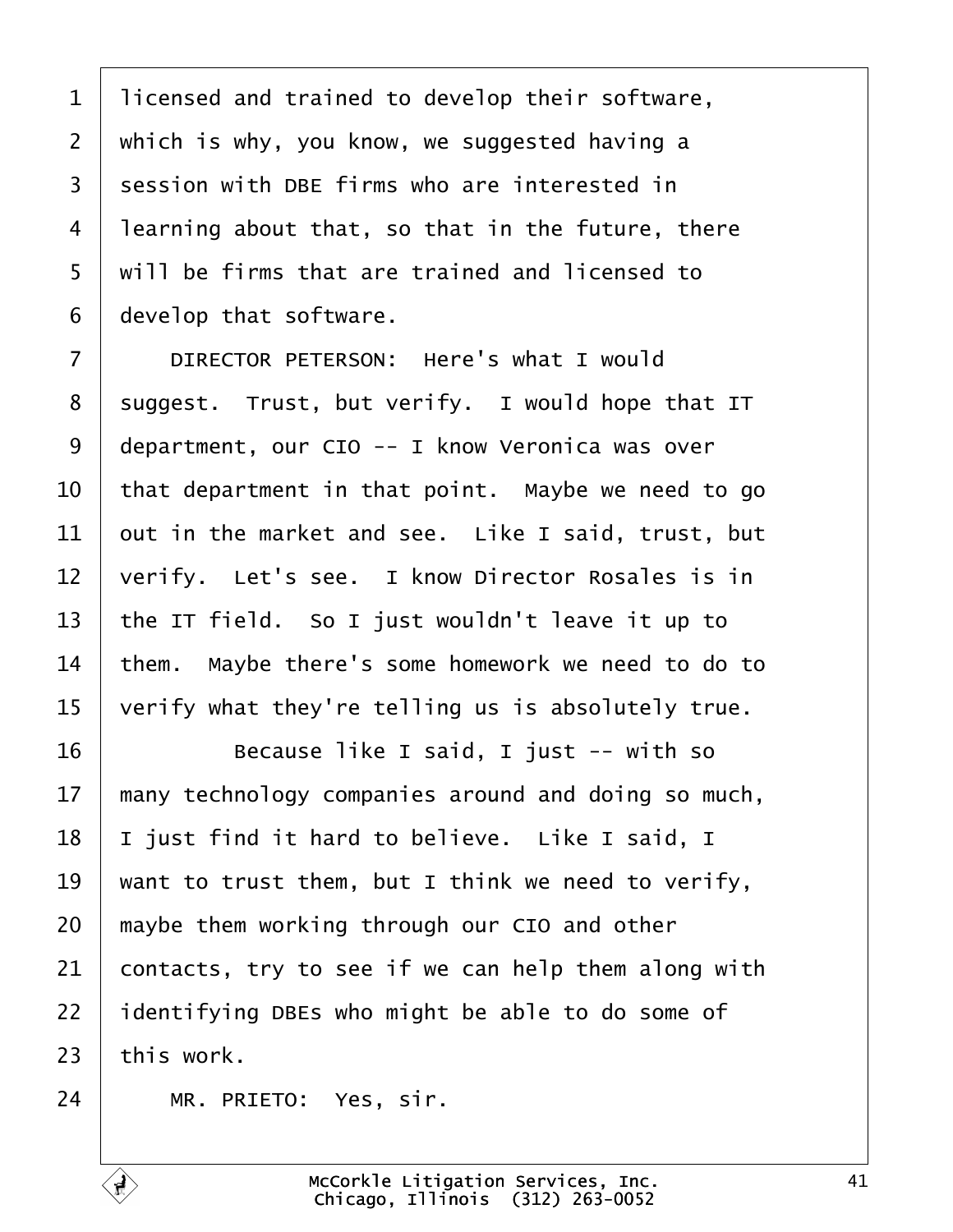<span id="page-41-0"></span>

| 1              | MR. LONGHINI: Are you completed, Terry?             |
|----------------|-----------------------------------------------------|
| 2              | DIRECTOR PETERSON: Yes.                             |
| 3              | MR. LONGHINI: Terry, you're complete?               |
| $\overline{4}$ | <b>DIRECTOR PETERSON: Yes.</b>                      |
| 5              | MODERATOR: Excuse me, Greg, can we pause for a      |
| 6              | second?                                             |
| $\overline{7}$ | MR. LONGHINI: Yes.                                  |
| 8              | (A brief break for technical                        |
| 9              | difficulties.)                                      |
| 10             | MR. LONGHINI: Okay. Director Peterson asked         |
| 11             | his questions.                                      |
| 12             | Director Alva Rosales, any questions on             |
| 13             | B4?                                                 |
| 14             | DIRECTOR ALVA ROSALES: More of a statement to       |
| 15             | support what our chairman was saying. In this       |
| 16             | particular instance, I was going to mention to you, |
| 17             | Juan Pablo, that I thought this was a perfect       |
| 18             | scenario for a mentor-protegee relationship.        |
| 19             | Because if they're saying that they can train, it   |
| 20             | could have been part of the contract so that it's a |
| 21             | mentor-protegee relationship, so by the end of the  |
| 22             | time that they're doing this, they finish this,     |
| 23             | apart from the training piece, they actually, you   |
| 24             | know, have a protegee that they have trained and    |
|                |                                                     |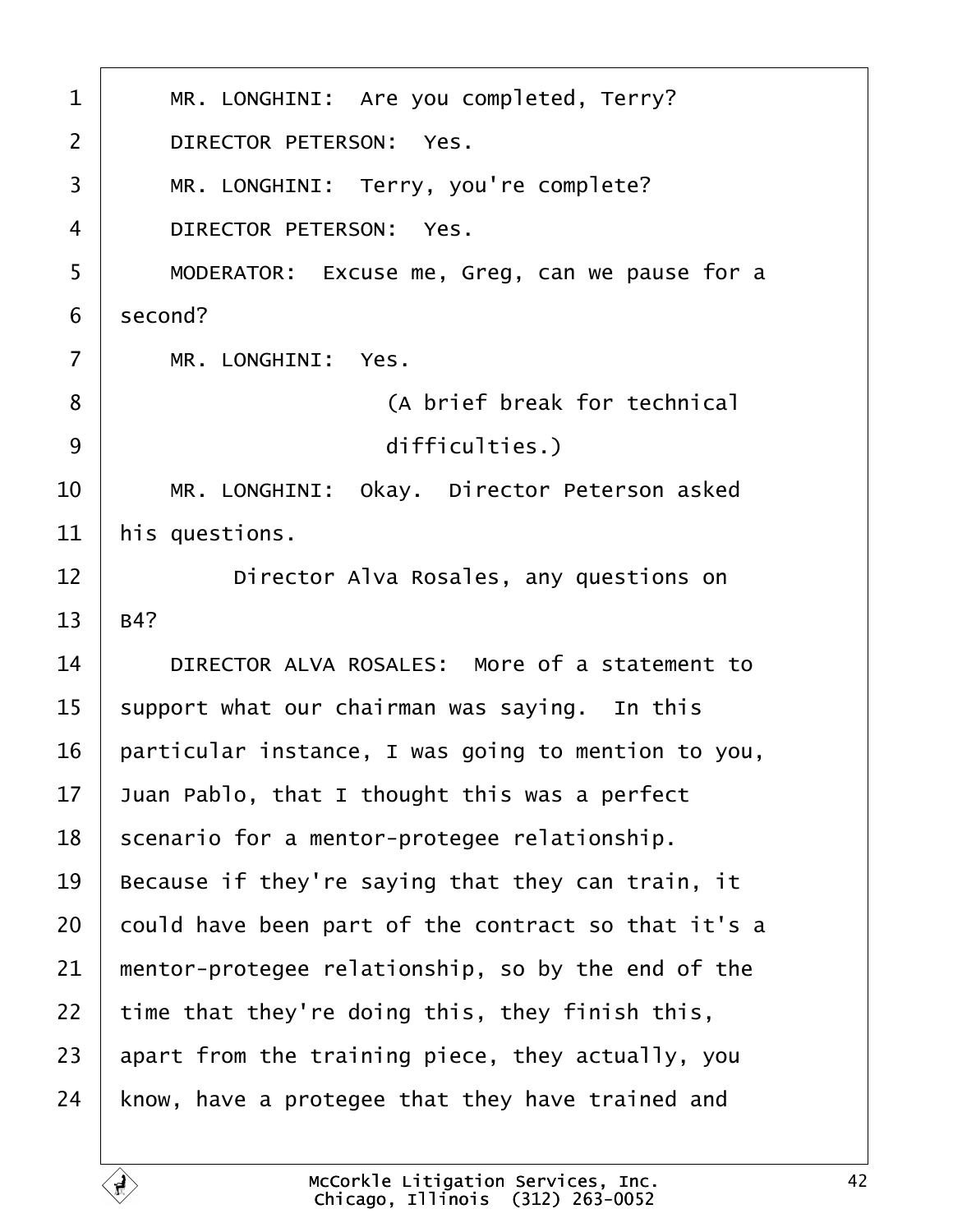<span id="page-42-0"></span>1 that they work with.

| $\overline{2}$ | There are plenty of companies that are out          |
|----------------|-----------------------------------------------------|
| 3              | there that could possibly do this type of work. So  |
| 4              | this is a great scenario for something like that.   |
| 5              | MR. PRIETO: Yes. That's a great suggestion.         |
| 6              | We will talk with the contractor and see if we can  |
| $\overline{7}$ | get that -- if we can get them paired up with a DBE |
| 8              | that they would like to mentor so that, like you    |
| 9              | said, at the end of the contract, they can have a   |
| 10             | protegee that's trained in this software.           |
| 11             | DIRECTOR ALVA ROSALES: Thank you.                   |
| 12             | MR. MOONEY: Directors, Bill Mooney, Chief           |
| 13             | Infrastructure Officer, Chairman Peterson. Just     |
| 14             | one thing I would note is I think that that is an   |
| 15             | excellent suggestion as a way to look at this.      |
| 16             | I also note that, you know, the                     |
| 17             | commitments are the floor to what we expect out of  |
| 18             | these contractors. So both Juan Pablo and my staff  |
| 19             | will go back to the vendor and we'll look for those |
| 20             | opportunities and I think mentor-protegee is a      |
| 21             | great one we can try to well exceed beyond that     |
| 22             | commitment.                                         |
| 23             | MR. LONGHINI: Thank you, Bill.                      |
| 24             | Any questions on this Contract B4,                  |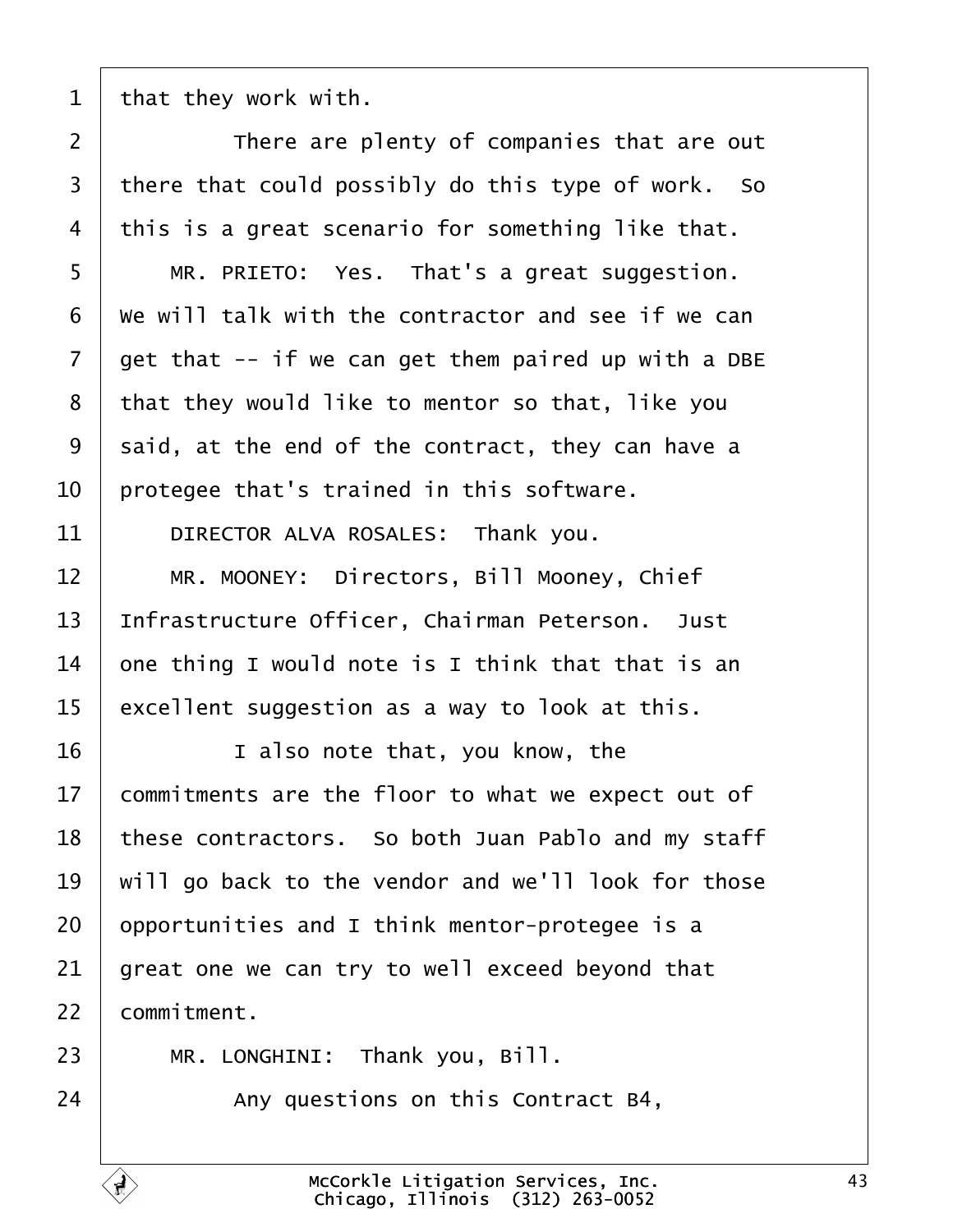- <span id="page-43-0"></span>1 Director Chevere?
- 2 | DIRECTOR CHEVERE: No questions.
- 3 | MR. LONGHINI: Director Jakes?
- 4 | DIRECTOR JAKES: No questions.
- 5 | MR. LONGHINI: Director Miller?
- 6 | CHAIRPERSON MILLER: No question. Just want to
- 7 ddd a statement that going into another five years,
- 8 I hate to see this go unmissed. But thank you,
- 9 Bill and Juan, that you're going to go back to the
- 10 table and see if there's some opportunity for the
- 11 protegee program. Thanks.
- 12 | MR. LONGHINI: Director Irvine?
- 13 | DIRECTOR IRVINE: No questions.
- 14 | MR. LONGHINI: Thank you.
- 15 **Since there are no further questions on**
- 16 this item, you may now proceed to contract B, as in
- 17 boy,  $5.$
- 18 | CHAIRPERSON SILVA: Our next order of business
- 19 is Contract B5, a change order to an existing
- 20 contract concerning interlocking equipment.
- 21 | MR. LONGHINI: Questions, Director Silva?
- 22 | CHAIRPERSON SILVA: No. None from me.
- 23 | MR. LONGHINI: Director Peterson?
- 24 | DIRECTOR PETERSON: No questions.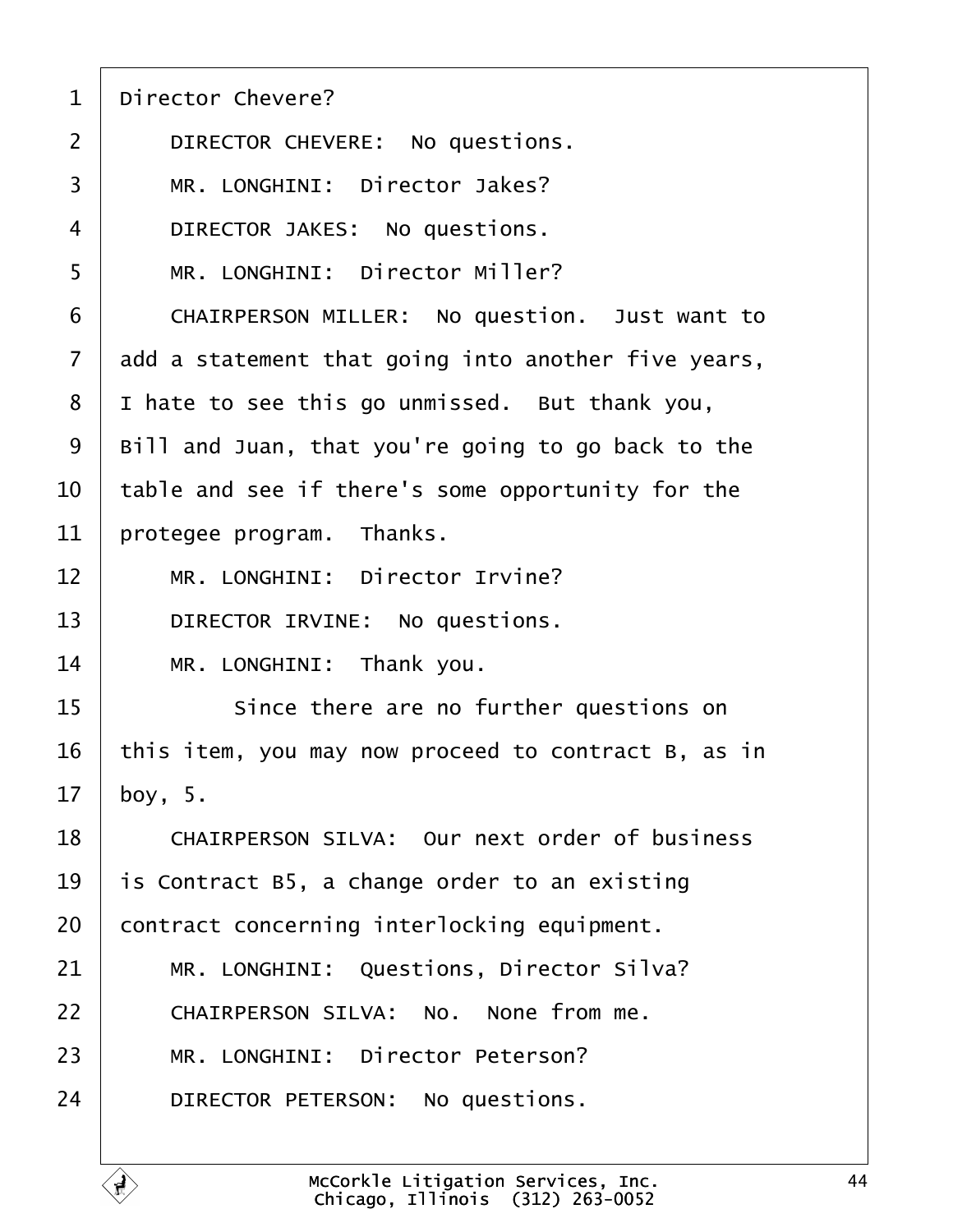<span id="page-44-0"></span>

| 1  | MR. LONGHINI: Director Alva Rosales?                |
|----|-----------------------------------------------------|
| 2  | DIRECTOR ALVA ROSALES: No questions.                |
| 3  | MR. LONGHINI: Director Chevere?                     |
| 4  | DIRECTOR CHEVERE: No questions.                     |
| 5  | MR. LONGHINI: Director Jakes?                       |
| 6  | DIRECTOR JAKES: No questions.                       |
| 7  | MR. LONGHINI: Director Miller?                      |
| 8  | DIRECTOR MILLER: No questions.                      |
| 9  | MR. LONGHINI: Director Irvine?                      |
| 10 | DIRECTOR IRVINE: No questions.                      |
| 11 | MR. LONGHINI: Thank you.                            |
| 12 | Since there are no further questions on             |
| 13 | this item, we may now proceed to Contract Number B, |
| 14 | as in boy, 6.                                       |
| 15 | <b>CHAIRPERSON SILVA: Next order of business is</b> |
| 16 | the review of Contract B6, a change order regarding |
| 17 | Blue Line station renovations.                      |
| 18 | I don't have any questions.                         |
| 19 | MR. LONGHINI: Any questions, Chairman -- no         |
| 20 | questions?                                          |
| 21 | <b>Director Peterson?</b>                           |
| 22 | DIRECTOR PETERSON: No questions.                    |
| 23 | MR. LONGHINI: Director Alva Rosales?                |
| 24 | DIRECTOR ALVA ROSALES: No questions.                |
|    |                                                     |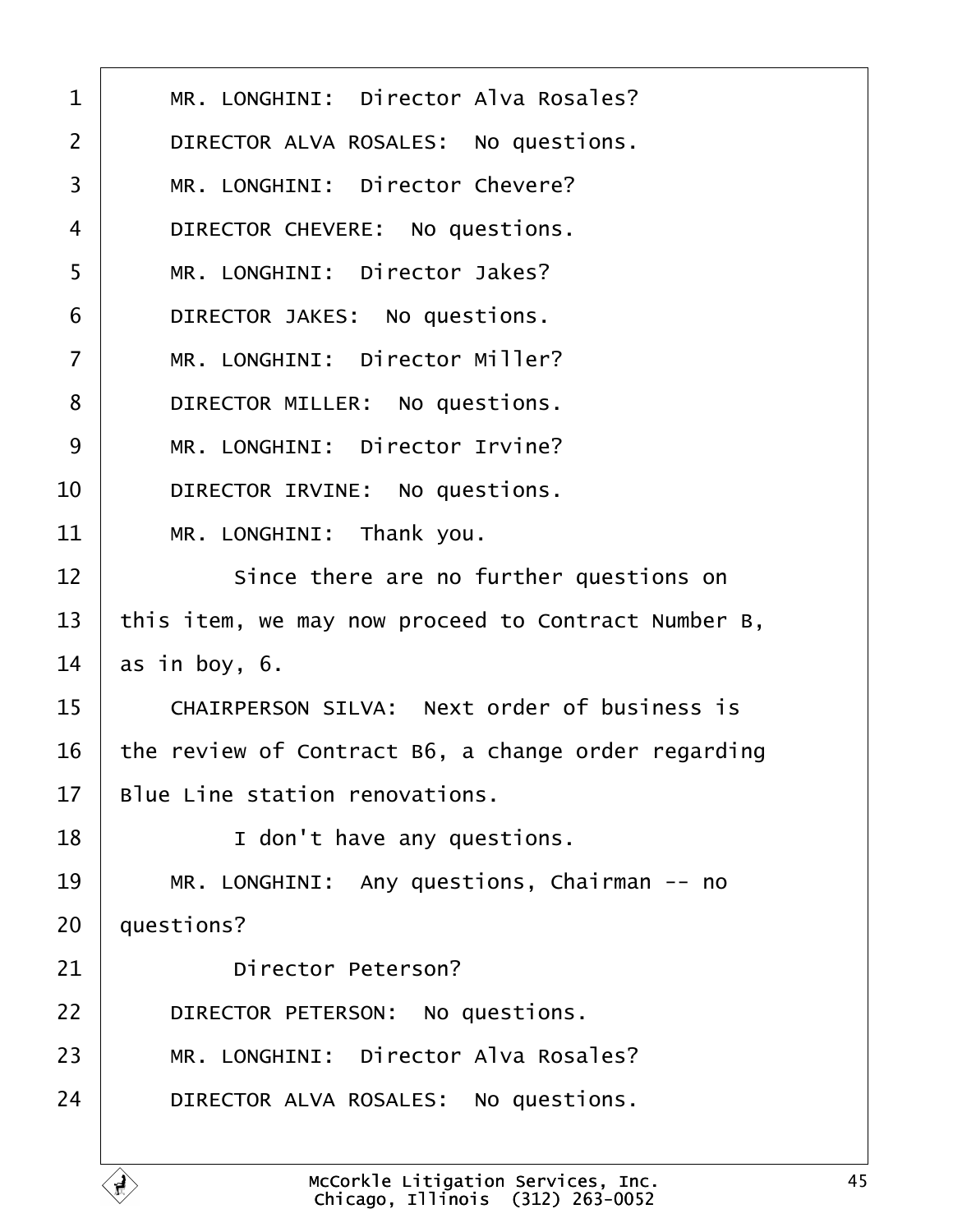<span id="page-45-0"></span>

| 1              | MR. LONGHINI: Director Chevere?                      |
|----------------|------------------------------------------------------|
| $\overline{2}$ | DIRECTOR CHEVERE: No questions.                      |
| 3              | MR. LONGHINI: Director Jakes?                        |
| 4              | DIRECTOR JAKES: No questions.                        |
| 5              | MR. LONGHINI: Director Miller?                       |
| 6              | DIRECTOR MILLER: No questions.                       |
| $\overline{7}$ | MR. LONGHINI: Director Irvine?                       |
| 8              | DIRECTOR IRVINE: No questions.                       |
| 9              | MR. LONGHINI: Thank you.                             |
| 10             | Since there are no further questions,                |
| 11             | Chairman Silva, we may now proceed to Contract       |
| 12             | Number C, as in cat, 1.                              |
| 13             | <b>CHAIRPERSON SILVA: Our next order of business</b> |
| 14             | is review of contract C1, a change order to          |
| 15             | consulting contract.                                 |
| 16             | MR. LONGHINI: Questions, Chairman?                   |
| 17             | <b>CHAIRPERSON SILVA: No.</b>                        |
| 18             | MR. LONGHINI: Director Peterson?                     |
| 19             | DIRECTOR PETERSON: No questions.                     |
| 20             | MR. LONGHINI: Director Alva Rosales?                 |
| 21             | DIRECTOR ALVA ROSALES: No questions.                 |
| 22             | MR. LONGHINI: Director Chevere?                      |
| 23             | DIRECTOR CHEVERE: No questions.                      |
| 24             | MR. LONGHINI: Director Jakes?                        |
|                |                                                      |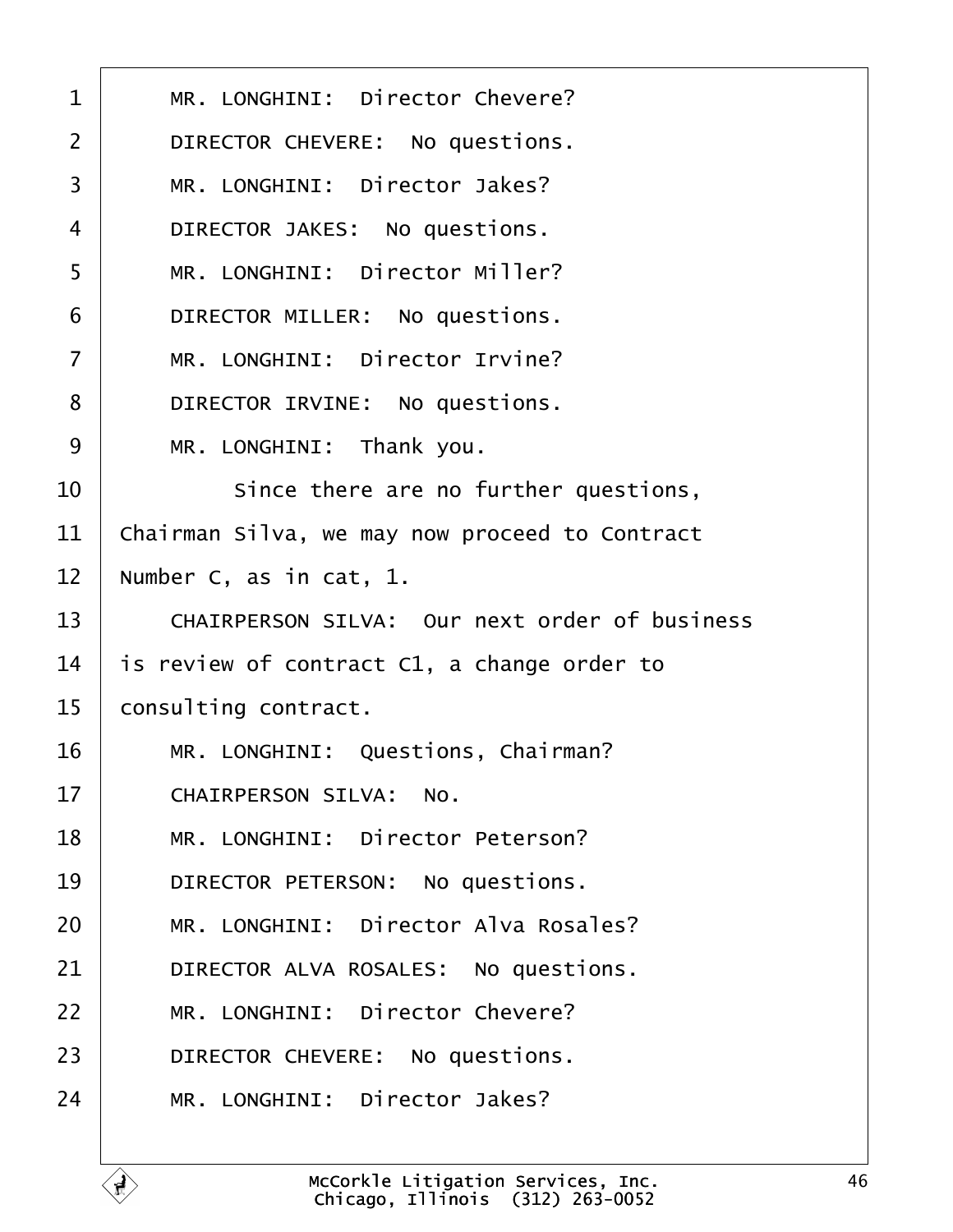<span id="page-46-0"></span>

| $\mathbf 1$    | DIRECTOR JAKES: No questions.                        |
|----------------|------------------------------------------------------|
| $\overline{2}$ | MR. LONGHINI: Director Miller?                       |
| 3              | DIRECTOR MILLER: No questions.                       |
| 4              | MR. LONGHINI: Director Irvine?                       |
| 5              | DIRECTOR IRVINE: No questions.                       |
| 6              | MR. LONGHINI: Thank you.                             |
| $\overline{7}$ | Chairman Silva, we may now proceed to                |
| 8              | Contract Number C, as in cat, 2.                     |
| 9              | <b>CHAIRPERSON SILVA: Our next order of business</b> |
| 10             | is Contract C2, ePayables Solution contract.         |
| 11             | MR. LONGHINI: Chairman Silva?                        |
| 12             | <b>CHAIRPERSON SILVA: None.</b>                      |
| 13             | MR. LONGHINI: Director Peterson?                     |
| 14             | DIRECTOR PETERSON: No questions.                     |
| 15             | MR. LONGHINI: Director Alva Rosales?                 |
| 16             | DIRECTOR ALVA ROSALES: No questions.                 |
| 17             | MR. LONGHINI: Director Chevere?                      |
| 18             | DIRECTOR CHEVERE: No questions.                      |
| 19             | MR. LONGHINI: Director Jakes?                        |
| 20             | DIRECTOR JAKES: No questions.                        |
| 21             | MR. LONGHINI: Director Miller?                       |
| 22             | DIRECTOR MILLER: No questions.                       |
| 23             | MR. LONGHINI: Director Irvine?                       |
| 24             | DIRECTOR IRVINE: No questions.                       |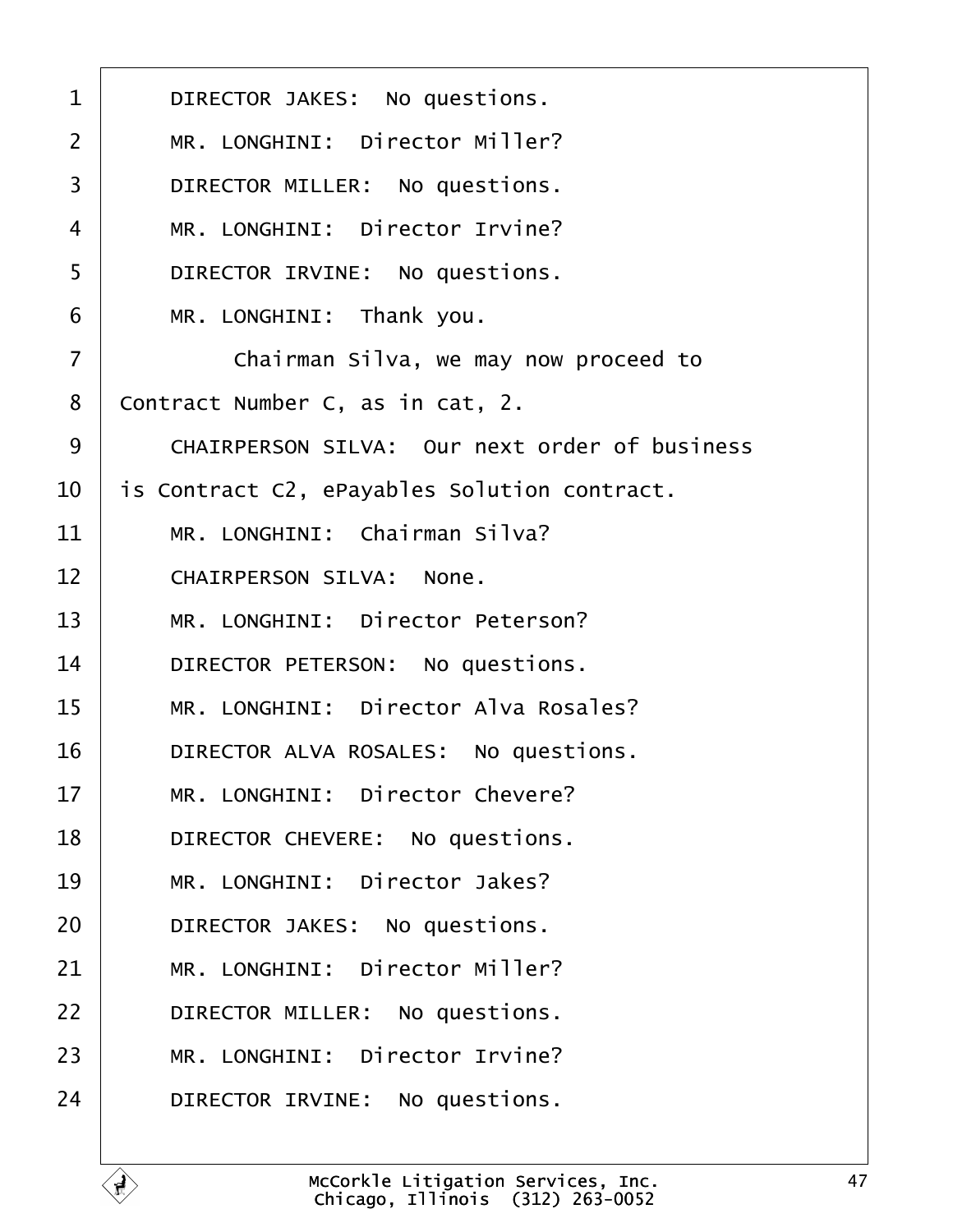<span id="page-47-0"></span>

| 1              | MR. LONGHINI: Thank you.                             |
|----------------|------------------------------------------------------|
| $\overline{2}$ | Chairman Silva, we may now proceed to                |
| 3              | Contract E, as in elephant, 1.                       |
| 4              | <b>CHAIRPERSON SILVA: Our next order of business</b> |
| 5              | is Contract E1, a printing contract.                 |
| 6              | MR. LONGHINI: Chairman Silva?                        |
| 7              | <b>CHAIRPERSON SILVA: No.</b>                        |
| 8              | MR. LONGHINI: Direct Peterson?                       |
| 9              | DIRECTOR PETERSON: No questions.                     |
| 10             | MR. LONGHINI: Director Alva Rosales?                 |
| 11             | DIRECTOR ALVA ROSALES: None. No questions.           |
| 12             | MR. LONGHINI: Director Chevere?                      |
| 13             | DIRECTOR CHEVERE: No questions.                      |
| 14             | MR. LONGHINI: Director Jakes?                        |
| 15             | DIRECTOR JAKES: No questions.                        |
| 16             | MR. LONGHINI: Director Miller?                       |
| 17             | DIRECTOR MILLER: No questions.                       |
| 18             | MR. LONGHINI: Director Irvine?                       |
| 19             | DIRECTOR IRVINE: No questions.                       |
| 20             | MR. LONGHINI: Thank you.                             |
| 21             | Chairman Silva, we may now proceed to                |
| 22             | Contract E, as in elephant, 2.                       |
| 23             | <b>CHAIRPERSON SILVA: The next order of business</b> |
| 24             | is Contract E2, a lease and maintenance of           |
|                |                                                      |

Г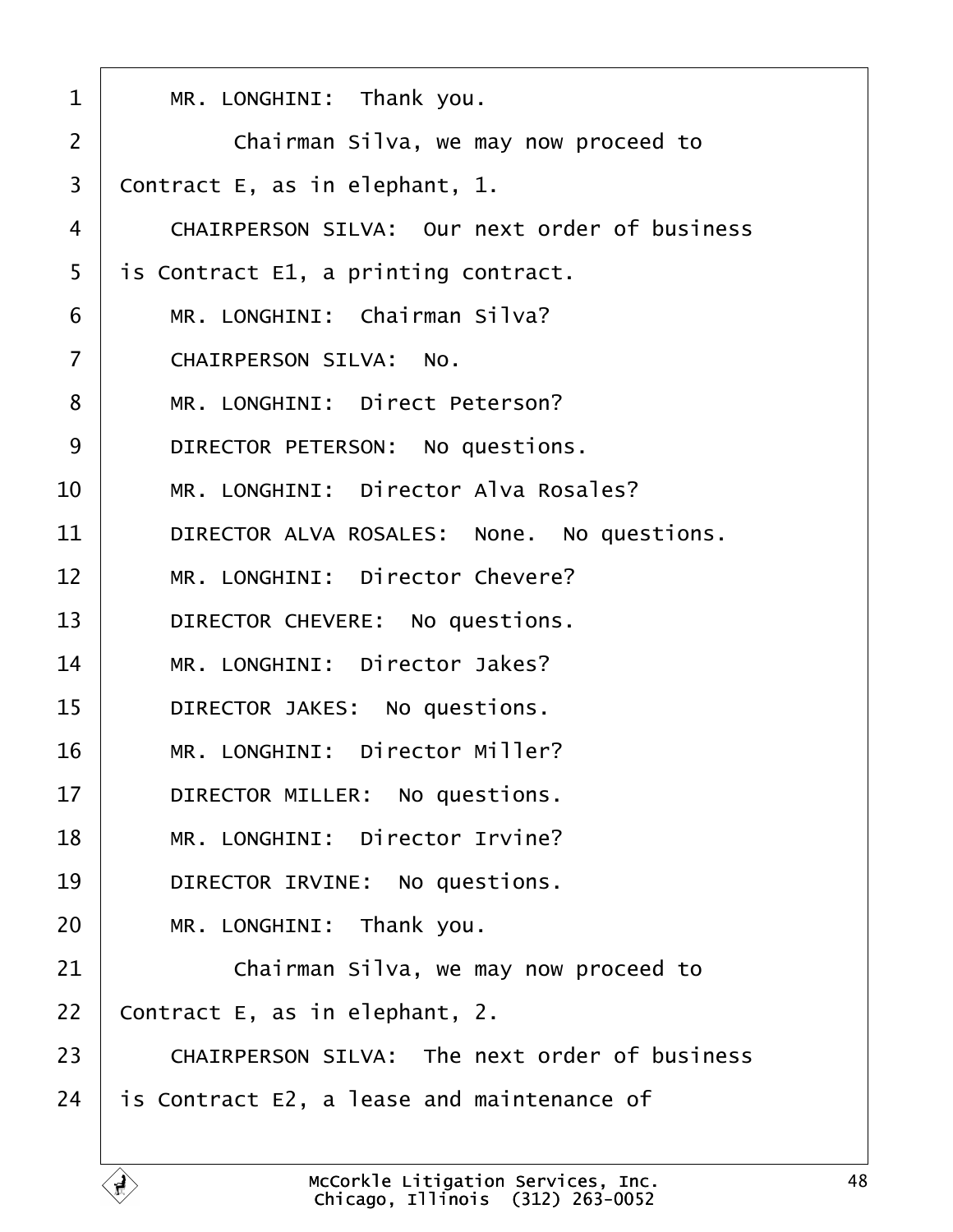<span id="page-48-0"></span>

|  | equipment contract. |
|--|---------------------|
|--|---------------------|

- 2 | MR. LONGHINI: Chairman Silva --
- 3 CHAIRPERSON SILVA: I don't have any questions.
- 4 | MR. LONGHINI: Director Peterson?
- 5 | DIRECTOR PETERSON: No questions.
- 6 | MR. LONGHINI: Director Alva Rosales?
- 7 | DIRECTOR ALVA ROSALES: No questions.
- 8 | MR. LONGHINI: Director Chevere?
- 9 | DIRECTOR CHEVERE: No questions.
- 10 | MR. LONGHINI: Director Jakes?
- 11 | DIRECTOR JAKES: No questions.
- 12 | MR. LONGHINI: Director Miller?
- 13 | DIRECTOR MILLER: No questions.
- 14 | MR. LONGHINI: Director Irvine?
- 15 | DIRECTOR IRVINE: No questions.
- 16 | MR. LONGHINI: Thank you.
- 17 **Chairman Silva, we may now proceed to**

18 Contract F1.

- 19 CHAIRPERSON SILVA: Next order of business is
- 20 Contract F1, a change order to a consulting
- 21 contract for investment decision and evaluation.

22 **No questions.** 

- 23 | MR. LONGHINI: No questions?
- 24 **Director Peterson?**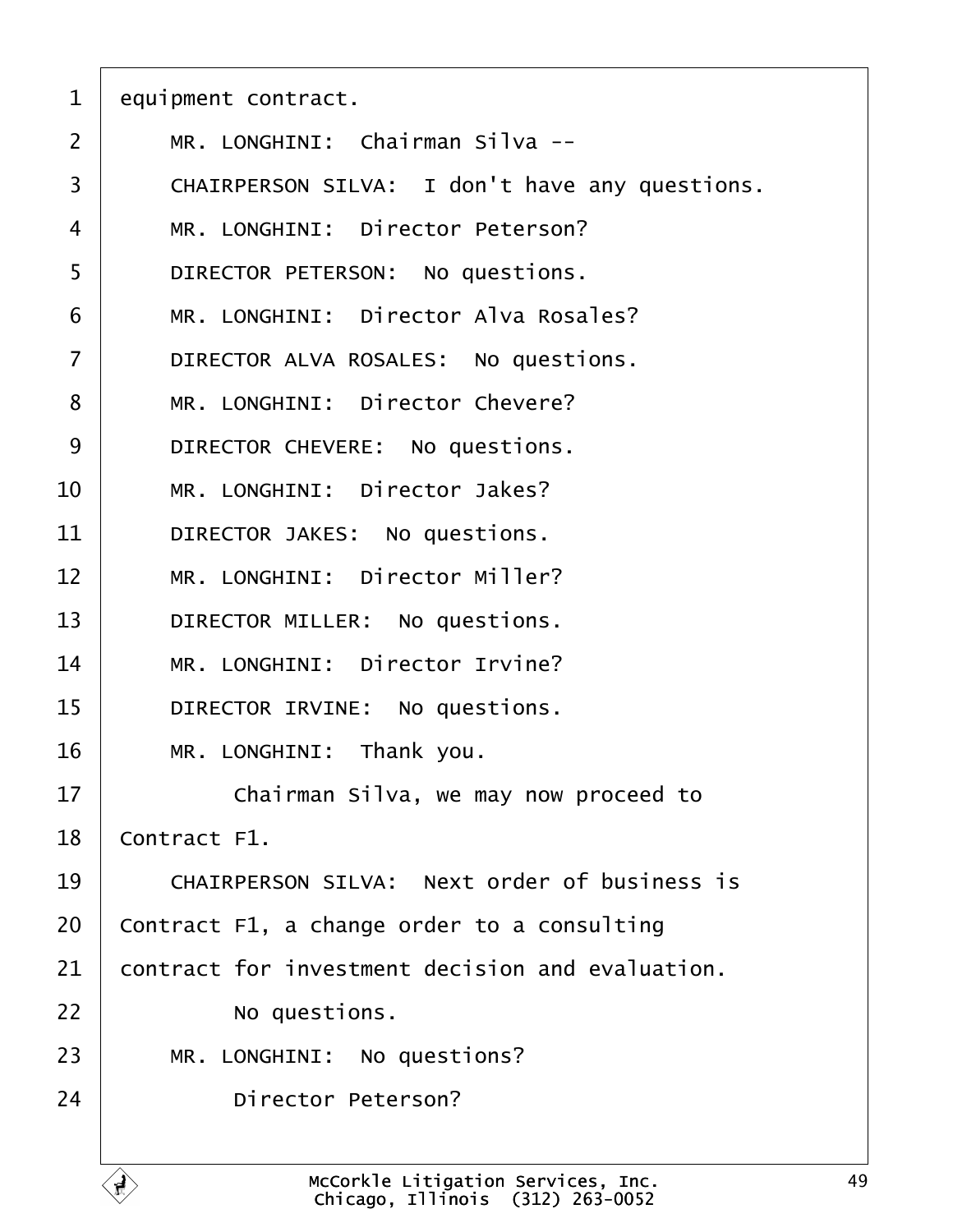<span id="page-49-0"></span>

| 1              | DIRECTOR PETERSON: No questions.                     |
|----------------|------------------------------------------------------|
| 2              | MR. LONGHINI: Director Alva Rosales?                 |
| 3              | DIRECTOR ALVA ROSALES: No questions.                 |
| 4              | MR. LONGHINI: Director Chevere?                      |
| 5              | DIRECTOR CHEVERE: No questions.                      |
| 6              | MR. LONGHINI: Director Jakes?                        |
| $\overline{7}$ | DIRECTOR JAKES: No questions.                        |
| 8              | MR. LONGHINI: Director Miller?                       |
| 9              | DIRECTOR MILLER: No questions.                       |
| 10             | MR. LONGHINI: Director Irvine?                       |
| 11             | DIRECTOR IRVINE: No questions.                       |
| 12             | MR. LONGHINI: Chairman Silva, we may now             |
| 13             | proceed to Contract F2.                              |
| 14             | <b>CHAIRPERSON SILVA: Our next order of business</b> |
| 15             | is a Contract F2, an amendment to a professional     |
| 16             | task order contract.                                 |
| 17             | MR. LONGHINI: Chairman Silva?                        |
| 18             | CHAIRPERSON SILVA: No questions from me.             |
| 19             | MR. LONGHINI: Director Peterson?                     |
| 20             | DIRECTOR PETERSON: No questions.                     |
| 21             | MR. LONGHINI: Director Alva Rosales?                 |
| 22             | DIRECTOR ALVA ROSALES: No questions.                 |
| 23             | MR. LONGHINI: Director Chevere?                      |
| 24             | DIRECTOR CHEVERE: No questions.                      |
|                |                                                      |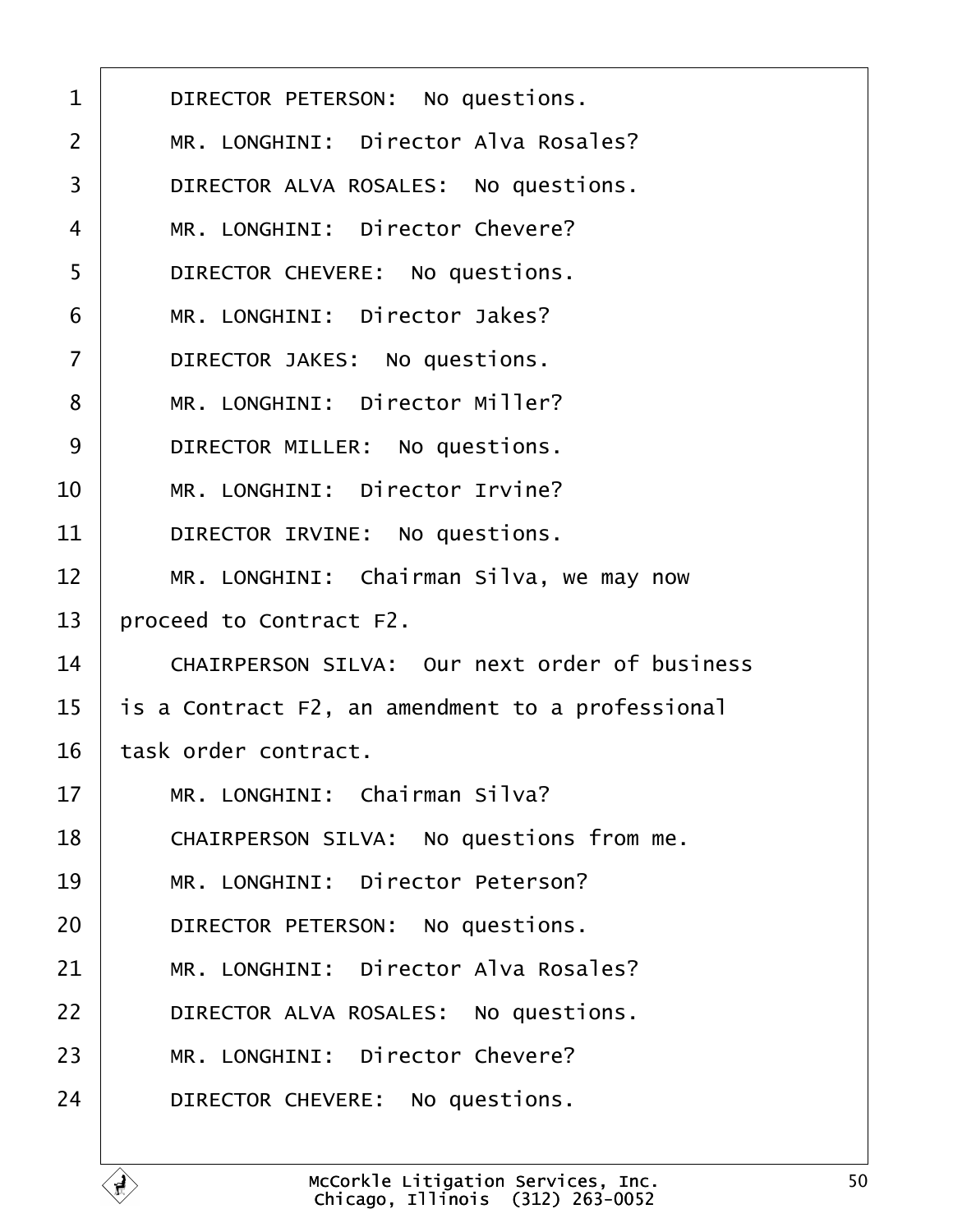<span id="page-50-0"></span>

| 1              | MR. LONGHINI: Director Jakes?                        |
|----------------|------------------------------------------------------|
| $\overline{2}$ | DIRECTOR JAKES: No questions.                        |
| 3              | MR. LONGHINI: Director Miller?                       |
| 4              | DIRECTOR MILLER: No questions.                       |
| 5              | MR. LONGHINI: Director Irvine?                       |
| 6              | DIRECTOR IRVINE: No questions.                       |
| 7              | MR. LONGHINI: Chairman Silva, we may now             |
| 8              | proceed to Contract G, as in girl, 1.                |
| 9              | <b>CHAIRPERSON SILVA: Our next order of business</b> |
| 10             | is Contract G1, a change order to a software         |
| 11             | licensing agreement. No questions.                   |
| 12             | MR. LONGHINI: Director Peterson?                     |
| 13             | DIRECTOR PETERSON: No questions.                     |
| 14             | MR. LONGHINI: Director Alva Rosales?                 |
| 15             | DIRECTOR ALVA ROSALES: No questions.                 |
| 16             | MR. LONGHINI: Director Chevere?                      |
| 17             | DIRECTOR CHEVERE: No questions.                      |
| 18             | MR. LONGHINI: Director Jakes?                        |
| 19             | DIRECTOR JAKES: No questions.                        |
| 20             | MR. LONGHINI: Director Miller?                       |
| 21             | DIRECTOR MILLER: No questions.                       |
| 22             | MR. LONGHINI: Director Irvine?                       |
| 23             | DIRECTOR IRVINE: No questions.                       |
| 24             | MR. LONGHINI: Chairman Silva, you may now            |
|                |                                                      |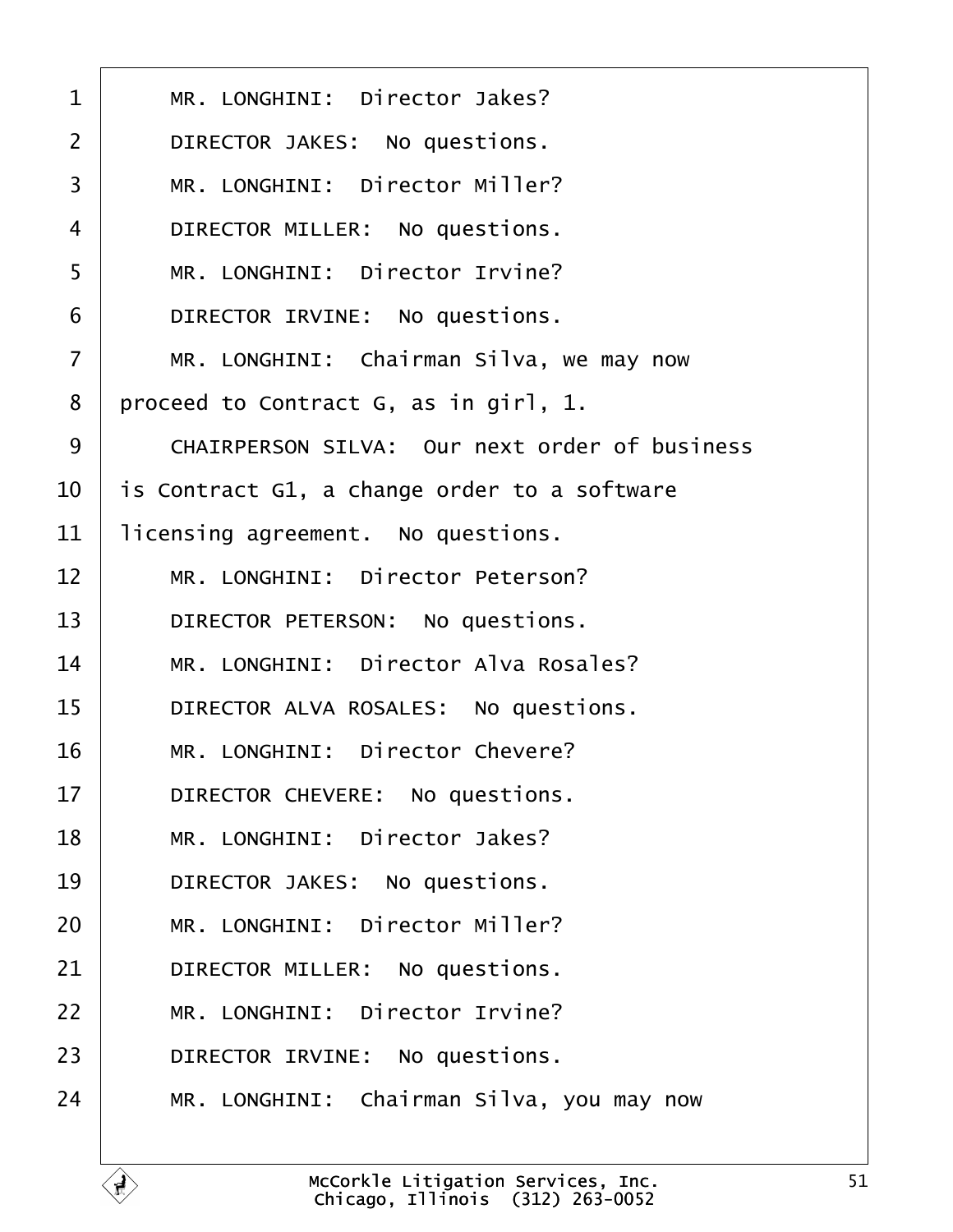<span id="page-51-0"></span>

| 1              | proceed to Contract H1.                               |  |
|----------------|-------------------------------------------------------|--|
| 2              | <b>CHAIRPERSON SILVA: Our final order of business</b> |  |
| 3              | today is Contract H1, change order to a security      |  |
| 4              | dontract.                                             |  |
| 5              | No questions from me.                                 |  |
| 6              | MR. LONGHINI: Director Peterson?                      |  |
| $\overline{7}$ | DIRECTOR PETERSON: No questions.                      |  |
| 8              | MR. LONGHINI: Director Alva Rosales?                  |  |
| 9              | DIRECTOR ALVA ROSALES: No questions.                  |  |
| 10             | MR. LONGHINI: Director Chevere?                       |  |
| 11             | DIRECTOR CHEVERE: No questions.                       |  |
| 12             | MR. LONGHINI: Director Jakes?                         |  |
| 13             | DIRECTOR JAKES: No questions.                         |  |
| 14             | MR. LONGHINI: Director Miller?                        |  |
| 15             | DIRECTOR MILLER: No questions.                        |  |
| 16             | MR. LONGHINI: Director Irvine?                        |  |
| 17             | DIRECTOR IRVINE: No questions.                        |  |
| 18             | MR. LONGHINI: Okay. There are no further              |  |
| 19             | questions, Chairman Silva, on any of the purchase     |  |
| 20             | and sales award contracts.                            |  |
| 21             | CHAIRPERSON SILVA: Since there are no further         |  |
| 22             | questions on the contracts, may I have leave to       |  |
| 23             | place all 15 contracts on the omnibus for Board       |  |
| 24             | approval?                                             |  |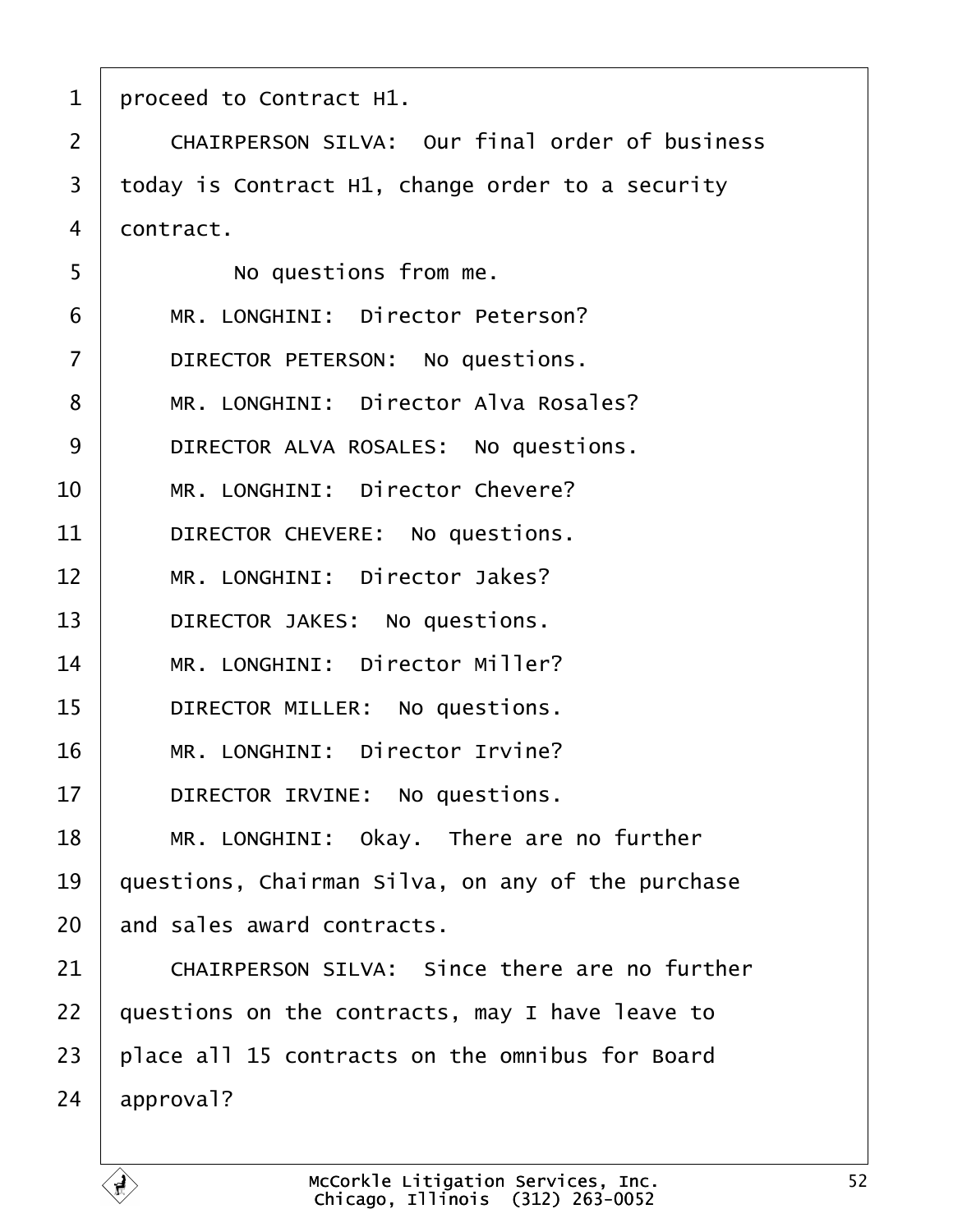<span id="page-52-0"></span>

| 1              | DIRECTOR CHEVERE: Judge Chevere, so moved.           |  |
|----------------|------------------------------------------------------|--|
| 2              | <b>DIRECTOR ALVA ROSALES: Director Alva Rosales,</b> |  |
| 3              | second.                                              |  |
| 4              | MR. LONGHINI: Leave has been moved and               |  |
| 5              | seconded, Chairman Silva, so there is no further     |  |
| 6              | business to come before this committee.              |  |
| $\overline{7}$ | <b>CHAIRPERSON SILVA: Since there is no further</b>  |  |
| 8              | business to come before the Committee, may I have a  |  |
| 9              | motion to approve the omnibus and recommend the      |  |
| 10             | omnibus for Board approval?                          |  |
| 11             | DIRECTOR CHEVERE: Judge Chevere, so moved.           |  |
| 12             | <b>DIRECTOR ALVA ROSALES: Director Alva Rosales,</b> |  |
| 13             | have seconded.                                       |  |
| 14             | MR. LONGHINI: Moved and seconded. I will now         |  |
| 15             | łake a rollcall vote.                                |  |
| 16             | <b>Director Chevere?</b>                             |  |
| 17             | DIRECTOR CHEVERE: Yes.                               |  |
| 18             | MR. LONGHINI: Director Jakes?                        |  |
| 19             | <b>DIRECTOR JAKES: Yes.</b>                          |  |
| 20             | MR. LONGHINI: Director Miller?                       |  |
| 21             | DIRECTOR MILLER: Yes.                                |  |
| 22             | MR. LONGHINI: Director Irvine?                       |  |
| 23             | DIRECTOR IRVINE: Yes.                                |  |
| 24             | MR. LONGHINI: Director Alva Rosales?                 |  |
|                |                                                      |  |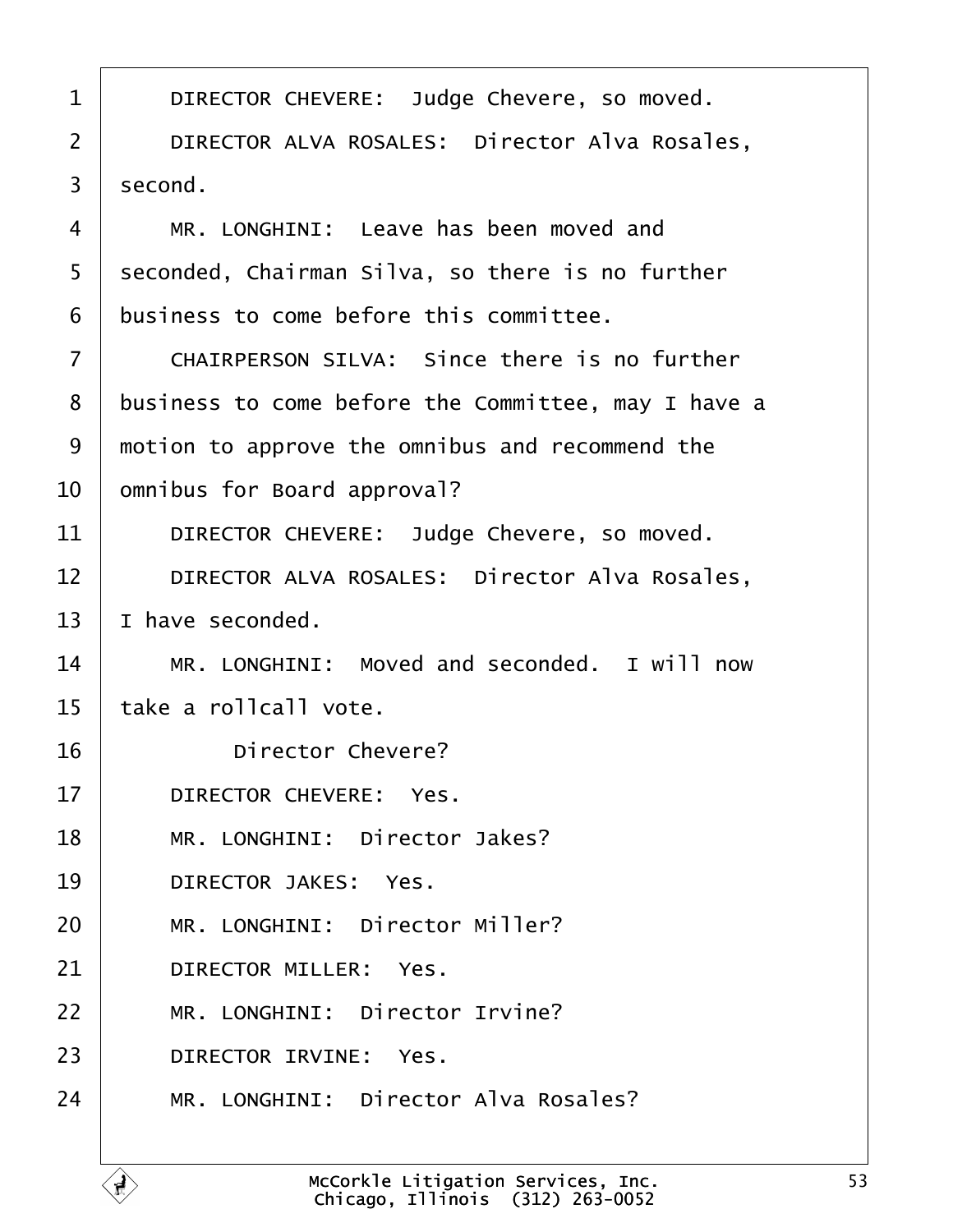<span id="page-53-0"></span>

| 1  | DIRECTOR ALVA ROSALES: Yes.                        |  |
|----|----------------------------------------------------|--|
| 2  | MR. LONGHINI: Director Peterson?                   |  |
| 3  | <b>DIRECTOR PETERSON: Yes.</b>                     |  |
| 4  | MR. LONGHINI: Chairman Silva?                      |  |
| 5  | <b>CHAIRPERSON SILVA: Yes.</b>                     |  |
| 6  | MR. LONGHINI: The motion to approve the            |  |
| 7  | dmnibus passes with seven yes votes. However,      |  |
| 8  | Chairman Silva, before we move on to the final     |  |
| 9  | item, I noticed that I made a mistake and did not  |  |
| 10 | ask for a motion to approve the minutes. We just   |  |
| 11 | voted, but there was no motion on the table. So we |  |
| 12 | heed a motion to approve the minutes from the May  |  |
| 13 | meeting.                                           |  |
| 14 | DIRECTOR CHEVERE: This is Judge Chevere. I         |  |
| 15 | move that we approve the minutes from last month's |  |
| 16 | meeting.                                           |  |
| 17 | DIRECTOR ALVA ROSALES: This is Director Alva       |  |
| 18 | Rosales. I will second that.                       |  |
| 19 | MR. LONGHINI: Okay. That has been moved and        |  |
| 20 | seconded. So now we'll vote on the minutes.        |  |
| 21 | <b>Director Chevere?</b>                           |  |
| 22 | DIRECTOR CHEVERE: Yes.                             |  |
| 23 | MR. LONGHINI: Director Jakes?                      |  |
| 24 | <b>DIRECTOR JAKES: Yes.</b>                        |  |
|    |                                                    |  |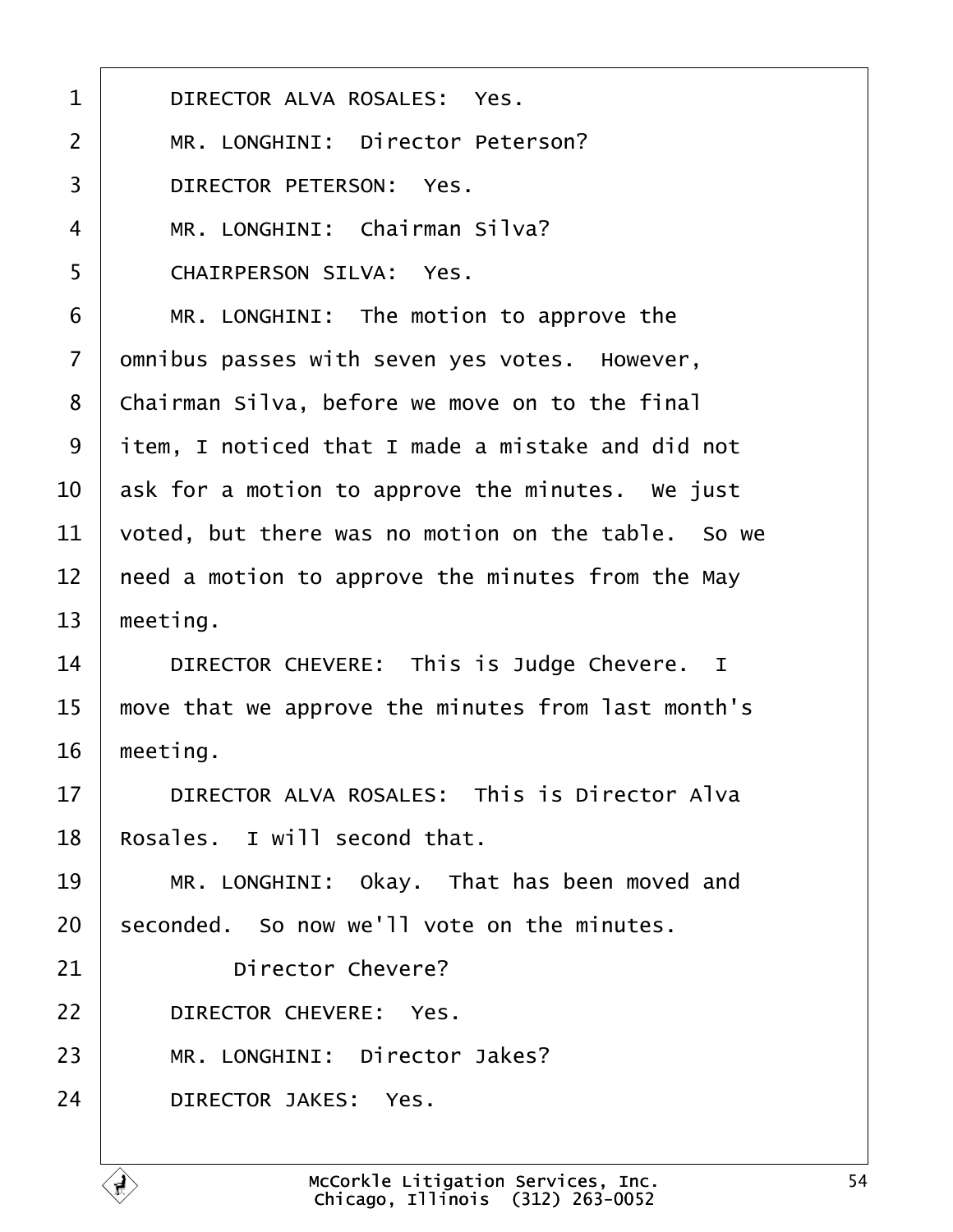<span id="page-54-0"></span>

| $\mathbf 1$    | MR. LONGHINI: Director Miller?                       |
|----------------|------------------------------------------------------|
| 2              | <b>DIRECTOR MILLER: Yes.</b>                         |
| 3              | MR. LONGHINI: Director Irvine?                       |
| 4              | DIRECTOR IRVINE: Yes.                                |
| 5              | MR. LONGHINI: That was a yes.                        |
| 6              | DIRECTOR IRVINE: Yes.                                |
| $\overline{7}$ | MR. LONGHINI: Director Alva Rosales?                 |
| 8              | DIRECTOR ALVA ROSALES: Yes.                          |
| 9              | MR. LONGHINI: Yes from both.                         |
| 10             | <b>Director Peterson?</b>                            |
| 11             | <b>DIRECTOR PETERSON: Yes.</b>                       |
| 12             | MR. LONGHINI: Chairman Silva?                        |
| 13             | <b>CHAIRPERSON SILVA: Yes.</b>                       |
| 14             | MR. LONGHINI: So the motion to approve the           |
| 15             | minutes are of seven yes votes.                      |
| 16             | Chairman Silva, we may now proceed to                |
| 17             | Committee agenda number eight.                       |
| 18             | CHAIRPERSON SILVA: Finally, may I have a             |
| 19             | motion to adjourn?                                   |
| 20             | DIRECTOR CHEVERE: Judge Chevere. I move to           |
| 21             | adjourn this committee meeting.                      |
| 22             | <b>DIRECTOR ALVA ROSALES: Director Alva Rosales.</b> |
| 23             | I'll second it.                                      |
| 24             | MR. LONGHINI: We'll now take a vote.                 |
|                |                                                      |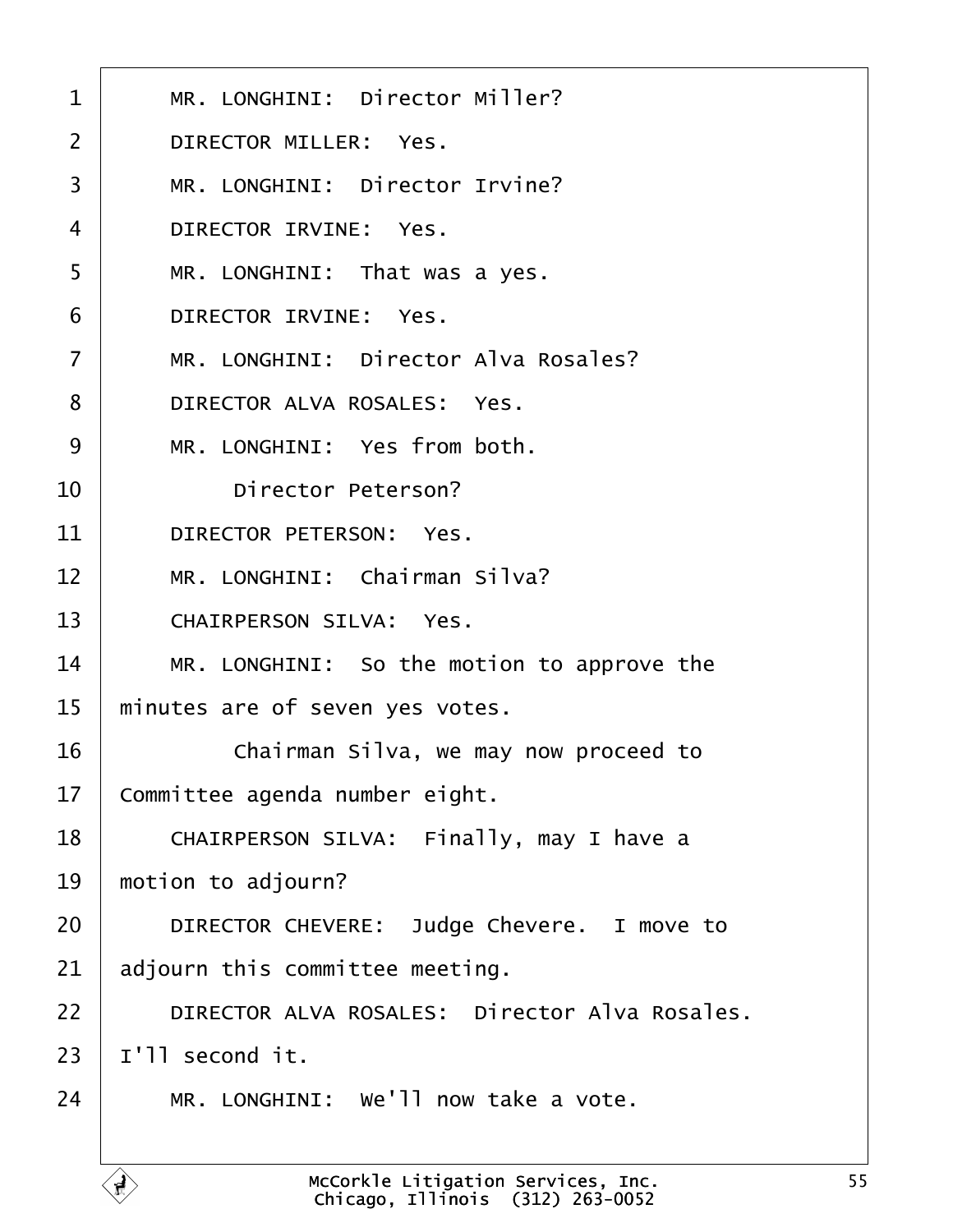<span id="page-55-0"></span>

| <b>Director Chevere?</b><br>$\mathbf 1$          |  |
|--------------------------------------------------|--|
| <b>DIRECTOR CHEVERE: Yes.</b>                    |  |
| MR. LONGHINI: Director Jakes?<br>3               |  |
| <b>DIRECTOR JAKES: Yes.</b>                      |  |
| MR. LONGHINI: Director Miller?                   |  |
| <b>DIRECTOR MILLER: Yes.</b>                     |  |
| MR. LONGHINI: Director Irvine?                   |  |
| <b>DIRECTOR IRVINE: Yes.</b><br>8                |  |
| MR. LONGHINI: Director Alva Rosales?             |  |
| DIRECTOR ALVA ROSALES: Yes.                      |  |
| MR. LONGHINI: Director Peterson?                 |  |
| 12<br><b>DIRECTOR PETERSON: Yes.</b>             |  |
| MR. LONGHINI: Chairman Silva?                    |  |
| <b>CHAIRPERSON SILVA: Yes.</b><br>14             |  |
| 15<br>MR. LONGHINI: The motion to adjourn passes |  |
| with seven yes votes and we will begin the board |  |
| meeting in approximately one minute.             |  |
| (Which were all the proceedings                  |  |
| had in the above-entitled                        |  |
| cause.)                                          |  |
| 21                                               |  |
| 22                                               |  |
| 23                                               |  |
|                                                  |  |
|                                                  |  |
|                                                  |  |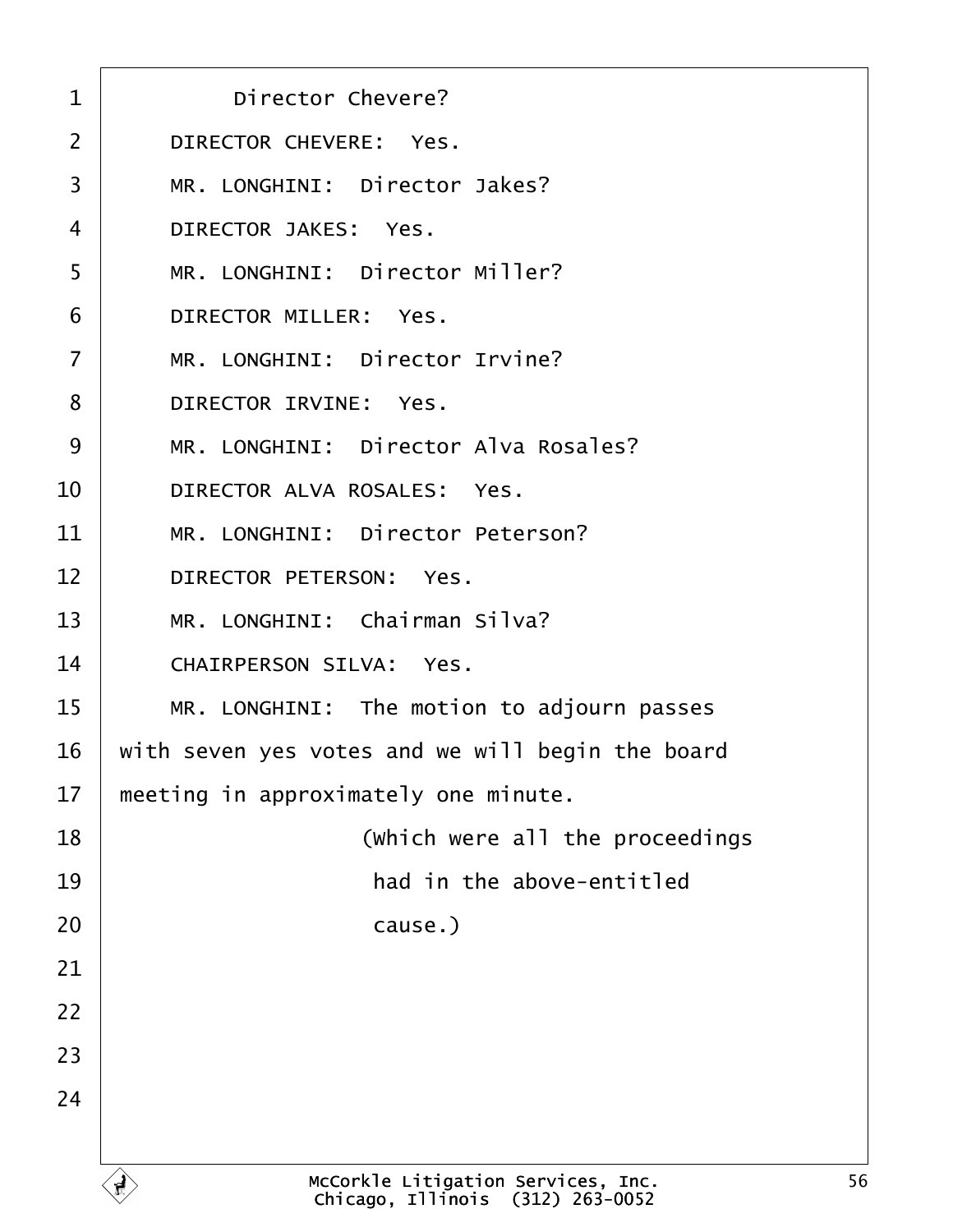<span id="page-56-0"></span>

| 1              | <b>STATE OF ILLINOIS</b> )                         |
|----------------|----------------------------------------------------|
| $\overline{2}$ | ) SS:                                              |
| 3              | COUNTY OF COOK)                                    |
| $\overline{4}$ |                                                    |
| 5              | Tabitha Watson, being first duly sworn, on         |
| 6              | dath says that she is a court reporter doing       |
| $\overline{7}$ | business in the State of Illinois and that she     |
| 8              | reported in shorthand the proceedings of said      |
| $9\,$          | meeting and that the foregoing is a true and       |
| 10             | correct transcript of her shorthand notes so taken |
| 11             | as aforesaid and contains the proceedings given at |
| 12             | said meeting on said date via teleconference.      |
| 13             |                                                    |
| 14             |                                                    |
| 15             | <b>Certified Shorthand Reporter</b>                |
| 16             |                                                    |
| 17             |                                                    |
| 18             |                                                    |
| 19             |                                                    |
| 20             |                                                    |
| 21             |                                                    |
| 22             |                                                    |
| 23             |                                                    |
| 24             |                                                    |
|                |                                                    |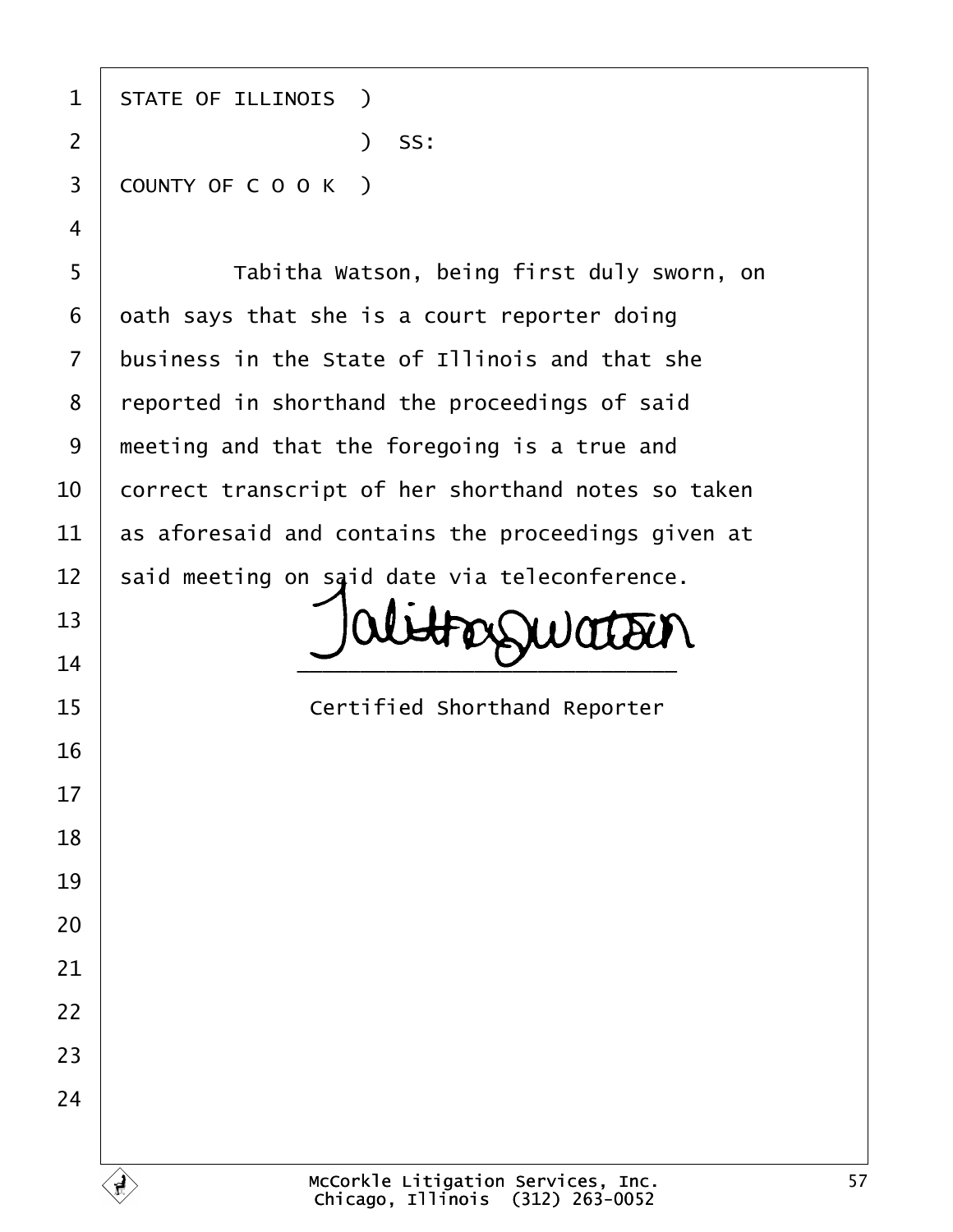\$ \$10  $9:14$ \$14  $13.2$ \$15  $9.12$ \$19  $11:11$ \$200.000  $7.1$ \$25 6:12 25:23 \$350,000  $8:5$ \$39  $6.1998$ \$400,000  $31:19$ \$43  $7:6$ \$5  $8:23$ \$59  $9:9$ \$6  $9.11$ \$63  $7:13$ \$700,000  $8:10$ \$800,000  $R - Q$ \$800-something 17:18 \$900,000  $7.21$  $\overline{1}$ 1  $34.1946.1248.3$  $51:8$  $10$  $3:7$  $10<sub>th</sub>$  $4.5$  $12$  $13:3$ 13  $5:7$ 14  $6.15134$ 15 52:23 19 6:22 11:23  $\overline{2}$  $\overline{2}$ 35:16 47:8 48:22 2006  $31:18$ 2015  $10:15$ 2019 19:11 20:9 21:17 2020  $3:3.74:55:8$ 2020-07  $3.14$ 2020-37  $3:14$ 2021 10:20 14:1 6 12 15

2022

2024

 $250$ 

 $15.2$ 

 $32:4$ 

31:17

 $37.5$ 

3,000

 $31st$ 

39

 $\overline{\mathbf{A}}$ 

26:13

 $11.17$ 

7:2 38:2

431.6

447

 ${\bf 5}$ 

567

5th

6

83

 $9.7$ 

 $95th$ 

98.7

9th

A1

33:22.24

ability

 $28.19$ 

56:19

 $41.15$ 

access

 $28.17$ 

26:5

 $20.13$ 

19:18

absolutely

accessibility

accordance

accounting

 $21:24$ 

25:10

21:24

 $6:15$ 

 $6:18$ 

 $4:1$ 

 $3:3$ 

45:14

26:14

6,000

 $22:2$ 

 $22:3$ 

44:17

20:9 21:17

2FM

3

10:4,7 15:1,3

3

 $\overline{4}$ 

5

6

8

9

 $\Delta$ 

accrue  $8:22$ accrues  $8.14$ **Act** 3:16,17,21 10:14  $17:8$ actual  $15:14$ add  $44.7$ additional 10:5 11:19 addressed  $28.21$ Adelfia  $19:1520:621:12$ Adelfia's  $20.2$ adiourn  $55:19.2156:15$ advertisement  $7:4$ advertising<br>31:21,23 32:10 affect  $14:7$ aforesaid  $57:11$ African-americanowned 38:15 agencies  $12:11$ agency 26:16 agenda 4:3 5:1 6:3 19:8 24:14 30:24 55:17 agent  $28.16$ agreement 24:17 25:1 31:4,12 32:2 51:11 ahead  $21:9$ **AIS** 31:14,20 32:1,3 albeit  $12:2$ allowable 17:21 18:4.22 allowed  $18.3$ Alva 4:17,18 5:19,20 16:3,5 23:19,20 28:11.12 30:21.22 32:21 22 33:13 34:7 8 35:4.5.24 36:1 37:14,15 42:12,14 43:11 45:1.2.23.24 46:20,21 47:15,16 48:10,11 49:6,7 50:2,3,21,22 51:14, 15 52:8,9 53:2,12,24 54:1,17 55:7,8,22 56:9.10 Amazon above-entitled 25:2,16,18,23 26:2,  $7.12$   $27:10.23$   $28:4$ .  $20.23.30.6$ Amazon.com  $24:17$ amendment  $50:15$ amenity 25:12 26:15 29:17 amount 31:22 32:6

amounts  $20:21$ annual  $19:23.20:3$ anticinated  $12.18$ applaud 23:15 appreciative  $19.17$ approval 5:7 30:18 33:11 52:24 53:10 approve  $53.9546101215$  $55:14$ approved  $6:1$ approximately  $6:12,157:1,2.6$ 11:22 56:17 April 6:10.15.20 7:5.16.20 8:7,24 11:2 areas 17:17 29:3 aspect  $39:11$ **Assets**  $31:513$ assume 13:23 14:10 27:6 assuming  $14.17$ assumption 13:23 **Attorney**  $3.15$ audience  $32.0$ audit 3:5 4:6 19:20 20:8, 10,12,18,20 21:9,13 22:12,14,18 23:12,  $17$ auditing  $21:1,7$ auditors 19:18 22 24:12 auditors' 19:10 20:18.19 **Authority**  $3:10$ authorizing 24:16 31:3 avail  $10.7$ avails 15:18 award  $52.20$ B **B1**  $34.21$ **B2** 35:18 **B3**  $37.7$ **B4** 38:4 42:13 43:24 **B5** 44:19 **B6** 45:16 back 12:8 13:24 27:18 30:1 39:5 43:19 44:9

backed 18:11 **Balita** 19:15 20:6 21:10.11 hased 21:18 22:8 39:3 basically 20:21 hasis  $7.2481691112$ 18:10 19:24 26:11 28:6 29:23 bays  $28:6$ begin  $4:256:16$ beginning 38:12 40:9,14 benefit 7:23 8:22 bidders  $30.9$ bids  $30:2$ Bill 40:11 43:12.23 44:9 bit 8:22 12:23,24 bleeding  $9.4$ **Blue**  $25.845.17$ board 3:2,3,6,23 10:23 11:12 17:5,16 30:18 33:11 52:23 53:10 56:16 boarding  $6:14$ hodies  $3:16,18$ boxes 28:18 boy  $34.19.35.16.37.5$ 38:2 44:17 45:14 break  $42:8$ bridge  $10.12$ briefing 17:5 23:22 bring 29:17 budget  $3.5467221010$ 13:21 14:16,20 budgetary 8:6 10:12 building  $3.24$ bus 31:20 32:4,10 **husiness** 5:6 6:5 19:9 24:15, 24 31:2,10 33:23 34:20 35:17 37:6 38:3 44:18 45:15 46:13 47:9 48:4.23 49:19 50:14 51:9 52:2 53:6.8 57:7 businesses 38:14,15,16,24  $\mathbf{C}$ C1 46:14  $C<sub>2</sub>$  $47:10$ 

cadence  $12:20$ calculations  $39.5$ calendar  $14.7$ call 4:5,7 5:9 **car**  $31:20$ cards 31:20 **CARES** 7:7 9:2 10:14 11:8  $12.13$  17.8 Carter 5:3 16:19.20 cat 46:12 47:8 categories  $18.7$ cause 56:20 **Certified**  $57:15$ cetera  $30.4$ Chain  $33:18$ chairman 4:2.21 5:5 6:3 11:4 19:6 23:5 24:13 26:21 30:14.24 32:17 33:21 34:2.18. 23 35:15.19 37:4 38:7 39:1 42:15 43:13 45:19 46:11. 16 47:7,11 48:2,6,21 49:2,17 50:12,17 51:7.24 52:19 53:5 54:4,8 55:12,16 56:13 **CHAIRPERSON** 4:4.22 5:6.24 6:5 11.6 12.14 13.11 19:9 23:7 24:15 26:22 27:5.8.10 28:7 30:16 31:2 32:18 33:9.23 34:4.20 35:1,11,17,21 37:6, 10 38:3 44:6,18,22 45:15 46:13,17 47:9, 12 48:4,7,23 49:3,19 50:14.18 51:9 52:2. 21 53:7 54:5 55:13, 18 56:14 change  $3.4\,37.7\,44.19\,45.16$ 46:14 49:20 51:10  $52.3$ checked 39:13 **Chevere** 4:9,10 5:11,12 16:6, 7 24:3 4 28:13 14  $30.1932.2324$ 33:12 34:9 10 35:6 7 36:2,3 37:16,17  $44.1245344612$ 22.23 47:17.18 48:12,13 49:8,9 50:4,5,23,24 51:16, 17 52:10,11 53:1,11, 16,17 54:14,21,22 55:20 56:1,2 Chicago  $3:2.6.104:131:4$  $32.511$ Chicago's  $31:13$ 

McCorkle Litigation Services, Inc. Chicago, Illinois (312) 263-0052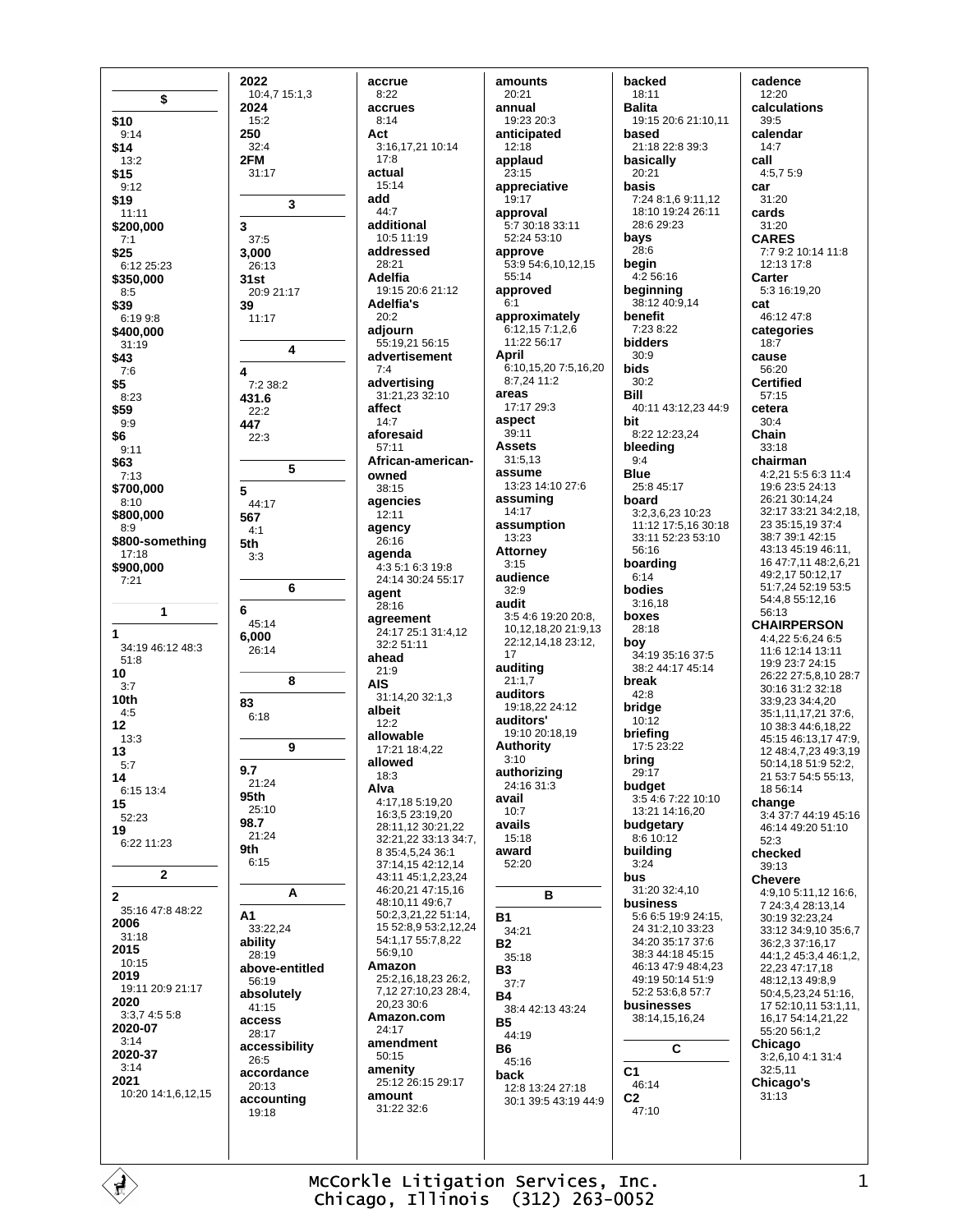Chief 6:8 19:13 24:23 31:9 43:12 **Christine** 19:14 20:3.5 21:10  $22.10$ Cicero 25:8 **CIO** 41:9,20 circumstances 22:21 36:12 city 17:11 31:4,12 32:5, 11,12 City's  $32.10$ clean 20:20 **cleaning**<br>8:3 27:15 28:1 clear  $27.21$ **Cluster** 21:22 22:3 co-promotional 31:4.12.17.19 32:2. 6.7 commitment 43:22 commitments 43:17 committee 3:5 4:6,24 5:7 53:6.8 55:17.21 commodities 14:24 16:1 communicate  $36:17$ companies 41:17 43:2 complete  $42:3$ completed  $20.81842.1$ compliance 3:21 20:15 21:15  $22:7$ concept  $30.8394$ concessions  $7:4$ concludes  $11:1$ connect  $38.23$ consideration 14:21 25:1 31:11 consulting 46:15 49:20 contact 28:20 contacts  $41.21$ continue 12:4.17 14:2.4 18:12 17 19:23 continued  $18:8$ contract 33:22,24 34:3,19,21  $35.161837578$ 38:1.4.18.22 39:2.14 40:3 6 7 10 14 42:20 43:9.24 44:16.19.20 45:13.16 46:11.14. 15 47:8.10 48:3.5. 22,24 49:1,18,20,21 50:13,15,16 51:8,10 52:1,3,4

contracting  $36:18$ contractor 39:5 18 23 43:6 contractors  $43.18$ contracts 33:15,22 36:16 52:20,22,23 control  $7.19121$ controls 21:2 22:7 conveniently  $25.13$ conversation 16:10.12 conversations 16:21 39:17 core  $15:5$ correct 20:12 27:7,9 57:10 cost  $26:1.32:1$ costs 8:4 18:6.15 25:18.21 31:24 Counsel 3:22 5:3 country  $12.12$ COUNTY  $57:3$ court  $57:6$ coverage 21:24 26:3 **COVID** 7:14 8:4 12:7 17:12  $19.19$ COVID-19 3:7.17.20 14:13 **COVID-RELATED**  $6.13$ critical 9:5 12:3,9 19:23 Crowe 19:14 20:1 5 21:14 23:12 **CTA** 3:3,24 10:17 14:4 21:17 22:5 25:3,5,6, 12, 14, 17, 23, 24 26: 4, 7.9.10.15 27:8 29:17 31:18,20,24 32:1,3, 8.11 36:19 39:13 Cumberland  $25:8$ curious 38:13,20 current  $37 - 7$ customer 26:9 29:17 customers 25:12 26:15 29:17. 22 32:11 cuts 10:15,21 14:6,11 16:11,14,21 D date 11:23 57:12 day  $27.12.23$ **DB-OWNED** 38:23

**DRF** 

**DBES** 

22:24

deal

 $29.5$ 

49:21

deliver

33:24

 $27:14$ 

12:24

 $7:18$ 

 $27.1$ 

 $27:3$ 

 $41:1,6$ 

 $39:20$ 

15:11

 $22.21$ 

42:9

digital

**Direct** 

48:8

29:9

 $31:21$ 

deht

20:6 21:12 36:17 38:11 39:6.12.15 40:19,21 41:3 43:7 36:10.39:19.41:22 deadlines 17:15 18:11 **December** 20:9 21:16 decision delivering delivery 15:9,15,23 16:1 24:19 25:2.5 26:10. 12 28:1 denomination 12 department 22:16 31:5,13,15,16  $41.910$ departments dependent depending designated 24:19 26:8 determine 20:11 21:4 26:10 develop developers dollar development 24:24 31:10 40:9.13 differently difficult draw difficulties draws driven drop directly drops **Director**  $7.3$ 4:9.10,11,12,13,14, drove 15.16.17.18.19.20  $8.5$ 5:11 12 13 14 15 16 due 17.18.19.20.21.22. 23 13:12,14 16:2,3, 5.6.7.8.9.19.23.24 duly 17:2 18:23 19:1.2.3  $57:5$ 23:8,10,19,20 24:3, 4,5,6,7,8,9,10 28:8, 10, 11, 12, 13, 14, 15, 16 29:10,11,12 E1 30:10,11,12,19,21, 22 32:19,20,21,22,  $E2$ 23.24 33:1.2.3.4.5.6. 7, 12, 13, 19 34: 5, 6, 7, 8,9,10,11,12,13,14, 15, 16 35: 2, 3, 4, 5, 6, 7, 8,9,10,12,13,22,23, early 24 36:1.2.3.4.5.6.7. 14 21 22 24 37 1 9 easier 11, 12, 14, 15, 16, 17, 18, 19, 20, 21, 22, 23 38:9 10 40:1 15

41:7.12 42:2.4.10. 12, 14 43: 11 44: 1, 2, 3,4,5,12,13,21,23,24 45:1,2,3,4,5,6,7,8,9, 10,21,22,23,24 46:1, 2,3,4,5,6,7,8,18,19, 20, 21, 22, 23, 24 47: 1, 2 3 4 5 13 14 15 16 17.18.19.20.21.22. 23 24 48 9 10 11 12 13 14 15 16 17 18 19 49:4.5.6.7.8.9.10. 11, 12, 13, 14, 15, 24 50:1.2.3.4.5.6.7.8.9. 10,11,19,20,21,22, 23,24 51:1,2,3,4,5,6, 12, 13, 14, 15, 16, 17, 18, 19, 20, 21, 22, 23 52:6,7,8,9,10,11,12, 13, 14, 15, 16, 17 53: 1, 2,11,12,16,17,18,19, 20, 21, 22, 23, 24 54: 1, 2,3,14,17,21,22,23, 24 55:1,2,3,4,6,7,8, 10.11.20.22.56:1.2. 3,4,5,6,7,8,9,10,11, **Directors** 43:12 discreet  $12.3$ discussed  $11:12$ discussions 17:20,24 18:2 dispatch  $27:21$ dispatching  $29:8$ **Diversity** 33:19 36:14 document  $38.4$ 12:24 dollars 7:23 8:3,19 12:5,10 Dorval 5:3 16:20 12:12 17:22  $11:24$ 7:13 9:12  $29:19$ 3:7 6:12 7:1.13 8:20  $9:1321:23$ E 48:5  $48.24$ earlier 12:22,23 13:3,7 17:7,13  $29.18$ economy  $9.16$ 

effect 9:22 10:19 efforts  $23.116$ electricity 9:24 25:21 26:2 electronically  $3:12,19$ elephant  $48:322$ eligible  $18:19$ elimination 16:18 **Ellen** 33:17 employee 16:21 28:4 employees 16:13 27:23 enables  $32.11$ enacted  $10:16$ end 10:11 42:21 43:9 ending  $21:16$ energy  $9.23$ engaged  $20:10$ engagement  $20:7$ engine  $31.1$ enter  $32:2$ entering  $38.18$ entire 7:16 22:15 23:12 entities 29:24 entity  $30.45$ environment 19:19 epayables  $47:10$ equal  $32.6$ equates  $6.19913$ equipment 34:22 44:20 49:1 escalators 35:18 essentially 8:15 19:20 estate  $9:13$ evaluated  $22:6$ evaluation 49:21 events  $32.13$ exceed 43:21 excellent  $43.15$ exceptionally  $10:3$ excess  $3:9$ excited 12:1,11 29:16 excuse  $5.142.5$ 

executive  $3:8.13.14$ exemplary  $23.24$ existina 44:19 expect 29:22 43:17 expected  $25.11$ expends  $22:5$ expense  $18:22$ expenses 7:18,19 8:18 12:4 18:4 18 26:1 experienced  $9:1$ exposure  $32.8$ express  $39:18$ expressed  $30:6$ extended  $3:14$ eye  $13:8$  $\overline{\mathbf{r}}$ F<sub>1</sub> 49:18,20  $F2$ 50:13.15 **FAB**  $11:2$ **Facility**  $31.16$ fact 19:21 40:2 fall 12:7 13:7 14:14  $17:17$ fare  $6.2410.18$ farebox 6:11,20,21 9:22 farebox-related  $6.17$ **Federal** 7:7 9:2,5 10:13 11:7 18:19 20:13,14 21:9, 16, 17, 18, 21 22: 2, 4, 5 1 3 Fedex  $30.3$ fee  $25.23$ feedback 26:9 field  $41:13$ final 10:8 52:2 54:8 **Finally**  $55:18$ finance  $3.54666197$  $22:16$ finances 13:24 14:15 financial 6:9 19:13 20:9 10 17,22 21:3 22:13  $24.23.31.9$ find  $41.18$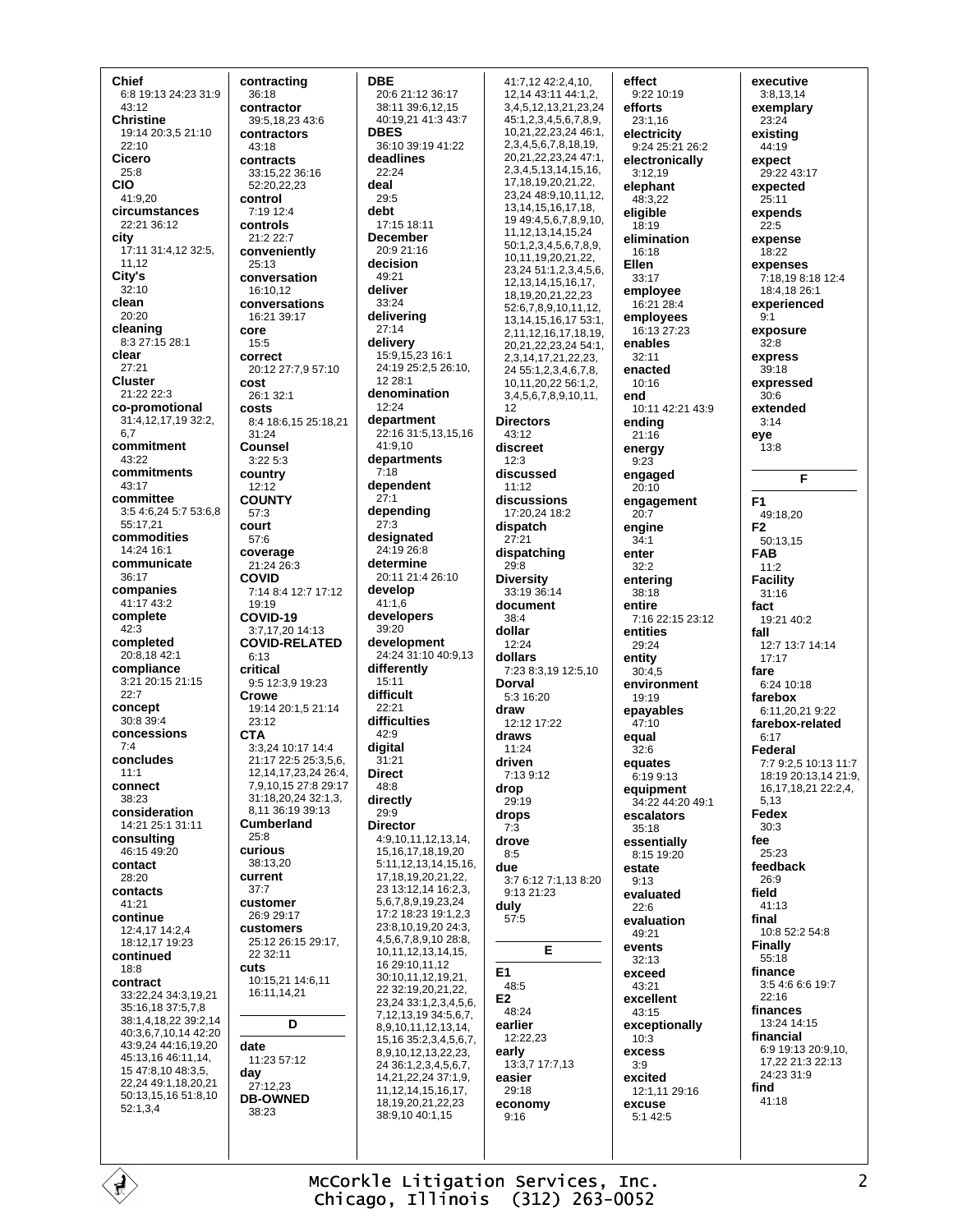findings 21:6 22:9 **Fine** 66781181216 15:7 16:14 17:20 19:12 24:2 22 26:24 27.7 9 13 28:19 29:15 31:8 finish 42:22 firm  $40.23$ firms 36:17 40:24 41:3.5 fiscal 10:19 19:10 **Fish**  $24.24.31.10$ flat 8:15,16 **Fleet**  $31:16$ flexibility 17:10 18:17 floor 43:17 flow 18:14 flu  $12:8$ focused  $21:19$ folks  $28.2030.2$ follow  $7:9$ footprint  $27.1$ foregoing  $57$ forgot  $15:4$ form  $7.10189$ format  $3:4$ forward 11:21 38:22 found  $17:3$ Freedom  $3:17$ **French**  $29.3$ **FTA** 17:9,16,21,24 fuel 8:8 9:24 10:3.6 15:1. 6,13,15 full  $6:13$ fully  $25:18$ fund  $14.4$ funded  $40:4$ funding 7:7 9:2,5,10,21 10:6, 16 11:8.19 12:2.21 16:16 17:8 18:5,8,19 funds 10:17 11:14 17:10. 12 18:14 20:13 22:4 furloughing 16:12 furloughs 16:21 furnish 33:24 34:21

future 10:6 30:9 39:22 41:4 FY2021  $14.8$ **FY21**  $13.21$ G G<sub>1</sub>  $51:10$ gap  $10.12$ qas 10:1 15:2,6.13 gatherings  $3:9$ General  $3.152252$ girl  $51:8$ give 40:16 goal 38:17,20 39:3 40:19 goals 36:15 38:12 good 3:1 4:4 6:6,7,8 19:22  $20.421.1028.7$ government 20:14 21:1,6 Governor  $3:8.13$ Governor's  $14.3$ grant 20:13 21:17,22 22:1 grants  $21.23$ great 7:17 15:7 20:1 40:2 43:4,5,21 greatly  $19:16$ green  $9.1625.8$ Greg 13:14 16:24 28:10  $42:5$ Gregory  $3:1.23$ grid  $15:17$ guidance  $3.15$ guidelines 20:14 21:18 н H<sub>1</sub>  $52:1.3$ half 6:22 8:19 13:1 happen  $12:7$ happening  $40.9$ **happy**<br>21:14 23:4 26:18  $32.14$ hard 19:17 22:22 41:18 hate 44:8 headquarters  $4:1$ helps  $7.8$ 

**Hispanic-owned**  $38:15$ historically  $10:15.15:21$ hold  $3.188.21$ holiday 29:20 homework  $41.14$ hope 13:22 41:8 hundred  $\blacksquare$ identified 21:5 25:6 27:2 39:6 identify  $27:19$ identifying 41:22 **Illinois** 3:15 57:1,7 immediately 28:22 impact  $6.1374$ impacts  $7:14$ important 14:22 32:12 improving  $14.15$ including 6:14 25:7,20 26:1 increment  $8:15$ independent  $19:10$ individuals  $3:1029:9$ industry  $18:2$ information 3:17 22:18,23 25:16  $31:5.13$ Infrastructure 43:13 inspection  $37.8$ install 24:18 installation  $25:19$ installing  $26:3$ instance  $42.16$ insurance 26:2 intended  $25.4$ interest 30:6 39:18 interested  $41:3$ interior 31:20 interlocking 44:20 internal 19:18 21:2 22:7 39:7  $40.22$ investment 49:21

 $8:3$ 

 $9.3$ 

**IND** 

invoices  $8:20$ involvement  $20.2$ Irvine 4:15.16 5:17.18 19:3,4 24:9,10 30:11,12 33:5,6 34:15,16 35:12,13 36:24 37:1,22,23 44:12,13 45:9,10 46:7,8 47:4,5,23,24 48:18,19 49:14,15 50:10,11 51:5,6,22, 23 52:16,17 53:22, 23 55:3 4 6 56:7 8 issue 21:15 22:18 28:21 issued 3:3 20:19 **issues**  $29.6$ item 4:3 5:1 6:3 19:8 24:14 30:15.17 31:1 33:8,10 37:4 44:16 45:13 54:9 items 7:11 21:4 J **Jakes** 4:11,12 5:13,14 16:8.9.19.23 24:5.6 28:15.16 29:10 33:1. 2 34:11,12 35:8,9 36:4,5 37:18,19 44:3,4 45:5,6 46:3,4, 24 47:1,19,20 48:14, 15 49:10,11 50:6,7 51:1,2,18,19 52:12, 13 53:18.19 54:23. 24 56:3,4 JB.  $3.813$ **JCDECAUX**  $32:4$ Jeremv 6:6.8 11:3.5 13:17 16:9 17:4.13 19:12 22:20 23:11 24:1.21. 22.26:20.28:16 29:12 31:7 8 job 7:17 20:1 joined 19:13 24:23 31:9 33:17.19 Juan 33:18 36:7,13 38:13 39:2 42:17 43:18  $44:9$ Judge 53:1.11 54:14 55:20 July  $13.2$ June 3:3,7 4:5 13:2 ĸ Karen  $3.22.5.3$ key  $28:17$ kind 13:19 15:10,17,18 16:17 18:10,13 27:24 28:2.24

knew  $17:7$  $\mathbf{L}$ labor 7:19 34:21 laid  $10.22$ Lake larger 9:16 12:24 29:23  $32:9$ largest  $22:4$ late  $13:6$ laws  $20.15$ learn 39:19 learning  $41.4$ lease 48:24 leave 30:17 33:10 41:13 52:22 53:4 legislators  $10.1114.3$ level  $16:15$ liabilities  $27:56$ licensed  $41:1,5$ licensing  $51:11$ light  $40:2$ lines  $8:15$ Liauidity  $10:13$  $11C$  $24.18$ located  $32:4$ Location  $24.17$ **locations** 25:6,22 26:13 lock  $10:5$ locked  $9:24$ locker 24:16 26:12 27:16, 18.21 28:6 lockers  $24:1925:2.5.11.17$ . 20 26:3.4.8.10.17. 22,24 27:11,13,15, 19 long  $26:6$ long-term 26:11 38:18 longer  $15:5,18$ Longhini  $3:1,2,23$  4:8,11,13, 15, 17, 19, 21, 23 5: 10, 13.15.17.19.21.23 6:1 11:3 13:12 16:3 6.8 17:1 18:24 19:3.  $5.23:5.8.19.24:3.5.7$ 9.11 26:20 28:8,11, 13,15 29:11 30:11,

13.22 32:16.19.21. 23 33:1,3,5,7,14 34:2,5,7,9,11,13,15, 17,23 35:2,4,6,8,10, 12, 14, 19, 22, 24 36: 2, 4,6,20,23 37:2,9,11, 13, 16, 18, 20, 22, 24 38.742.13710 43:23 44:3,5,12,14, 21 23 45 1 3 5 7 9 11.19.23 46:1.3.5.7. 9.16.18.20.22.24 47:2,4,6,11,13,15, 17 19 21 23 48 1 6 8,10,12,14,16,18,20 49:2,4,6,8,10,12,14, 16,23 50:2,4,6,8,10, 12,17,19,21,23 51:1, 3,5,7,12,14,16,18, 20,22,24 52:6,8,10, 12, 14, 16, 18 53: 4, 14, 18,20,22,24 54:2,4, 6, 19, 23 55: 1, 3, 5, 7, 9, 12, 14, 24 56: 3, 5, 7, 9, 11.13.15 looked  $21.2$ loss  $7:12$ lot  $18:127:22$ low  $10:3$ M machine  $25.24$ made  $11:15.39:4.54:9$ **Mailboxes**  $30.4$ maintain 24:18 26:2 maintenance 40.12 48:24 major  $21:19$ majority  $40:8.13$ make 10:2 11:19 12:5 18:17,21 29:18 making  $23.16$ malfunction  $27.1628.2$ management 31:17 38:5 manager  $24.24.31.10$ manner  $22.1723.13$ March  $11:11$ Maria  $19:1520:621:8.11$  $22.11$ market 15:21 41:11 markets  $15.810$ mass  $14:5$ material  $20.12.23$ materials  $8.234.22$ maximum 40:20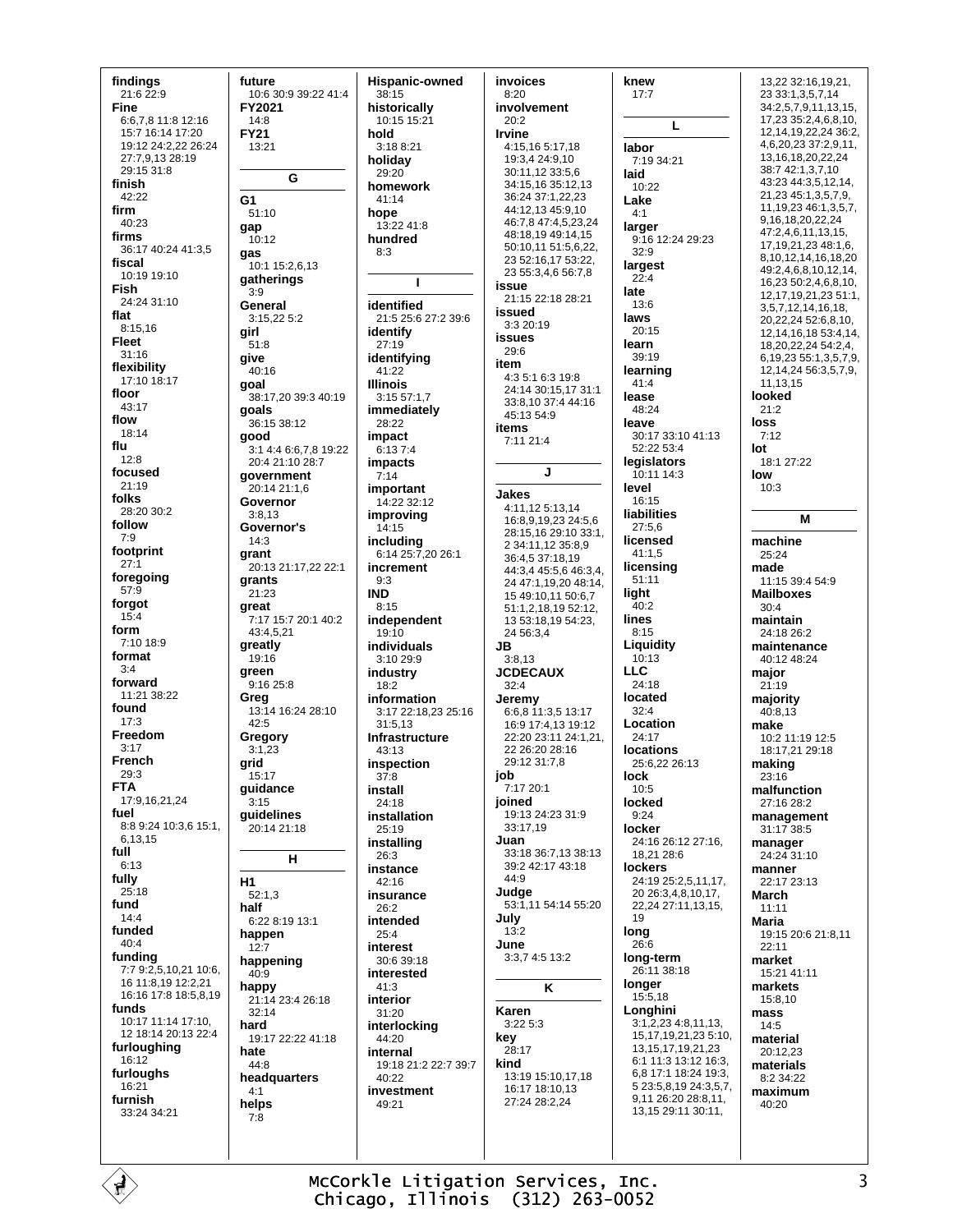**Mccormack**  $33:17$ means  $3:10.20:21$ meet 36:11 38:11,17,19  $40.18$ meet all  $22.23$ meet-and-greets  $30.24$ meeting 3:4,6 4:2,5 5:4 11:13 54:13.16 55:21 56:17.57:9.12 meetings  $3:11.16.19.21.36:9$ members  $4:24$ mention 10:8 42:16 mentioned  $9.822.20$ mentor  $43:8$ mentor-protegee 42.18.21.43.20 messages  $32.12$ **Metra** 39:14 midst  $36.8$ **Miller** 4:13,14 5:15,16 19:1,2 24:7,8 29:11, 12 30:10 33:3.4 34:13,14 35:10,11 36:6.7.15.21.22 37:20.21 44:5.6 45:7,8 46:5,6 47:2,3, 21 22 48 16 17 49:12 13 50:8 9 51:3,4,20,21 52:14, 15 53:20.21 55:1.2  $56:56$ million 6:12,16,19,23 7:2,6, 13.23 8:19.23 9:8.9. 11.12.14 11:11.17. 23 13:2,4 17:18 21:24 22:2,3 minute  $56.17$ minutes 5:7 6:1 54:10,12,15, 20 55:15 mistake  $54.9$ modelling 13:22 14:10,18 **MODERATOR** 42:5 **Monday** 9:4 11:9.14 money 11:7 12:3 18:20 monitor  $26:7$ monitoring  $27:13$ month 6:13,18,20,21,22 7:5,15,16,20 8:4,6, 12.15.17.23 9:7 11:2,11 25:24 month's 54:15 monthly 8:1 9:11 12:20 13:8  $25.23$ 

months 13:20 14:8,19 **Mooney**  $40.1143.12$ mornina 3:1 4:4 6:6.7.8 20:4  $21:11$ motion 53:9 54:6 10 11 12 55:14,19 56:15 move 11:21 54:8,15 55:20 moved 30:20 33:12 53:1,4, 11,14 54:19 **Municipal**  $10.13$ N **National** 29:3 nationally  $9.18$ natural 10:1 15:2,6,13 negative  $8:2.6$ net  $9:7.8$ networked  $40.18$ non-farebox  $7:2$ north  $25.7$ northwest  $25.8$ note 43:14,16 notes  $20.22.57.10$ notice 3:4 14:24 noticed  $54:9$ number 4:3 5:1 6:4 19:8 21:17 24:14 29:1 31:1 38:2 45:13 46:12 47:8 55:17 numbers 7:9 9:18.21.22  $\Omega$ oath  $57.6$ occurring  $3:11$ offer 26:4 office  $3.3144$ **Officer** 6:9 19:13 24:23 31:9  $43:13$ offset  $7.88.24$ omnibus 30:18 33:11 52:23 53:9,10 54:7 one-vear 29:16 40:4 open 3:16.21 28:22 29:7 operate 24:18 operating 18:4 26:1.3

operating-related .<br>18:18 operations  $25.20$ oninion 20:19.20 21:15 opinions 22:19 opportunities  $10.5.36.18.39.22$  $43.20$ opportunity 12:1 39:15,22 44:10 options  $40.4$ Orange  $25.9$ order 3:8,13,14 4:5 5:6 6:5 17:11 19:9 24:15 31:2 33:23 34:20 35:17 37:6.7 38:3 44:18 19 45:15 16 46:13,14 47:9 48:4, 23 49:19 20 50:14 16 51:9.10 52:2.3 ordinance 24:16 31:3 organizations  $38:14$ original  $40:18$ outbreak  $7:14$ outlined  $20:16$ overtime  $7:22$ Þ Pablo 33:18 36:7.13 39:2 42:17 43:18 Pace  $39.13$ package 24:19 27:18 packages 25:13 27:14 29:19  $34.1$ packaging  $27:18$ paired  $43.7$ pandemic 3:7.18 36:9 parking  $7:4$ part 22:6 25:13 42:20 participants  $30.3$ participate 38:24 participating  $5.4$ participation 39:7,16 40:21 partner 19:14,15 20:5,6  $21.11.31.18$ partnership  $32.8$ parts  $35:18$ pass  $6.20.22$ passed 10:10 11:9

passes 6:15 54:7 56:15 nast  $15:422:24$ patterns  $25:17$ pause 42:5 pay  $25.23$ payments 18:22 pension  $17:15$ people 27:11 29:8 percent 6:18 21:24 perfect 42:17 person  $23.15$ Peterson 4:19.20 5:21.22 13:12,14 16:2,24 17:2 18:23 23:8 10 28.8 10 32:19 20 34:5.6 35:2.3.22.23 37:11 12 38:9 10 40:1.15 41:7 42:2.4. 10 43:13 44:23.24 45:21,22 46:18,19 47:13.14 48:8.9 49:4,5,24 50:1,19,20 51:12,13 52:6,7 54:2,3 55:10,11 56:11.12 physical  $16.1$ physically  $3.24$ pick 25:13.29:19 piece  $42.23$ pieces  $12:18$ pilot 24:17 25:2,4,6,15 26.7.29.13.15.16.24  $30:57$ place 3:11 14:6,11 21:3 30:17 33:10 52:23 plans 14:17 pleased  $22.826.14$ plenty  $43:2$ point 9.22 10:24 16:22 23:3 41:10 points 27:23 28:5 positions  $7:24$ positive 7:20 8:1.8.11.14.18.  $22$ possibly 38:23 43:3 pot  $12.3$ potential  $30.2$ pots 18:20,21 power 8:10 15:1 5 12 16  $34.22$ 

prepared  $11:1$ present 4:10,20,24 25:1  $31:11$ presentation 11:2 19:10 24:12 presented  $20.21$ **President** 5:3 16:19 33:17 prevent  $3:19$ previously  $31.15$ Prieto 33:18.36:13.39:1.2 40:8,20 41:24 43:5 primarily 7:13 9:12 printing  $31.24\ \text{Å}8.5$ **Pritzker's**  $3:8.13$ procedures  $22.13$ proceed 4:3,24 5:5 6:3 19:8 24:13 30:24 33:15. 21 34:18 35:15 37:4 38:1 44:16 45:13 46:11 47:7 48:2,21 49:17 50:13 51:8 52:1 55:16 proceedings 33:16 56:18 57:8,11 process 19:23 22:6 28:1 procurement  $25:19$ professional  $22.1750.15$ program 10:14 12:13 17:23 21:16 25:7 29:14  $44.11$ programs 21:18,19,21 22:5,8 32:12 33:19 36:14 prohibiting  $3:9$ project 29:13 proof 30:8 38:13.20 property  $26.4$ proposal  $38:4$ proposed  $40:20$ proprietary 39:8,19 40:22 protegee 42.24 43.10 44.11 proves  $30:7$ provide 21:9 22:22 25:11  $31:20.32:3.40:16$ providing 22:17 31:24 PTF 10:17 12:19 **nublic** 3:9.11.16.18 9:10 21 10:17 11:19 16:16  $18:8$ Pulaski  $25.9$ 

purchase 14:24 52:19 purchases  $10.215.19$ Purchasing  $33.18$ pursue 26:10 nut 13:19 14:21 15:15 puts 27:17,18  $\Omega$ question 13:15 14:23 15:3,7 16:9 17:3 23:10 28:16 36:20 38:10  $44.6$ **auestions** 11:4 13:13 16:4,7 19:1,3,4,7 23:3,6,9, 20 24:3,4,6,8,10 26:18,21 28:9,14 29:11 30:12,14,17 32:14,17,18,20,22, 24 33:2,4,6,8,10 34:3,10,12,14,16,18, 24 35:7,9,11,13,15, 20 36:1,3,5 37:1,3,9, 12, 15, 17, 19, 21, 23 38:1 6 7 8 42:11 12 43:24 44:2,4,13,15, 21,24 45:2,4,6,8,10, 12 18 19 20 22 24 46:2.4.6.8.10.16.19. 21,23 47:1,3,5,14, 16, 18, 20, 22, 24 48: 9, 11, 13, 15, 17, 19 49: 3, 5,7,9,11,13,15,22,23 50:1,3,5,7,9,11,18, 20,22,24 51:2,4,6, 11.13.15.17.19.21. 23 52:5,7,9,11,13, 15 17 19 22 quick  $22.12$ quorum  $4:23$ quota 36:11  $\mathbf{R}$ rail 21.22.24.19.31.21 Railway  $29:3$ range  $26:4$ rates  $10:3$ reach 32:11 38:16 reached 17:9 38:21 40:17 real  $9.13$ rear-door  $6:14$ rebound  $9.1914.13$ recall  $6:21$ receipt  $15:14$ receive 9:2 12:14,18,19,20 13:1,5,9 16:16 18:7,  $12<sup>12</sup>$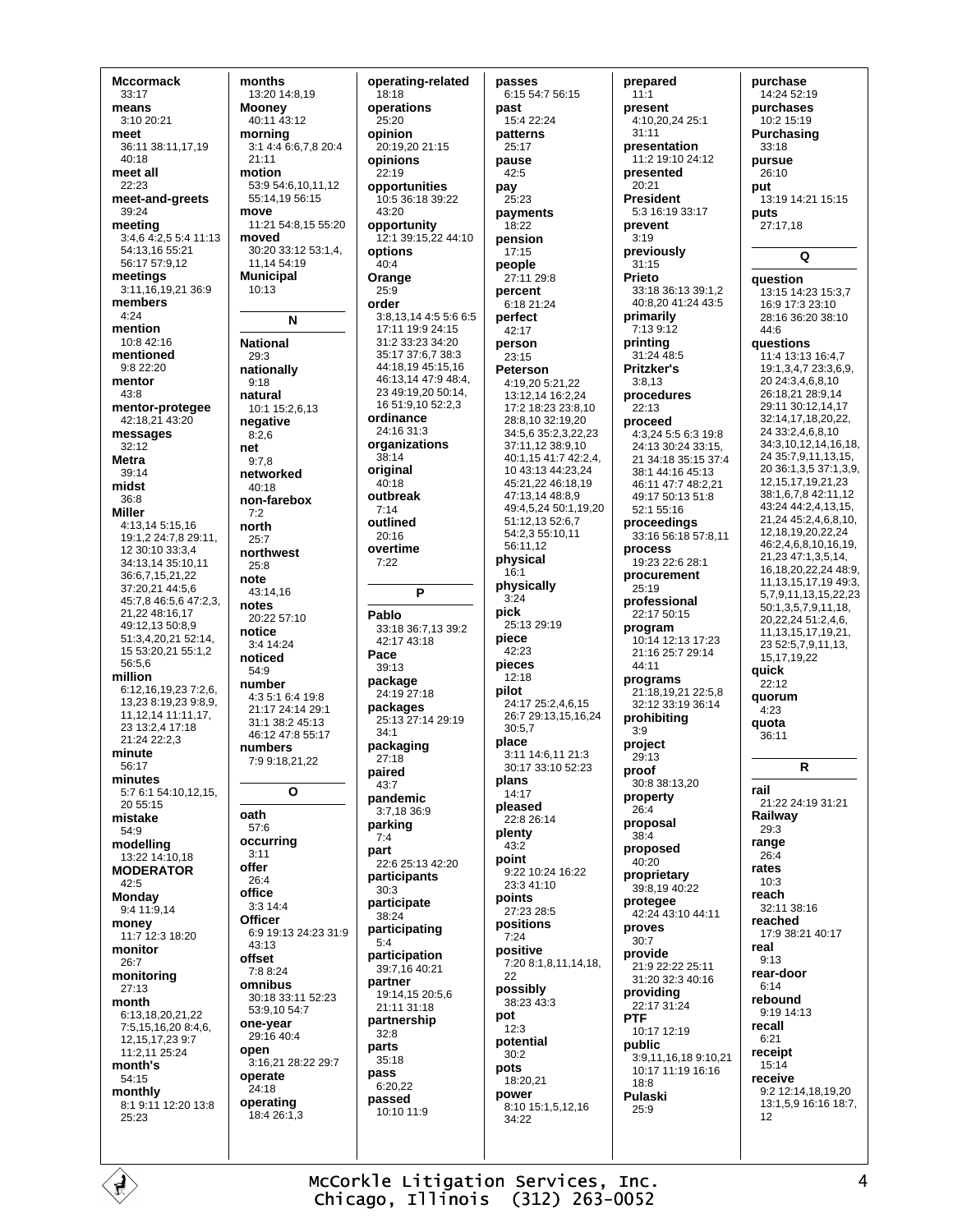received 9:3 11:9,14,22 12:17.21.23 13:3 29:21 receives  $10.1721117$ receiving  $11:18$ recent 12:16 reciprocal  $7:39:21$ recommend 53:9 record 3:22 5:2 14:21 33:16 Red 25:7.10 reduced 6:24 10:18 reduced-fare  $12.21$ referenced  $11:9$ referencing  $16:15$ regard 6:11 7:17 8:2,4,8 9:16.23 10:2.9 12:16 15:9,24 16:14,18 17:21 30:5 regular 12:19 28:6 regulations  $20.15$ reimburse 25:24 reimbursed  $17:19$ reimbursement 6:24 10:18 12:21 reiterate 23:21 related 17:12 18:14 25:19  $32.12$ relates 16:11,12 36:10 relationship  $42.1821$ remain  $10.181411$ remained  $14:6$ remaining  $13:6$ remarks  $11:1$ remittances  $13:9$ remote 19:20,24 remotely 22:23 28:23 29:7 renovations  $45.17$ repair  $35:18$ replacement  $17:14$ report 6:6 19:7 21:6.14  $22.9$ reported  $57:8$ reporter  $57.615$ reporting  $6:921:3$ 

representing 21:12 22:1.2 request  $11.1524384$ requests  $11:19$ required 21:1,4 22:18,24 **Reserve**  $10.13$ residential  $9:17$ residents  $32:9$ respects 20:24 response  $17:16$ responsibility  $32:1$ responsible  $25:18$ rest 14:7 18:2 40:10 results  $6.10$ resurgence  $14:13$ retail  $9.17$ return  $25.13.32.3$ revenue 7:12 11:20 17:14 revenues 6:17.20 7:6 9:1.7.9 11:10 16 12:18 Reverend  $36:14$ review 19:24 20:3 24:16 31:3 45:16 46:14 ridership  $6:137:326:8$ roads  $8:13$ robust  $17.20$ role  $4:7$ roles 39:6.7 roll 5:9 29:22 rollcall  $53.15$ rolled  $30.13$ rolling  $18:1$ **Rosales** 4:17,18 5:19,20 16:3,5 23:19,20 28.11 12 30:21 22  $32.21$  22  $33.13$   $34.7$ 8 35:4.5.24 36:1  $37.14$  15 41.12 42.12.14 43:11 45:1. 2.23.24 46:20.21 47:15,16 48:10,11 49:6,7 50:2,3,21,22 51:14,15 52:8.9 53:2,12,24 54:1,17, 18 55:7,8,22 56:9,10 **RTA**  $13:10$ run 25:21

S sales 9:17 10:18 12:19 13:10 18:9,12,13 sir  $52:20$ scenario  $42.1843.4$ scheduled screens 31:22 season 12:8 29:20 seconded 53:5,13,14 54:20 secretary<br>3:2,23 4:7 5:9 security 8:16 21:22 22:1 26:5  $52:3$ **Seimetz**  $3:23.5:3$ selective  $10.2$ **services** 8:16 24:18 26:12 31:6.14 servicing  $25:20$ session  $41:3$ 10:14 15:10 20:14 36:15 38:12 39:3,23 share  $25.16$ shared SS 17:5,15 shelter  $32.10$ shelters  $32.4$ shoots short short-term  $7.2395$ shortfall 7:8 9:14 11:10.12 shortfalls 9:1 11:16.20 21 shorthand 57:8,10,15 shortly  $11.18$ show 3:22.5:2.33:16.38:13 shown  $38.21$ 15:16 25:7,8,9,10 **Silva** 4:2,4,21,22 5:6,23, 24 6:5 11:4,6 12:14 13:11 19:6,9 23:5,7 24:13,15 26:21,22 27:5,8,10 28:7 30:14,16,24 31:2 32.17 18 33.7 9 21 23 34:2,4,18,20,23 35:1 15 17 19 21  $37.469103837$ 44:18 21 22 45:15 46:11,13,17 47:7,9 11.12 48:2.4.6.7.21. 23 49:2.3.17.19 50:12,14,17,18 51:7, 9,24 52:2,19,21

 $3.6$ 

set

 $9:16$ 

 $10.1$ 

side

 $53.5754458$ 55:12,13,16,18 56:13.14 similar  $7:10.11$  $4.2341.24$ size 21:23 26:23 sized  $26.24$ skis 15:23 slightly  $7.20$ software 39:12.20.21 40:12 41:1.6 43:10 51:10 solicit  $30:1$ **Solution**  $47.10$ sophisticated  $27:19$ south  $25:10$ southwest  $25:9$ space 27:4 31:21.23 32:3 speak  $40:11$ specifically 39:21 spent  $22.4$ Springfield  $14:3$  $57:2$ staff  $23.1543.18$ standards  $21:2.5.7$ start 13:15 17:24 started  $6.1413.18$ starting  $9:15$ starts  $12:8$ **State** 10:9,10 12:15,17 13:9,23 14:12,14 16:15 17:11 18:8  $57:1.7$ State's  $10:19$ stated 20:11,23 38:20 statement 13:15,16 14:16 20:17 23:11 42:14  $44.7$ statements 20:9 10 22 23 **States** 26:13 station 26:23 27:11 28:4,6  $45.17$ stationed 28:3 stations 24:20 25:3,5 26:9,11  $27:2,4$ staunch  $Q \cdot \Delta$ 

sticker  $17:4$ **Stina** 24:23 31:9 **street**  $4.125.1030.1$ stretch 12:5,10 strip  $12.21618.8$ strips 9:6 10:16 subcontract 39:8 40:23 subcontracted 39:10 subcontractor 20:7 21:12 subsequently  $11:15$ suggest 14:9 41:8 suggested  $41:2$ suggestion  $43.515$ summary 14:5 22:12 summer  $13.7$ supervision  $34:21$ **Supply**  $33:18$ support sworn 57:5 system 29:3.23 system-generated 11:10,16,20 systems 38:5 39:8  $\mathbf{r}$ **Tabitha**  $57:5$ table 44:10 54:11 taking 15:14 talk 7.7 14.2 17.9 43.6 talked 8:11 11:17 talking 17:13 38:17 tanks  $15:15$ task  $50.16$ tax 9:13 10:18 12:19  $13.1018.912$ taxes 18:9,13 team 13:17 19:18,22  $23.12.23$ technical  $A2.8$ technoloav  $41.17$ teleconference  $57.12$ telling 41:15

ten  $3:9$ term 10:1 15:18 25:15 terms 17:10 23:16 38:13,  $1640.17$ Terry<br>17:2 42:1,3 test  $25.426.15$ testament 19:21 testing 21:7.19 22:8 thing 10:8 43:14 things  $29:4$ **Thorndale**  $25.7$ thought  $42:17$ thousand  $8:3$ tight  $13:8$ time 8:13 10:21 23:17,23  $25.1642.22$ timely 22:18 23:13 timing  $7:18:20$ today 3:11 11:17 19:13 25:1 31:11 52:3 tools  $36:16$ **Torres** 19:14 20:4,5 22:11 total 6:19 7:12 22:3 31:18  $32.5$ totals 6:11,227:2 touch 27:22 28:5 tough  $23.13.23$ trade 31:12,19 32:7 traffic  $8.13$ train  $42:19$ trained 41:1,5 42:24 43:10 training 39:11, 12, 16 40:22  $42.23$ trajectory  $7:10$ transcript  $57.10$ transfer  $9:13$ transit 3:2,6,10 12:11 14:5 21:21,22 22:1,2  $26:16$ transit-related  $29.2$ transmission  $3:19$ transportation  $10:17$ trip  $25:14$